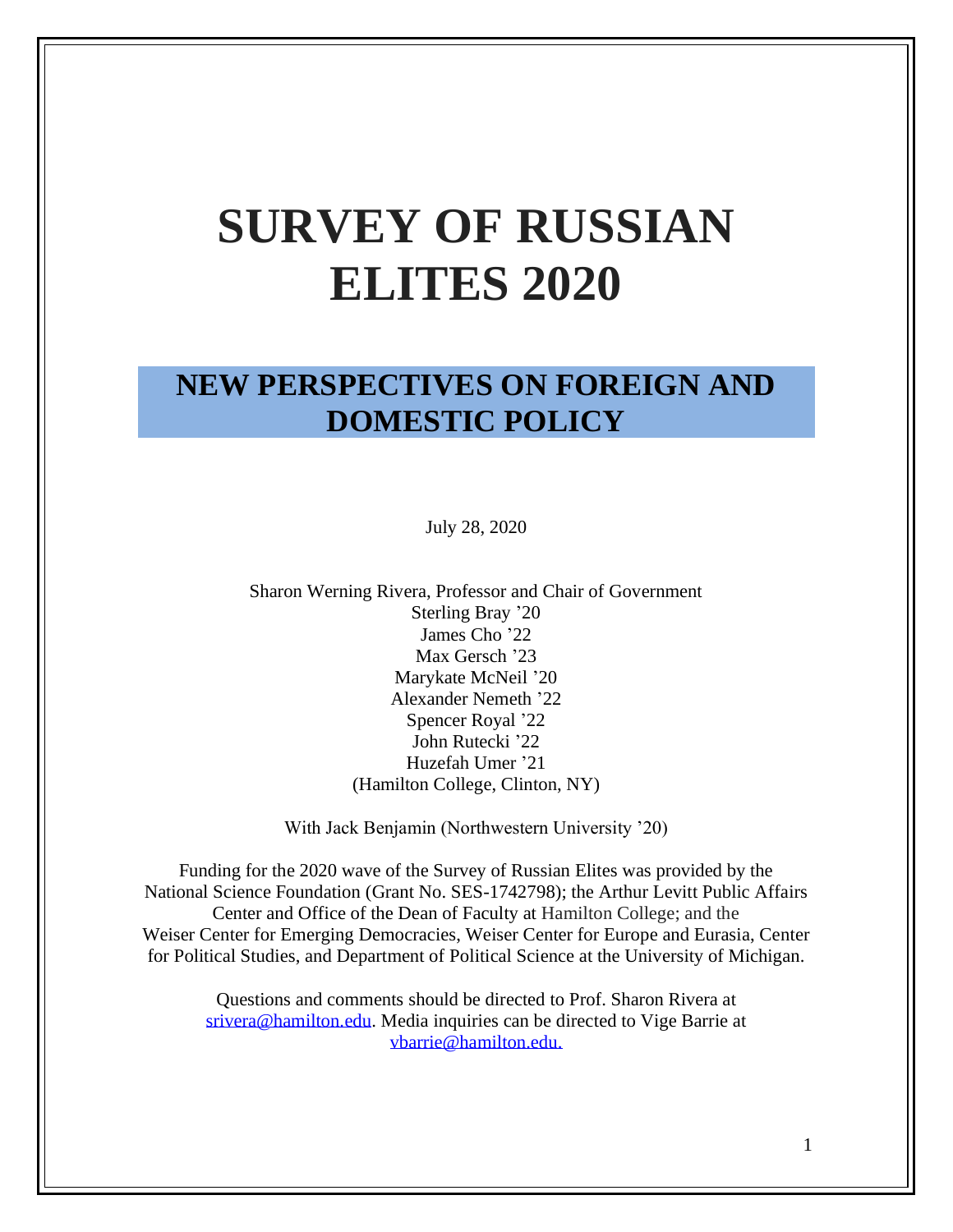#### **1. EXECUTIVE SUMMARY**

Since the end of the "reset" in US-Russian relations in 2012, the bilateral relationship has been marked by acrimony and mutual recriminations. At the same time, Russia under President Vladimir Putin has pursued a more muscular foreign policy around the globe, whether in Syria, Africa, or the post-Soviet region. Russia and the West are often at odds over the scope and purpose of these interventions.

New data from the Survey of Russian Elites (SRE) suggest that US-Russian relations will not improve any time soon, at least insofar as they depend on the foreign policy attitudes of high-ranking Russians. Collected between February and March 2020, the data show that although the percentage of Russian elites who view the US as a threat is down considerably from the last survey in 2016, respondents are also more inclined to worry about both the growth of US military power and the possibility of information warfare emanating from the West. They are also significantly more favorably disposed toward sending Russian troops abroad to assist foreign countries and to provide security for Russia's international friends than in all previous waves of the survey. In addition, Russian elites blame the US more than Russia for the deterioration of bilateral relations.

The data also point to some important differences between elites' foreign policy attitudes and their views about domestic politics. The Putin era is characterized by an increasingly closed political system, Kremlin control of major media outlets, and clear messaging about the need to create a multipolar world in which Western power and aggression can be checked. All of these conditions are conducive to "cueing"—a process by which highly placed individuals carefully read Kremlin signals and adopt policies that mirror those of the top leadership. In fact, our data show evidence of possible cueing effects in several important foreign policy arenas, such as Syria and China. These effects are not visible, however, in attitudes toward several crucial domestic issues. Specifically, our respondents' views on the threat of a "color" revolution in Russia, the need for either a foreign agent law or strong Internet regulation, and the occurrence of Western interference in the 2011-12 election cycle diverge noticeably from Putin's statements. In short, the elite stratum does not share the Kremlin's preoccupation with insulating the polity from foreign meddling.

Elites' views on foreign and domestic policy diverge in yet another aspect. Although foreign policy issues are on the respondents' minds, the need to address Russia's domestic problems is clearly their top priority. Concern about Russia's inability to solve its internal problems has grown in the past four years, such that 70 percent think it either represents or is close to constituting an "utmost danger" to the security of Russia. Only concerns about further NATO expansion to the "Near Abroad" are at the same threat level. And in sharp contrast to elites' satisfaction with Putin's foreign policy achievements and efforts to restore Russia's standing on the world stage, Putin's marks for most domestic policy achievements are much lower. Assessments of the economic progress made over the past twenty years are particularly dim. At the same time, there is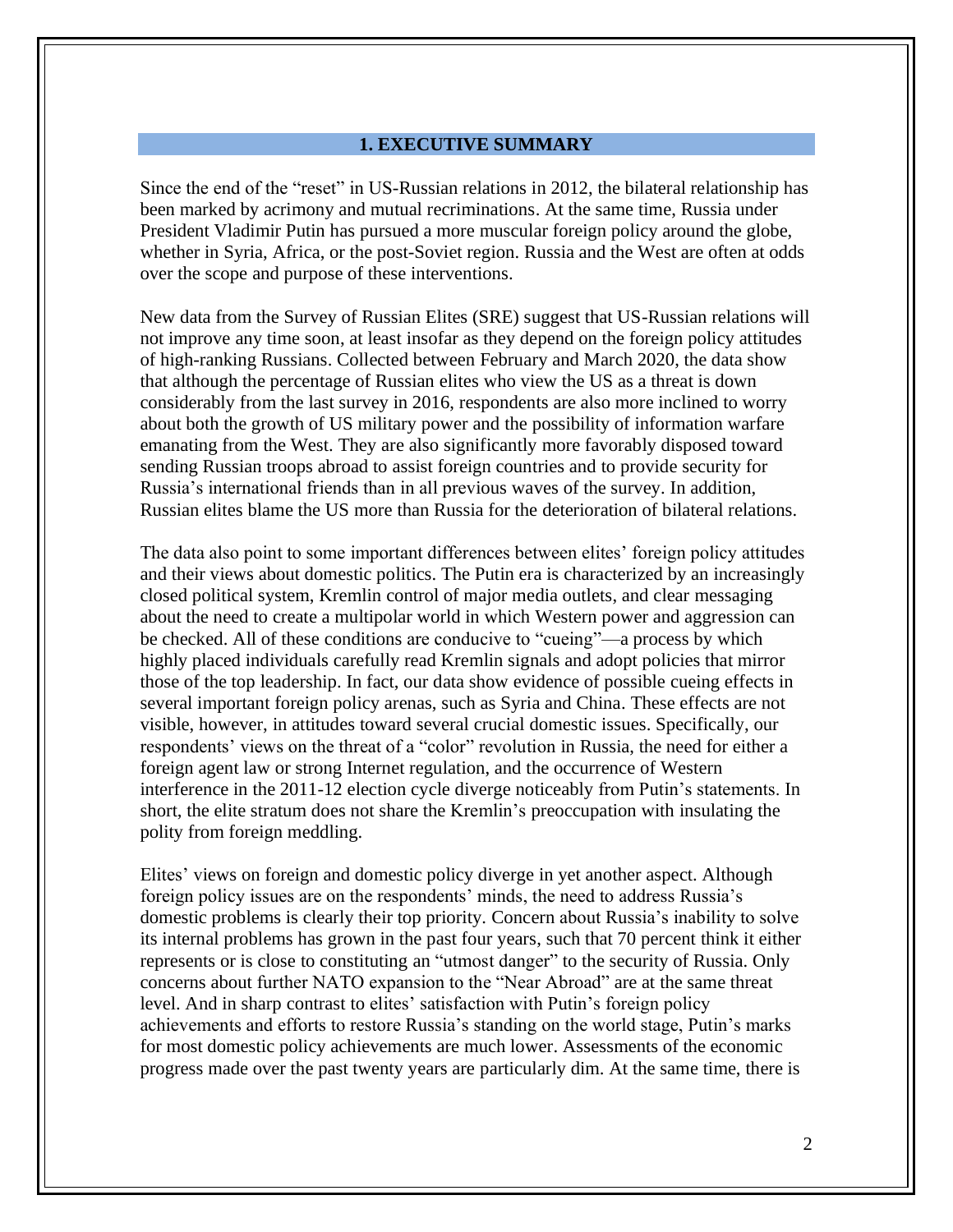little appetite for a return to Soviet political institutions, even though support for state control of heavy industry remains substantial.

Finally, in some arenas, the 2020 data reveal the continuation of trends detected in previous waves of the SRE. For instance, the rank order of desirable partnerships for Russia has remained stable for the past eight years, with the European Union remaining the most favored option, followed closely by China. Similarly, support for the unification of Russia and Ukraine has consistently declined since 1995 and is now at an all-time low.

The 2020 wave of the SRE was directed by Sharon Werning Rivera of Hamilton College (Principal Investigator) and William Zimmerman of the University of Michigan (Co-Principal Investigator), in consultation with the survey's international advisory board. Funding for the survey was provided by the National Science Foundation (Grant No. SES-1742798); the Arthur Levitt Public Affairs Center and Office of the Dean of Faculty at Hamilton College; and the Weiser Center for Emerging Democracies, Weiser Center for Europe and Eurasia, Center for Political Studies, and Department of Political Science at the University of Michigan.

The 2020 survey consists of 245 interviews conducted in February and March 2020 with high-ranking individuals working in Russia's federal bureaucracy, parliament, military and security agencies, private businesses, state-owned enterprises, academic research institutes, and media outlets. In each wave, between 180 and 320 individuals were interviewed. For more on the survey methodology, see Section 11.1

The analyses in this report were conducted by Hamilton College students Sterling Bray '20, James Cho '22, Max Gersch '23, Marykate McNeil '20, Alexander Nemeth '22, Spencer Royal '22, John Rutecki '22, and Huzefah Umer '21 under the direction of Professor and Chair of Government Sharon Werning Rivera. Chicago Council of Global Affairs intern and Northwestern University senior Jack Benjamin also participated in the preparation of the report.

We are grateful to James Bryan, Kirill Kalinin, and especially David Rivera for their helpful comments and suggestions, and to Hà Trần'22 for research assistance. All remaining errors are our own.

1 The history of the project is described in Sharon Werning Rivera and William Zimmerman, "Introduction: New Directions in Survey Research on Russian Elites," *Post-Soviet Affairs* 35, nos. 5-6 (2019): 359-64.<https://www.tandfonline.com/doi/full/10.1080/1060586X.2019.1660482>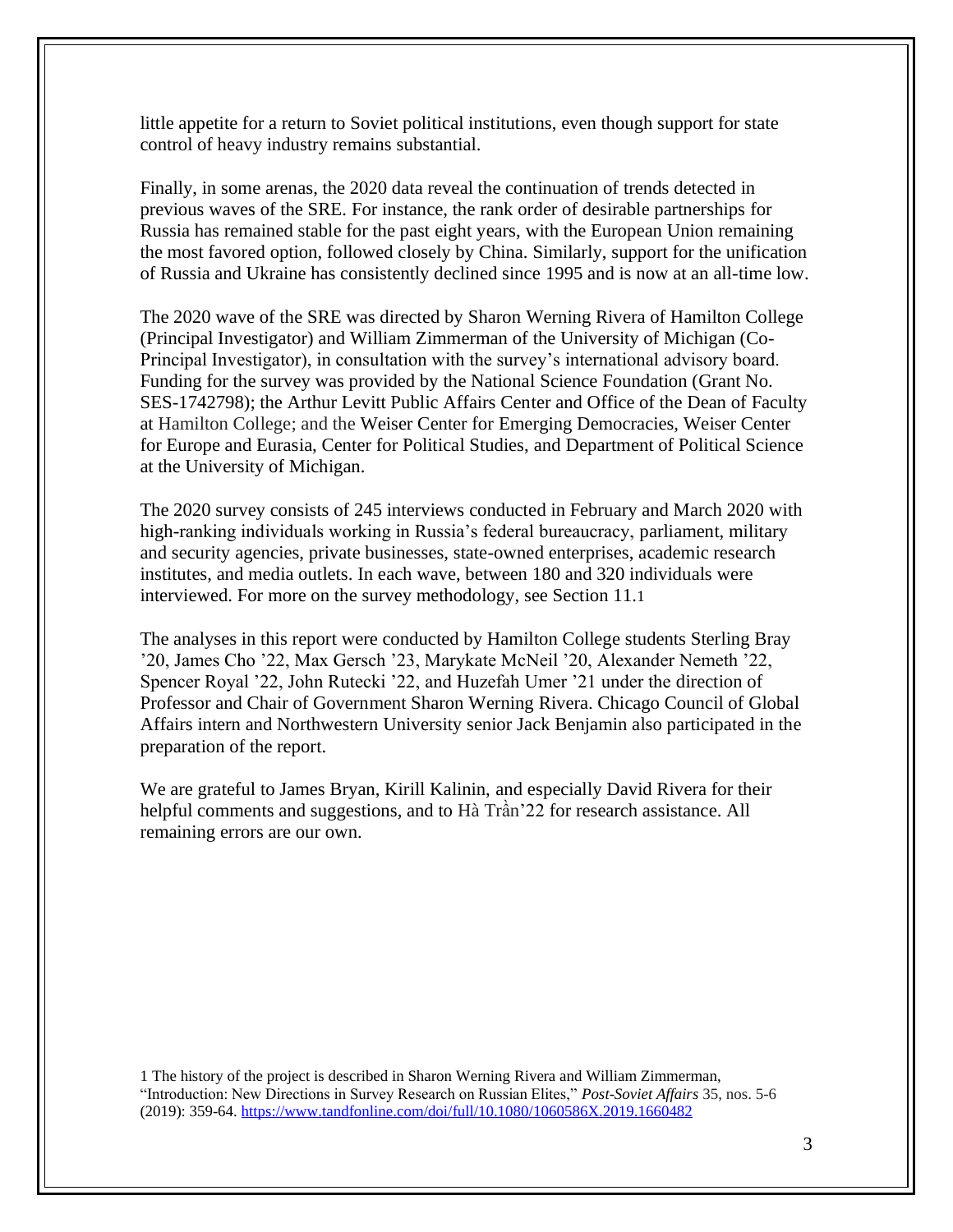#### **2. THREAT PERCEPTIONS**

#### **Elites' perceptions of the United States as a threat have declined since 2016.**

Since the launch of the Survey of Russian Elites in 1993, the percentage of elites who agree that "the US represents a threat to Russian national security" has generally ebbed and flowed in tandem with events important to the bilateral relationship. Threat perceptions rose as the Russian-Georgian conflict was unfolding in the spring of 2008, dropped at the midpoint of the Obama administration (during which a "reset" of US-Russian relations had been attempted), and reached their highest point two years after Russia's 2014 annexation of Crimea.

As the blue line in Figure 2.1 shows, fully 80 percent of elites in 2016 agreed that the US was a threat to national security.2 However, this percentage dropped by more than twenty percentage points—to 57 percent—in 2020. A similar decline is evident in the percentage of elites assessing the US as either "rather hostile" or "very hostile" toward Russia, as seen in the red line in the figure. In 2020, 69 percent of respondents perceive the United States as hostile, which is down 19 percentage points from its high of 88 percent just four years ago.

2 Sharon Werning Rivera, et al., "The Russian Elite 2016: Perspectives on Foreign and Domestic Policy*,*" May 11, 2016. [https://www.hamilton.edu/documents/russianelite2016final1.pdf.](https://www.hamilton.edu/documents/russianelite2016final1.pdf)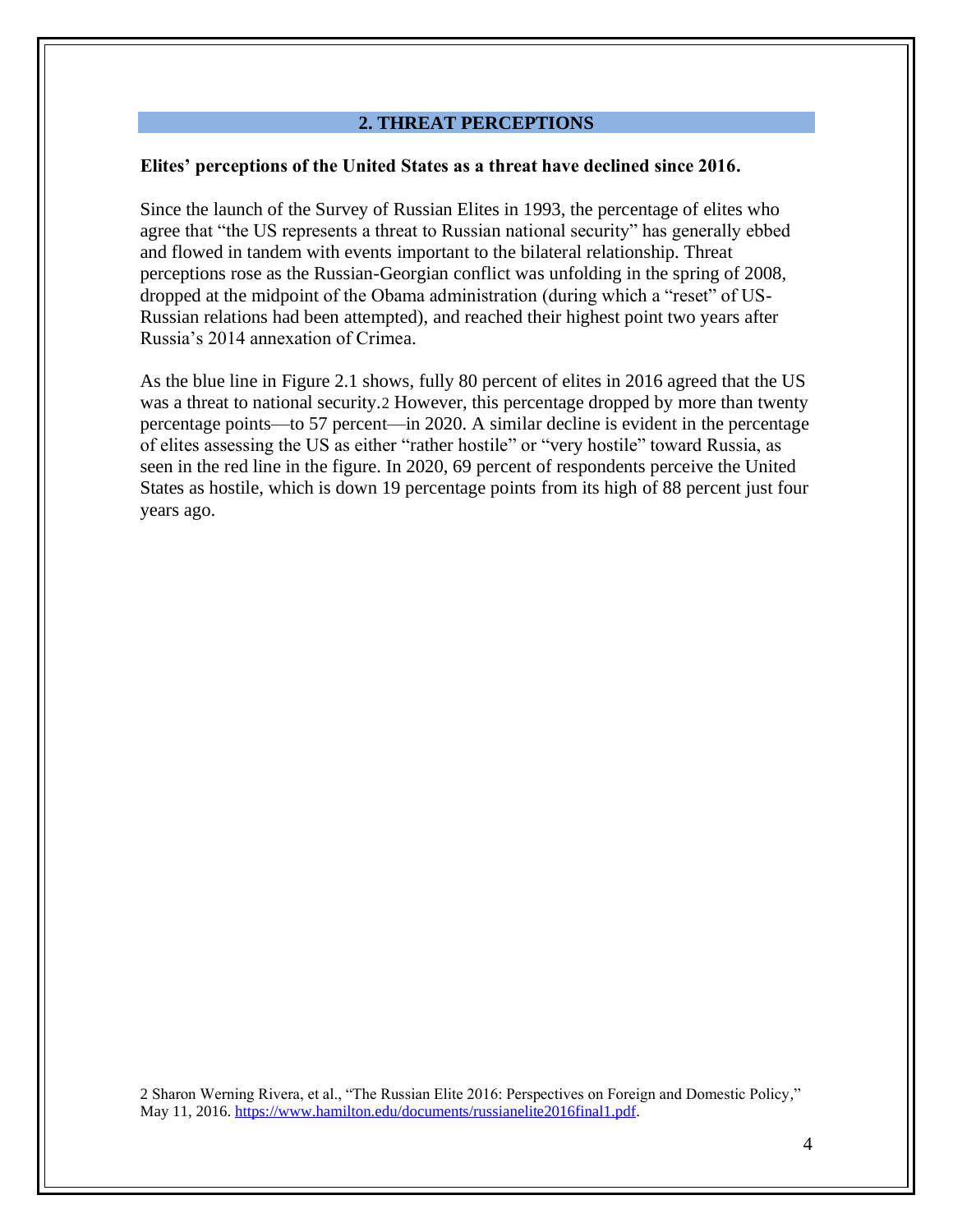

*Source:* Data from Survey of Russian Elites.

*Note:* The figure displays the percentage of all respondents, including those who answered "don't know" or refused to answer.

*Question Wordings*: "Do you think that the US represents a threat to Russian national security? 1. Yes, 2. No"; "For each country or international organization that I will name, please tell me how friendly or hostile you think it is toward Russia today: very friendly, rather friendly, neutral, rather hostile, or very hostile [US]."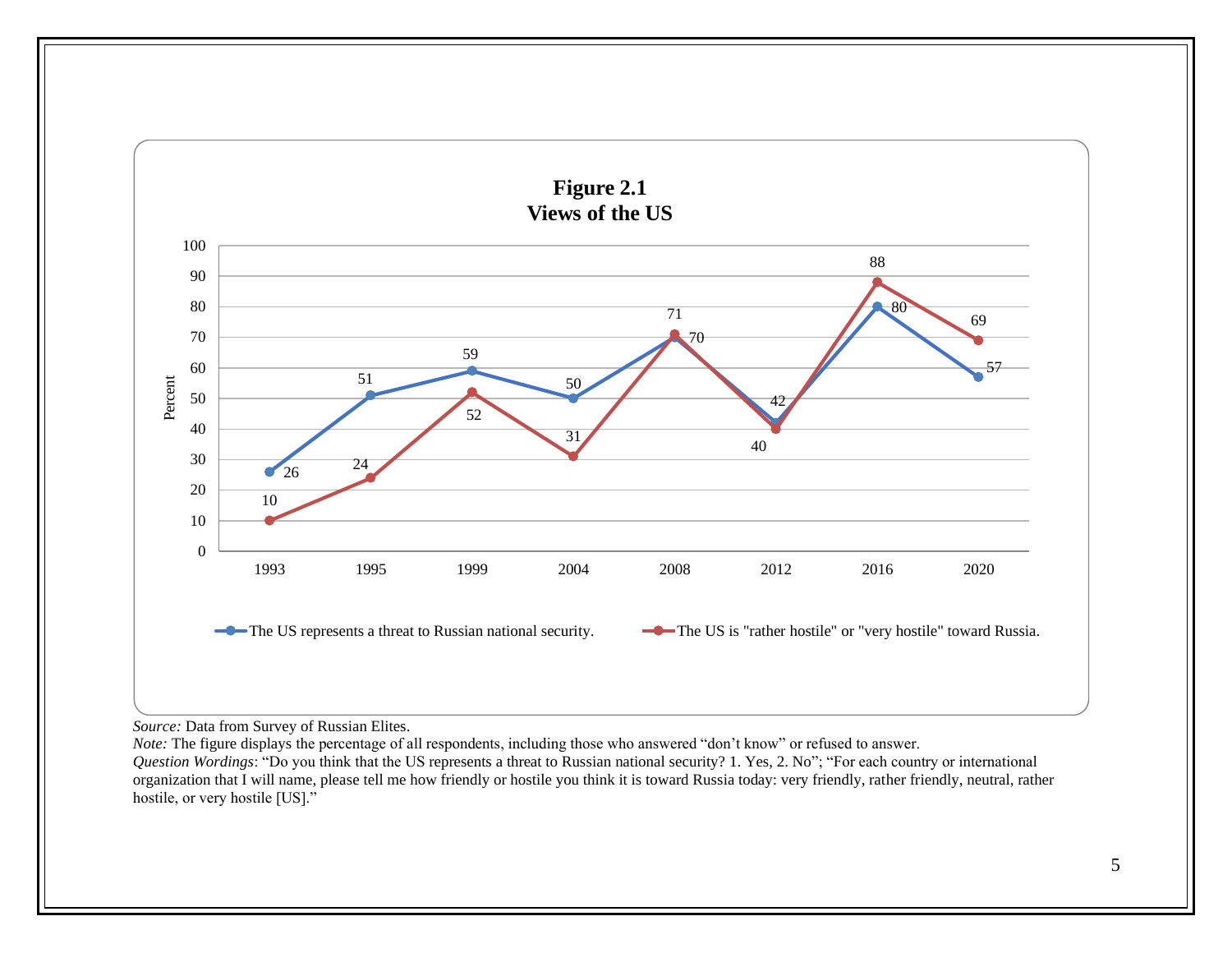# **Internal problems are perceived to be Russia's biggest threat, but worries about Western information warfare and the growth of US military power are on the rise.**

The survey asked respondents to rate a number of threats facing Russia on a scale of one to five, with one corresponding to the "absence of danger" and five to the "utmost danger." Figure 2.2 displays the percentage of elites who assigned various threats either a four or five. As the red line shows, elites' concerns about Russia's domestic problems have grown in the past four years. In 2016, 54 percent rated Russia's "inability to resolve its internal problems" as either a four or five, compared to almost three-quarters of all elites (70%) today.

The share of high-ranking Russians expressing concern about "the growth of US military power compared to that of Russia" has risen even more sharply since 2016. Between 2008 and 2016, the percentage rating the growth of US military power as a four or five declined in consecutive surveys, reaching a twenty-year low of 42 percent in 2016. But in 2020 it rose sharply—by twenty percentage points—to settle in at exactly the same percentage observed in 2008 (62%).

Given the decline in overall threat perceptions regarding the US since 2016, respondents' elevated concerns about US military power are somewhat surprising. Perhaps the answer lies in their differing perceptions of the American president and his entourage, on the one hand, and the foreign policy and military establishment, on the other. The list of ways in which Trump's actions and words have benefited Russia is long—ranging from publicly siding with Putin over US intelligence reports about Russian interference in the 2016 US presidential election to abruptly deciding to withdraw US troops from northeastern Syria. As former ambassador to Russia Michael McFaul writes in *Foreign Affairs*, as a result of President Donald Trump's foreign policy decisions, "U.S. adversaries have gained—none more so than Russian President Vladimir Putin."3

In contrast, signals emanating from the US Department of Defense (DOD) may have simultaneously generated concern about the intentions and capabilities of the US military. For instance, the public summary of the 2018 National Defense Strategy published by DOD identifies the "reemergence of long-term strategic competition by…revisionist powers," i.e., China and Russia, as the "central challenge to U.S. prosperity and security." It furthermore recommends building "a more lethal Joint Force" as one of

3 Michael McFaul, "Trump's Gift to Putin: The President's Privatized Foreign Policy Is a Boon for Russia," *Foreign Affairs*, October 23, 2019. [https://www.foreignaffairs.com/articles/russian](https://www.foreignaffairs.com/articles/russian-federation/2019-10-23/trumps-gift-putin)[federation/2019-10-23/trumps-gift-putin](https://www.foreignaffairs.com/articles/russian-federation/2019-10-23/trumps-gift-putin)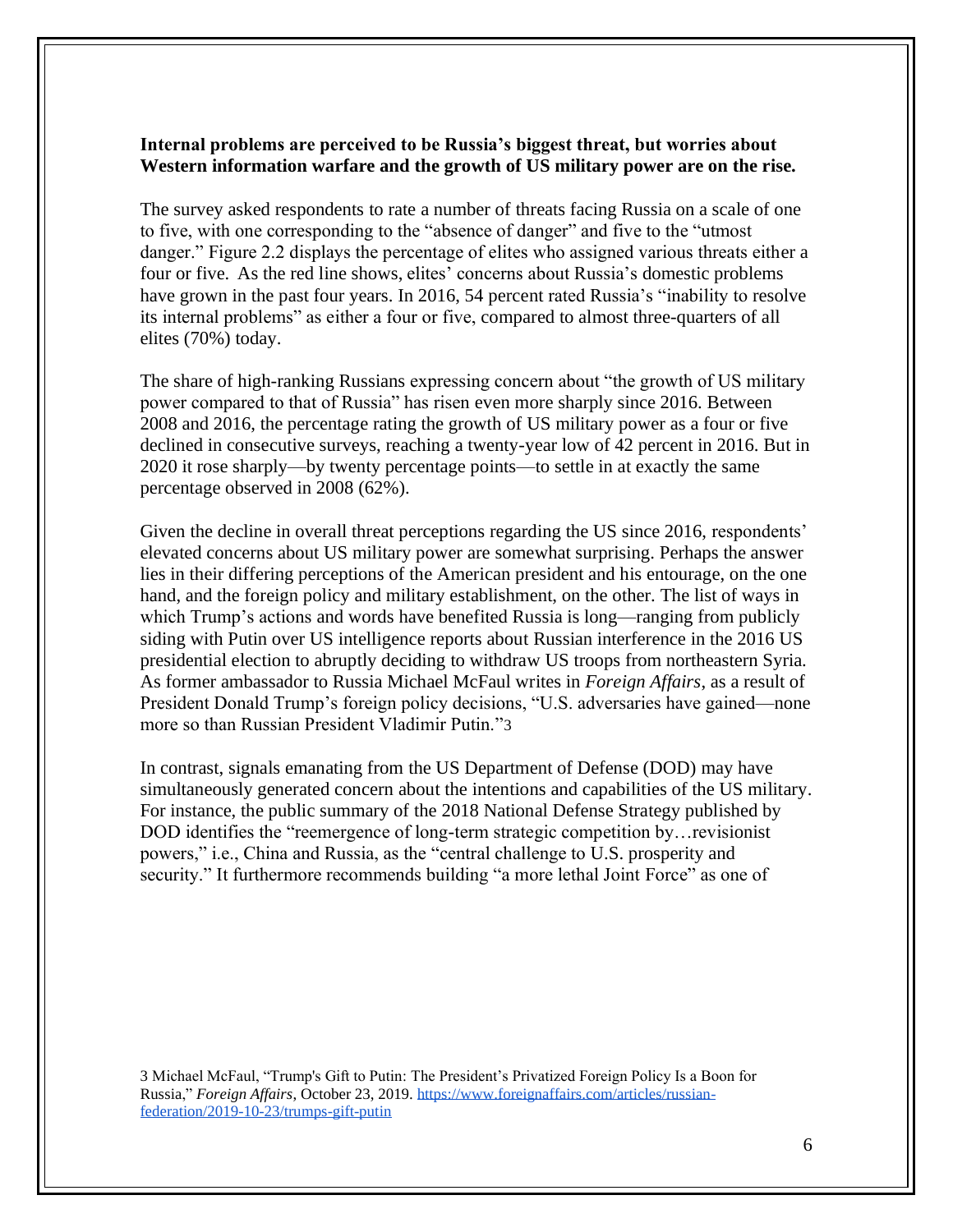"three distinct lines of effort" in response.<sup>4</sup> Although Putin confidently discusses Russia's development of hypersonic weapons, he also warns that "for all intents and purposes, a new arms race has begun in the world."5

In addition to the growth of US military power, the sense of danger from the West has risen in other areas, although the overall levels are not particularly high. As the yellow line indicates, the percentage of elites who rated an information war conducted by the West as a four or five on the threat scale increased from 19 percent in 2016 to 44 percent in 2020. Fears of a "color" revolution are also higher than four years ago: more than onefifth of the sample now worries about this threat.

4 U.S. Department of Defense, *Summary of the 2018 National Defense Strategy of the United States of America: Sharpening the American Military's Competitive Edge.* [https://dod.defense.gov/Portals/1/Documents/pubs/2018-National-Defense-Strategy-Summary.pdf.](https://dod.defense.gov/Portals/1/Documents/pubs/2018-National-Defense-Strategy-Summary.pdf) See also Eric Schmitt, "American Commandos Gear Up for New Shadow War with Russia," *New York Times*, July 12, 2019.<https://www.nytimes.com/2019/07/12/us/politics/us-russia-hungary.html> 5 *Moskva. Kreml. Putin*. October 13, 2019. <https://www.youtube.com/watch?v=i8nZ9MHqgcY>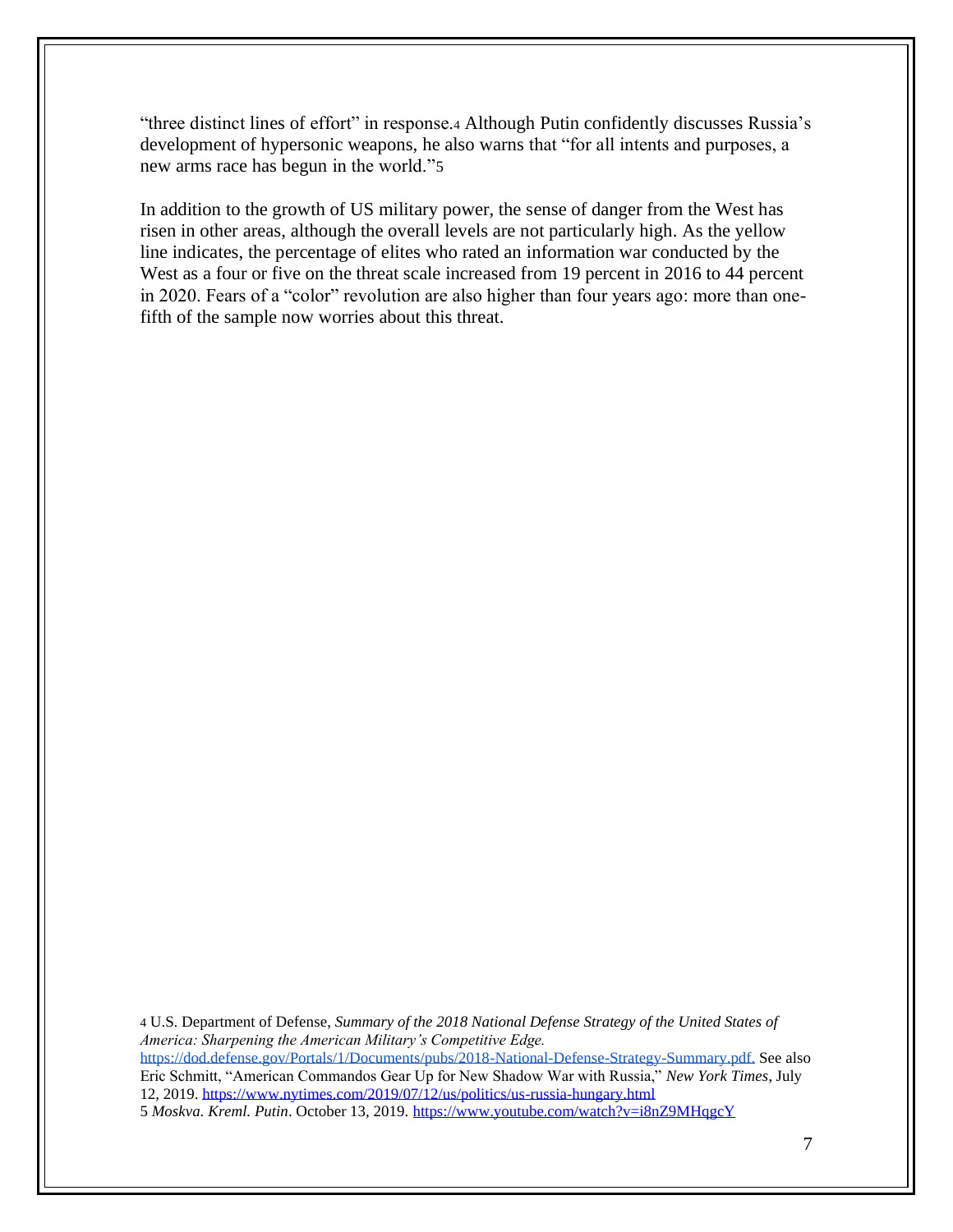

*Source:* Data from Survey of Russian Elites.

*Note:* The figure displays the percentage of all respondents (including those who answered "don't know" or refused to answer) who assessed the threat as either a four or five. *Question Wording*: "Which of the following represent the greatest threat to the security of Russia and which do not represent any threat whatsoever? Rate the level of threat on a five-point scale, where 1 means the 'absence of danger' and 5 means 'the utmost danger.' [The growth of US military power compared to that of Russia, The inability of Russia to resolve its internal problems, A "color" revolution (2020: in Russia), An information war against Russia conducted by the West]."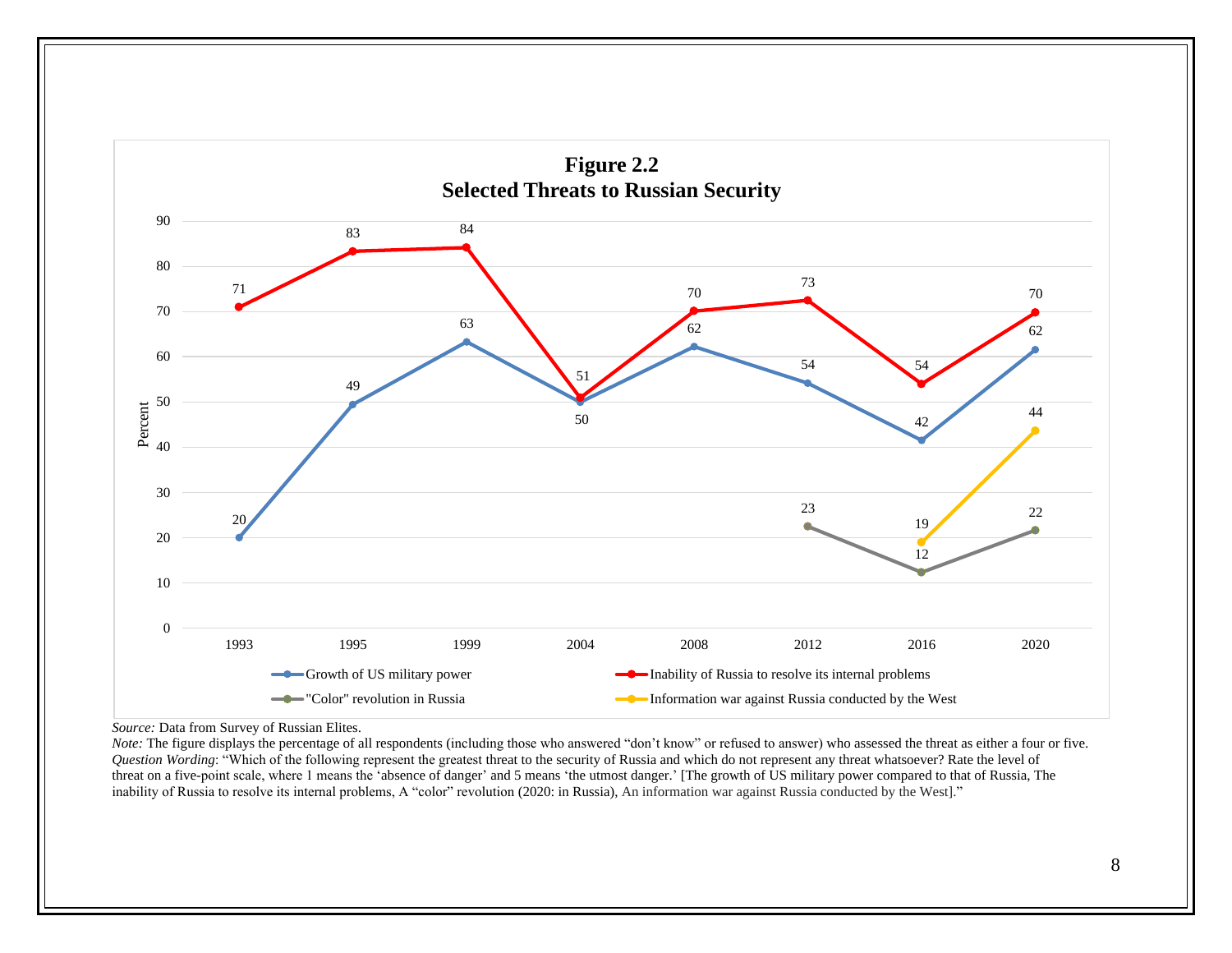Figure 2.3 displays the entire range of threats that respondents were asked to evaluate in 2020, showing only the percentage of potential dangers assessed as either a four or five. Exactly 70 percent view the danger of further NATO expansion as either close to or constituting an "utmost danger," and 50 percent say the same about the possibility of Western cyberattacks on Russia's critical infrastructure.

Yet elites do not express the level of concern that one might expect with respect to two domestic threats regarded by Putin as serious (information warfare and especially a color revolution). In the area of information warfare, Putin has sounded the alarm in this way: "Due to the accelerating development of electronic media, this realm has acquired huge significance and has become, one could say, a powerful weapon that allows for the manipulation of public consciousness. Brutal information wars and attempts by certain countries to establish a monopoly on truth and utilize it to advance their own interests have become a sign of the times."6 Similarly, his comments about the West trying to import a color revolution to Russia through NGOs are frequent and alarmist.7

But in the SRE, less than half of all respondents (44%) assess the threat of Western information warfare as a 4 or 5 (with 5 meaning "the utmost danger"), and only 22 percent are worried about the possibility of a color revolution in Russia. The latter figure is roughly the same as in the 2012 survey (see Figure 2.2), which took place on the heels of protests surrounding the 2011-12 election cycle in Russia. In response to the protests, "opposition activists were accused of carrying out the instructions of foreign enemies, especially the U.S. State Department or, more broadly and metaphorically, the 'Washington *Obkom*,' which sought to 'rock the boat' and destabilize Russia."8 That fears of the West supporting the anti-government opposition and seeking to destabilize Russia were low in 2012 and have not risen higher since then suggests that most elites are unconvinced by the Kremlin's messaging on this issue.

6 "Telekanal Russia Today nachal veshchanie v Argentine," October 9, 2014. [http:/news.kremlin.ru/transcript/46762](http://kremlin.ru/events/president/news/46762)

7 Brian D. Taylor discusses Putin's worries about color revolutions in *The Code of Putinism* (New York: Oxford University Press, 2018), esp. ch. 6.

8 Serghei Golunov, "The 'Hidden Hand' of External Enemies: The Use of Conspiracy Theories by Putin's Regime," PONARS Eurasia Policy Memo No. 192, June 2012, p. 4. <http://www.ponarseurasia.org/sites/default/files/policy-memos-pdf/pepm192.pdf>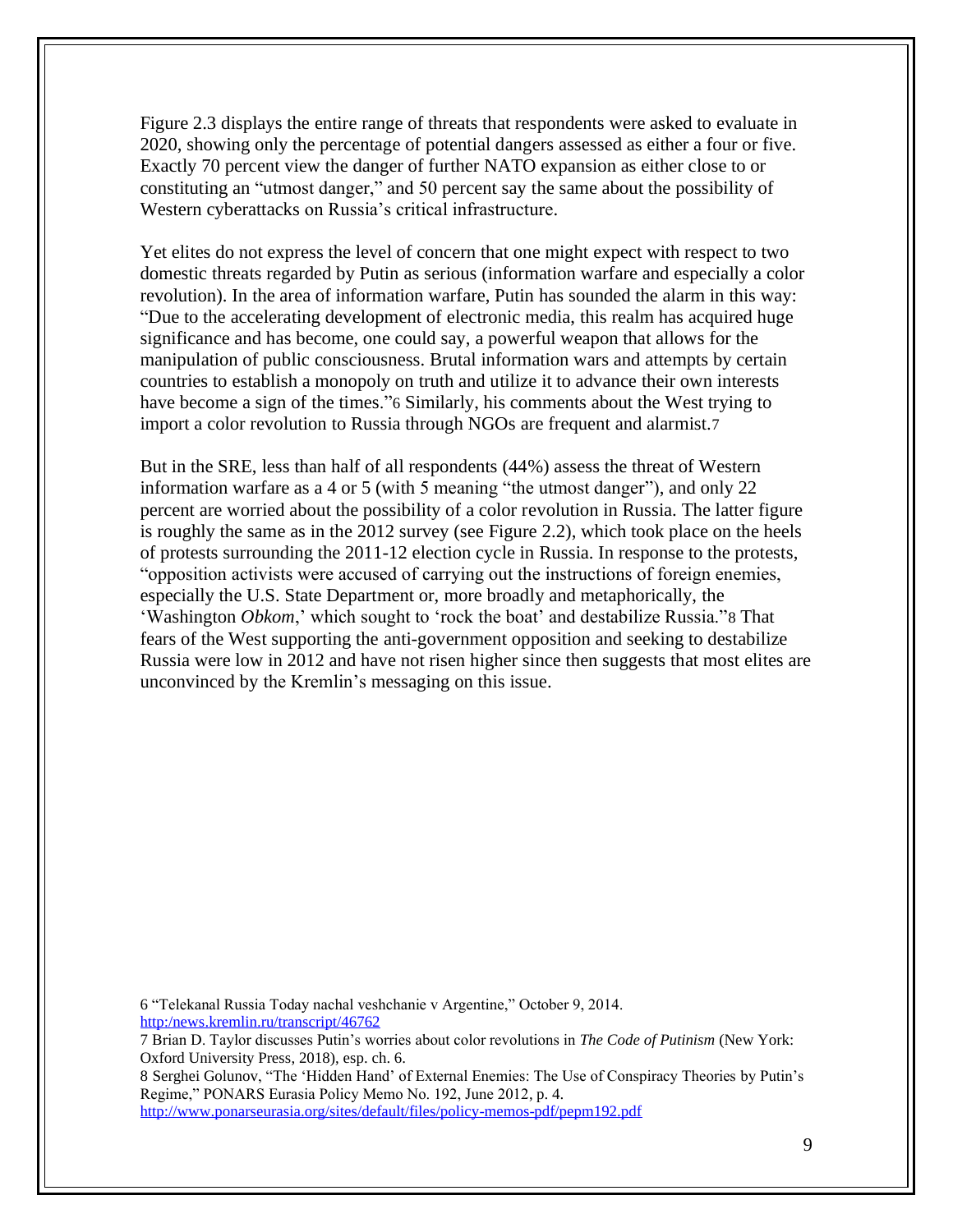

#### *Source:* Data from Survey of Russian Elites, 2020 (n=245).

*Note:* The figure displays the percentage of all respondents, including those who answered "don't know" or refused to answer.

*Question Wording*: "Which of the following represent the greatest threat to the security of Russia and which do not represent any threat whatsoever? Rate the level of threat on a five-point scale, where 1 means the 'absence of danger' and 5 means 'the utmost danger.' 1. The growth of US military power compared to that of Russia, 2. The inability of Russia to resolve its internal problems, 3. Terrorism, 4. Border conflicts between Russia and countries in the Near Abroad, 5. A rise in ethnic tensions between Russians and other nationalities in Russia, 6. A 'color' revolution in Russia, 7. An information war against Russia conducted by the West, 8. Further expansion of NATO to countries in the Near Abroad, 9. Further enlargement of the EU to countries in the Near Abroad, 10. Cyberattacks on Russia's critical infrastructure launched by the West, 11. The greenhouse effect and other negative influences on the global climate."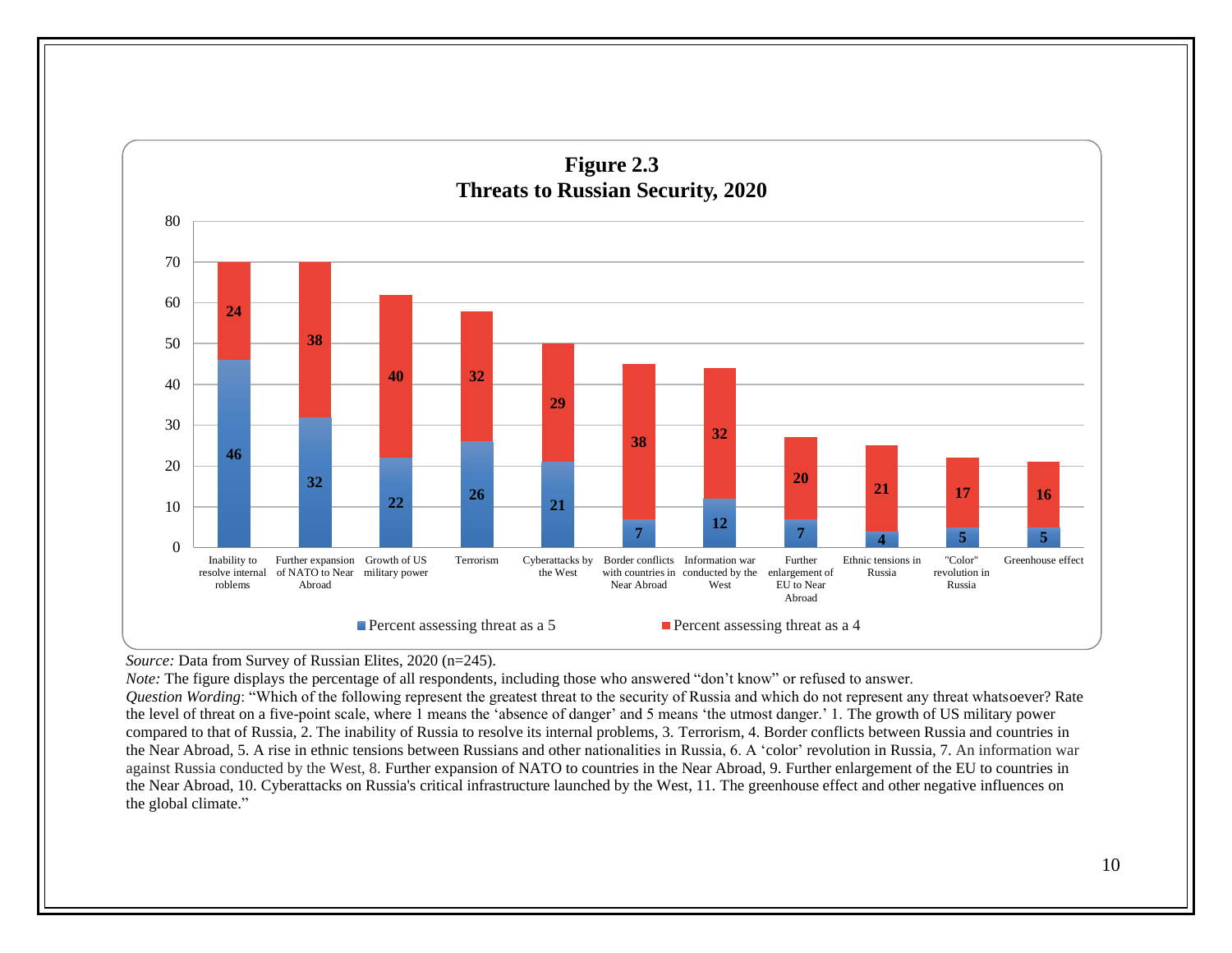#### **US-RUSSIAN RELATIONS**

# **Russian elites blame the US more than Russia for the deterioration of bilateral relations.**

US-Russian relations have deteriorated significantly over the past decade. According to Figure 3.1, Russian elites assign more of the blame to the US for this outcome. A plurality (48%) agree that "mostly the US" is to blame, compared to just 6 percent who state that it is mostly Russia's fault. A full 42 percent assert that "[b]oth the US and Russia [are to blame] in roughly equal measure."



*Source*: Data from Survey of Russian Elites, 2020 (n=245).

*Note:* The figure displays the percentage of all respondents, including those who answered "don't know" or refused to answer.

*Question Wording:* "In your view, who is responsible for the deterioration of US-Russian relations over the past 5 to 10 years? 1. Mostly the US, 2. Mostly Russia, 3. Both the US and Russia in roughly equal measure."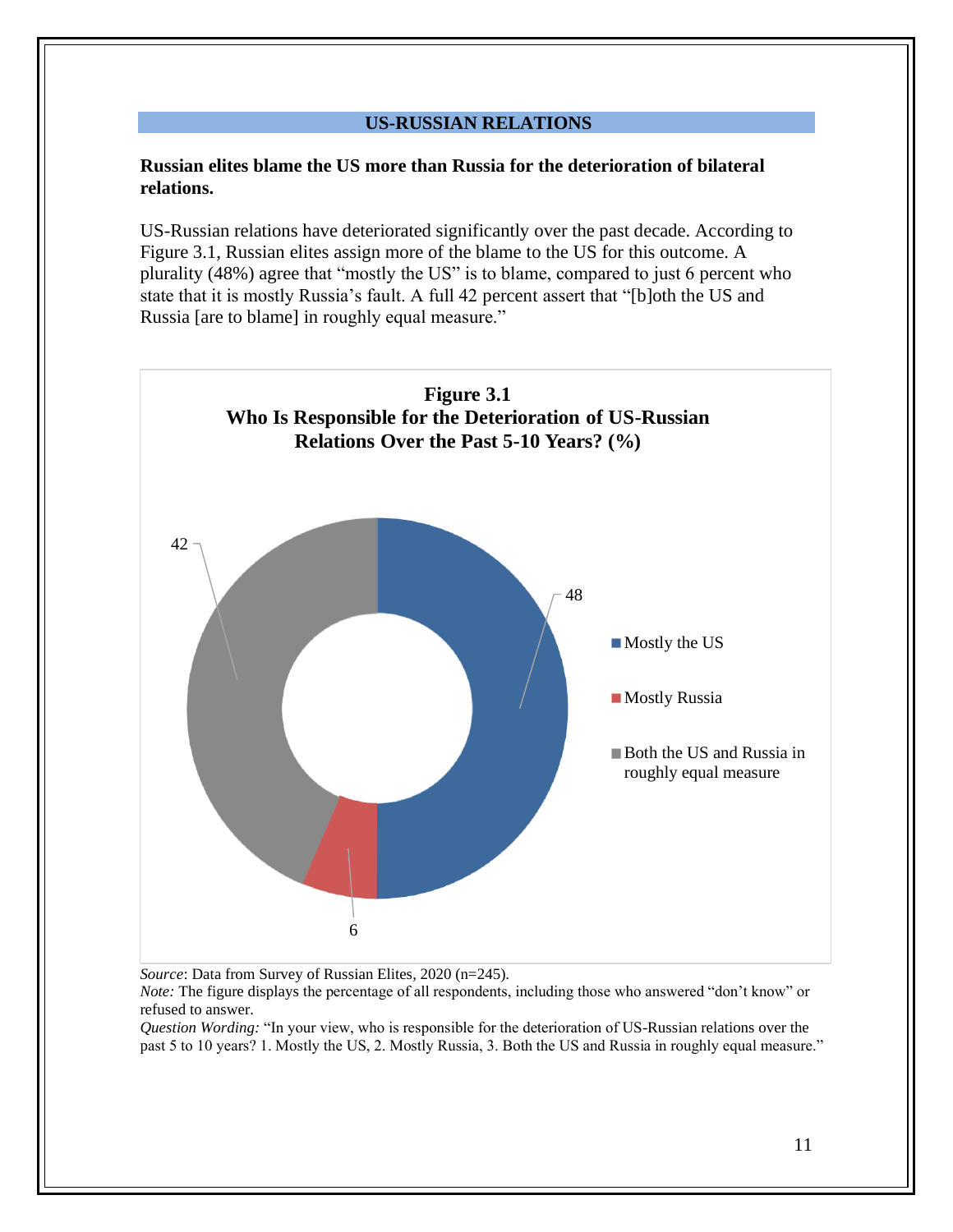# **Elites think that Russian foreign policy has harmed US-Russian relations, but are less likely than the mass public to hold this view.**

The SRE asked respondents about the impact of Russia's foreign policy in recent years on Russia's relationship with the US. As Table 3.1 shows, almost twice as many elites assert that Russia's foreign policy has had a negative—as opposed to positive—impact on its relationship with the US (47% vs. 25%).

| <b>Impact of Russia's Foreign Policy</b> |                                                               |                                                         |                                                               |  |
|------------------------------------------|---------------------------------------------------------------|---------------------------------------------------------|---------------------------------------------------------------|--|
|                                          | Positive impact<br>on Russia's<br>relationship with the<br>US | No impact<br>on Russia's<br>relationship with the<br>US | Negative impact<br>on Russia's<br>relationship with the<br>US |  |
| <b>Percent</b>                           | 25                                                            | 28                                                      |                                                               |  |

# **Table 3.1**

*Source:* Data from Survey of Russian Elites, 2020 (n=245).

*Notes:* "Positive impact" includes "definitely positive" and "rather positive" responses. "Negative impact" includes "definitely negative" and "rather negative" responses. The table displays the percentage of all respondents, including those who answered "don't know" or refused to answer. This question has only one nonresponse.

*Question Wording:* "What impact do you think that Russia's foreign policy in recent years has had on…[Russia's relationship with the US]? 1. Definitely positive, 2. Rather positive, 3. No impact, 4. Rather negative, 5. Definitely negative."

Survey data collected by the Chicago Council on Global Affairs and the Levada Center just one year earlier shed light on whether the mass public in Russia is of the same opinion.9 Displayed in Figure 3.2, one question probes whether respondents think that the US is trying to cooperate with Russia, or conversely, limit Russia's international influence and power. The second question centers on whether Russia's international policy in recent years has improved or worsened Russia's relationship with the US.

As the figure shows, most of the general public sees both Russia and the US as taking actions detrimental to US-Russian relations. Specifically, 83 percent see the US as "trying to limit the international influence and power of Russia," compared to only 8 percent who contend that "the US is currently trying to cooperate with Russia." Likewise, 78 percent state that Russia's international policy in recent years has worsened its relationship with the US, compared to only 11 percent who believe it has improved it.

9 For complete survey results, see Dina Smeltz and Lily Wojtowicz, "Russians Say Their Country Is a Rising Military Power," The Chicago Council on Global Affairs, March 2019, pp. 17, 20. <https://www.thechicagocouncil.org/publication/lcc/russians-say-their-country-is-rising-military-power>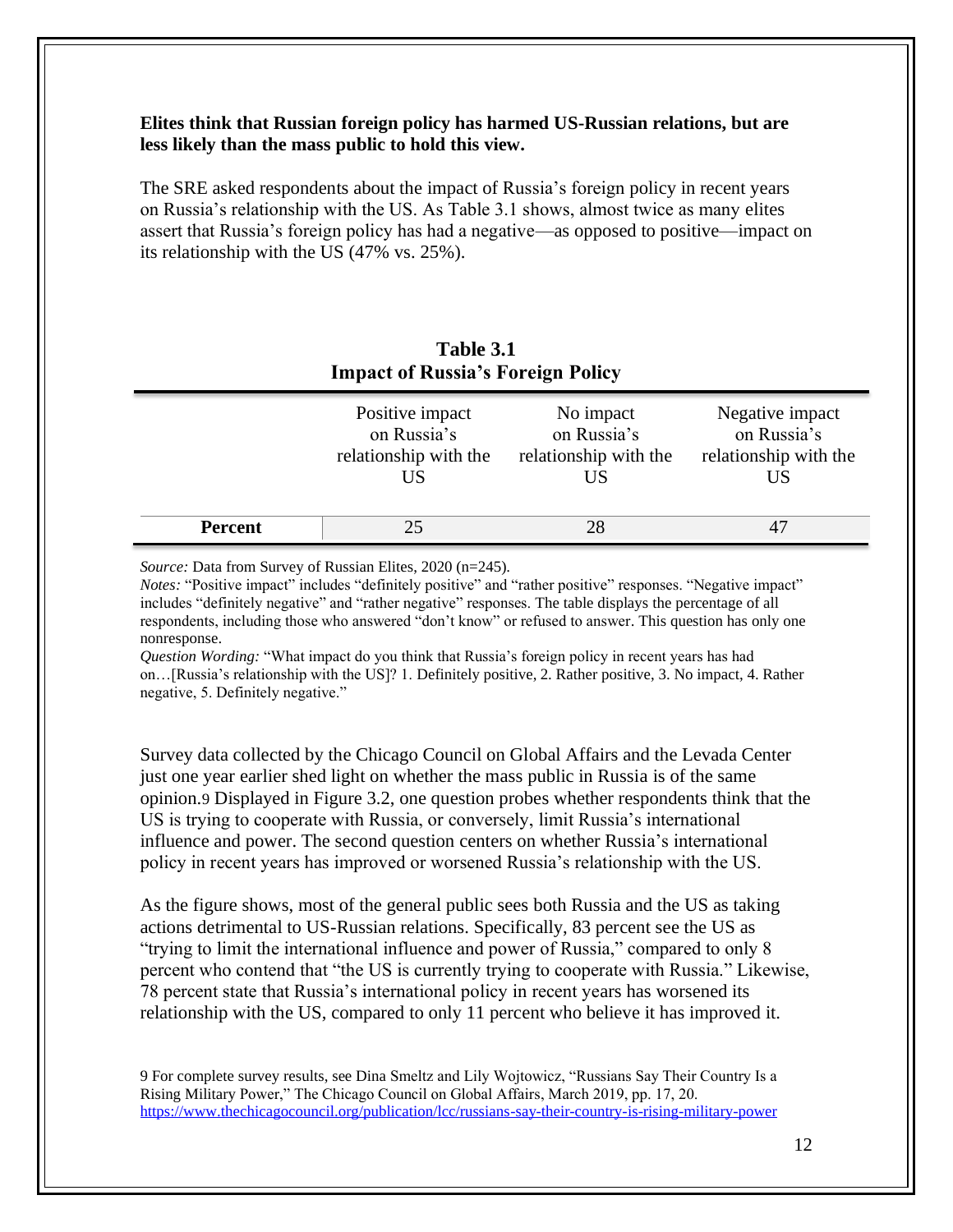

*Source:* Data from joint Chicago Council on Global Affairs-Levada Center Survey on Russian and American Attitudes, February 2019 (n=1,613).

*Notes:* Responses to two separate questions are displayed. The figure displays the percentage of all respondents, including those who answered "don't know" or refused to answer.

*Question Wordings:* "Do you think the USA is currently trying to cooperate with Russia or that the USA is trying to limit the international influence and power of Russia?"; "What impact do you think Russia's international policy in recent years has had on the following factors: [Russia's relationship with the US]? 1. Improved, 2. Worsened."

Interestingly, however, the mass public holds the latter view even more strongly than do elites. As displayed on the right side of Figure 3.2, mass respondents are *seven* times more likely to believe that Russia's international policy has worsened US-Russian relations than that it has improved them (78% vs. 11%). But according to the SRE, only about *twice* as many elites assert that Russia's foreign policy has had a negative—as opposed to positive—impact on its relationship with the US (see Table 3.1).10

10 However, it is possible that at least some of this divergence stems from a difference in the question wordings. The question in the Survey of Russian Elites uses the following answer key: "1. Definitely positive, 2. Rather positive, 3. No impact, 4. Rather negative, and 5. Definitely negative." The Chicago Council-Levada Center survey offers only two possible responses: "1. Improved, and 2. Worsened." The neutral "No impact" option—selected by 28% of elites in the SRE—was not available in the Chicago Council-Levada Center poll.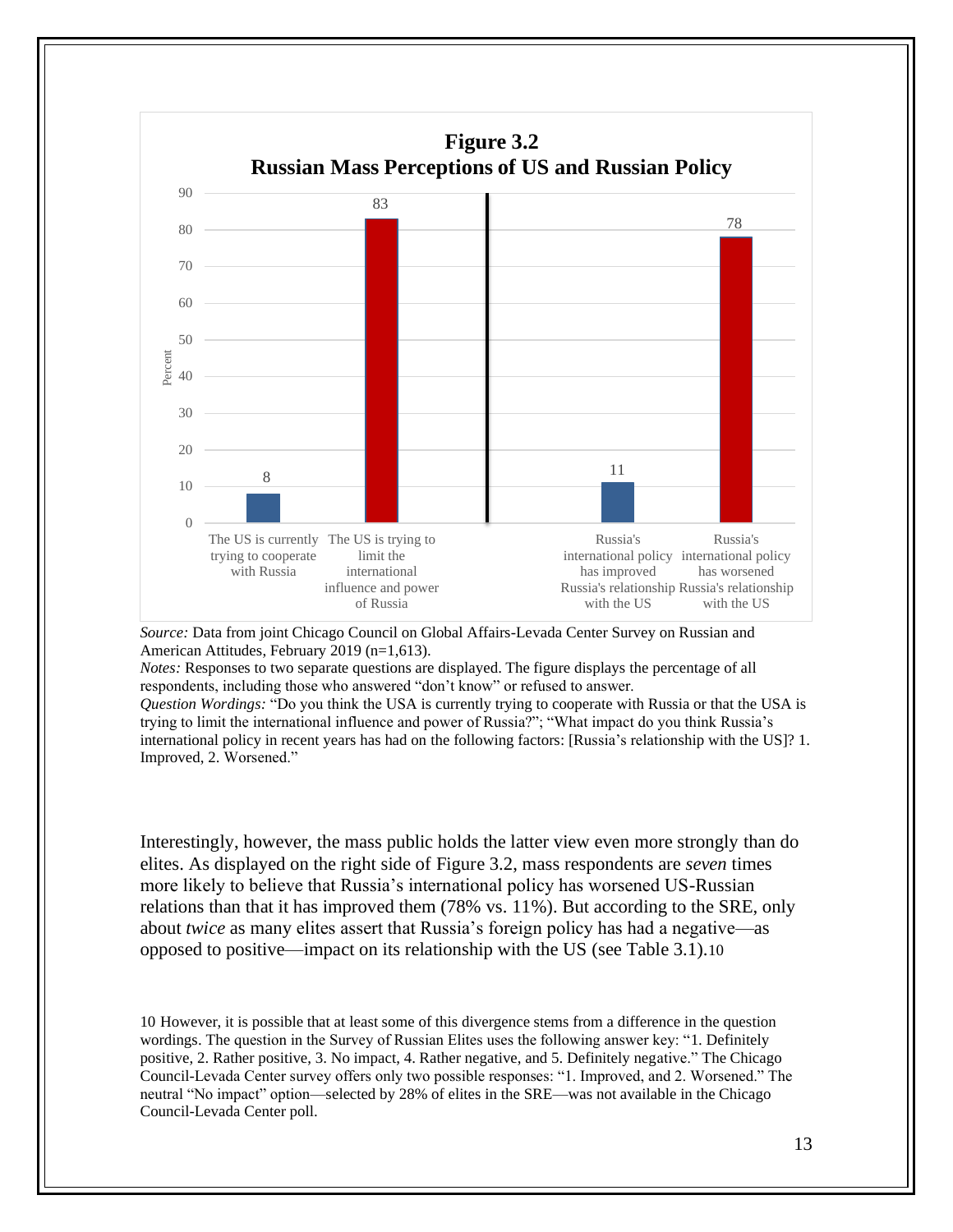# **Russian elites are skeptical that the US and Russia meddled in each other's electoral processes.**

SRE respondents were asked about the likelihood of foreign meddling in two high-profile events—the anti-government protests that emerged during Russia's 2011-12 election cycle and the 2016 US presidential election. Putin said that with US Secretary of State Hillary Clinton's negative assessment of the December 2011 parliamentary elections, "[s]he set the tone for some of our political figures within the country, she sent a signal. They heard the signal and with the support of the State Department, they began their active work."11 According to Putin, even afterward, Western nations continued their plans to influence and disrupt Russian elections.12 On the other side of the Atlantic, the US intelligence community has confirmed Russia's sustained and deliberate interference in the 2016 US election.13

Overall, most Russian elites doubt that interference occurred in either country. As the blue bars in Figure 3.3 indicate, almost two-thirds (62%) do not agree that Russia interfered in the 2016 US presidential election, while 14 percent state the opposite and 20 percent are unsure. What is striking, however, is that about the same percentage hold the same view about US interference in Russian elections, which represents a sharp contrast with Putin's words. As the red bars show, almost three-fifths (58%) assert that the US did *not* interfere in the 2011-12 electoral cycle in Russia, compared to 22 percent who say the opposite and 18 percent who do not know.

11 "Prime Minister Vladimir Putin Chairs a Meeting of the Russian Popular Front's Coordinating Council," December 8, 2011. <http://archive.premier.gov.ru/eng/events/news/17330/> 12 "Putin Accuses West of Anti-Russian Plots," RFE/RL, March 26, 2015. [https://www.rferl.org/a/putin](https://www.rferl.org/a/putin-accuses-west-of-anti-russian-plots/26922017.html)[accuses-west-of-anti-russian-plots/26922017.html](https://www.rferl.org/a/putin-accuses-west-of-anti-russian-plots/26922017.html)

13 Nicholas Fandos and Julian E. Barnes, "Republican-Led Review Backs Intelligence Findings on Russian Interference," *New York Times*, April 21, 2020.

[https://www.nytimes.com/2020/04/21/us/politics/russian-interference-senate-intelligence-report.html.](https://www.nytimes.com/2020/04/21/us/politics/russian-interference-senate-intelligence-report.html) For an overview, see Michael McFaul, *From Cold War to Hot Peace: An American Ambassador in Putin's Russia* (New York: Houghton Mifflin Harcourt, 2018), Epilogue.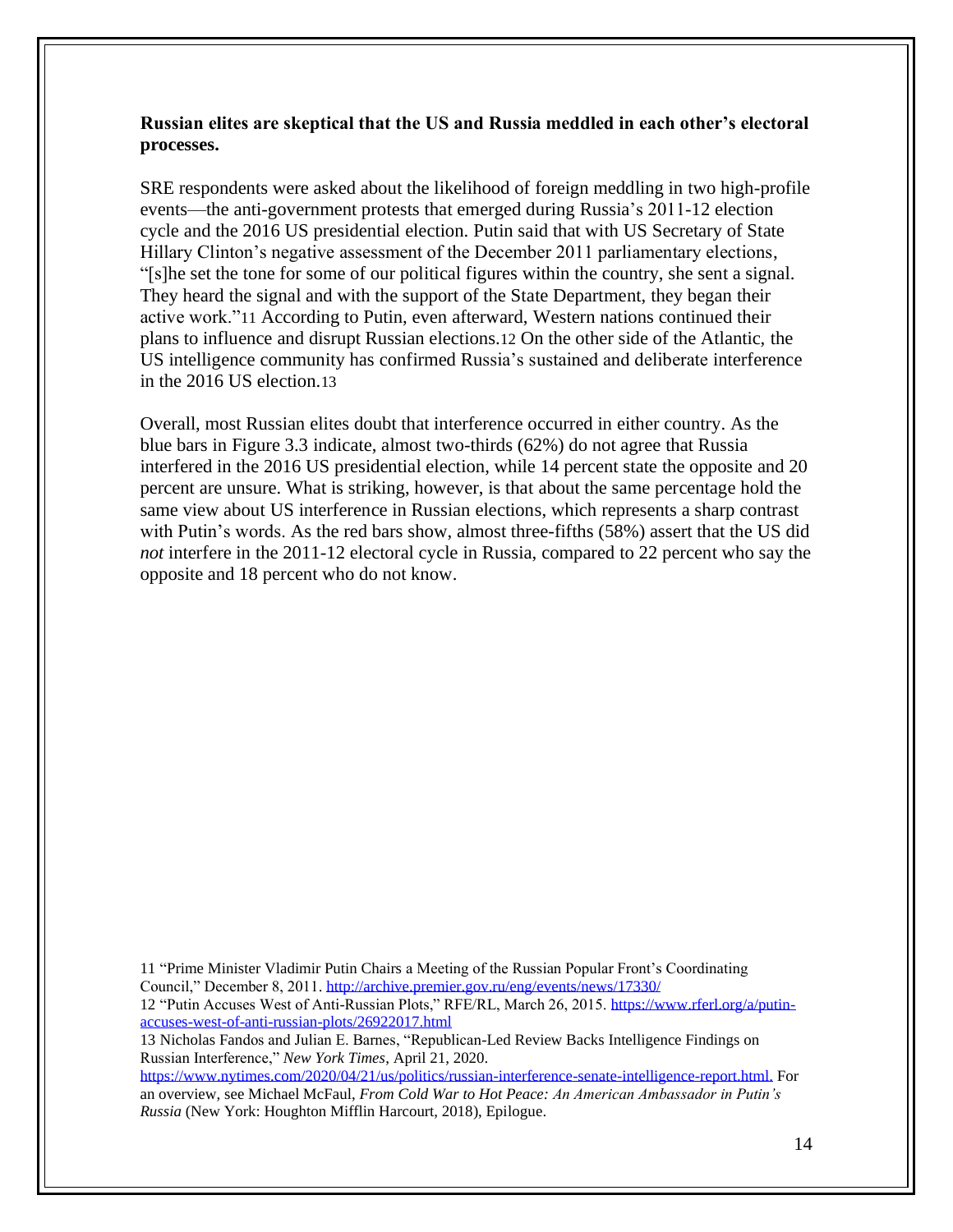

*Source:* Data from Survey of Russian Elites, 2020 (n=245).

*Notes:* Responses to two separate questions are displayed. "Yes" includes "Definitely yes" and "Probably yes" responses. "No" includes "Definitely not" and "Probably not" responses. Refusals are not shown.

*Question Wordings*: "Do you think that the US interfered in Russian politics during the 2011-12 electoral cycle? 1. Definitely yes, 2. Probably yes, 3. Probably not, 4. Definitely not"; "Do you think that Russia interfered in the 2016 US presidential election? 1. Definitely yes, 2. Probably yes, 3. Probably not, 4. Definitely not."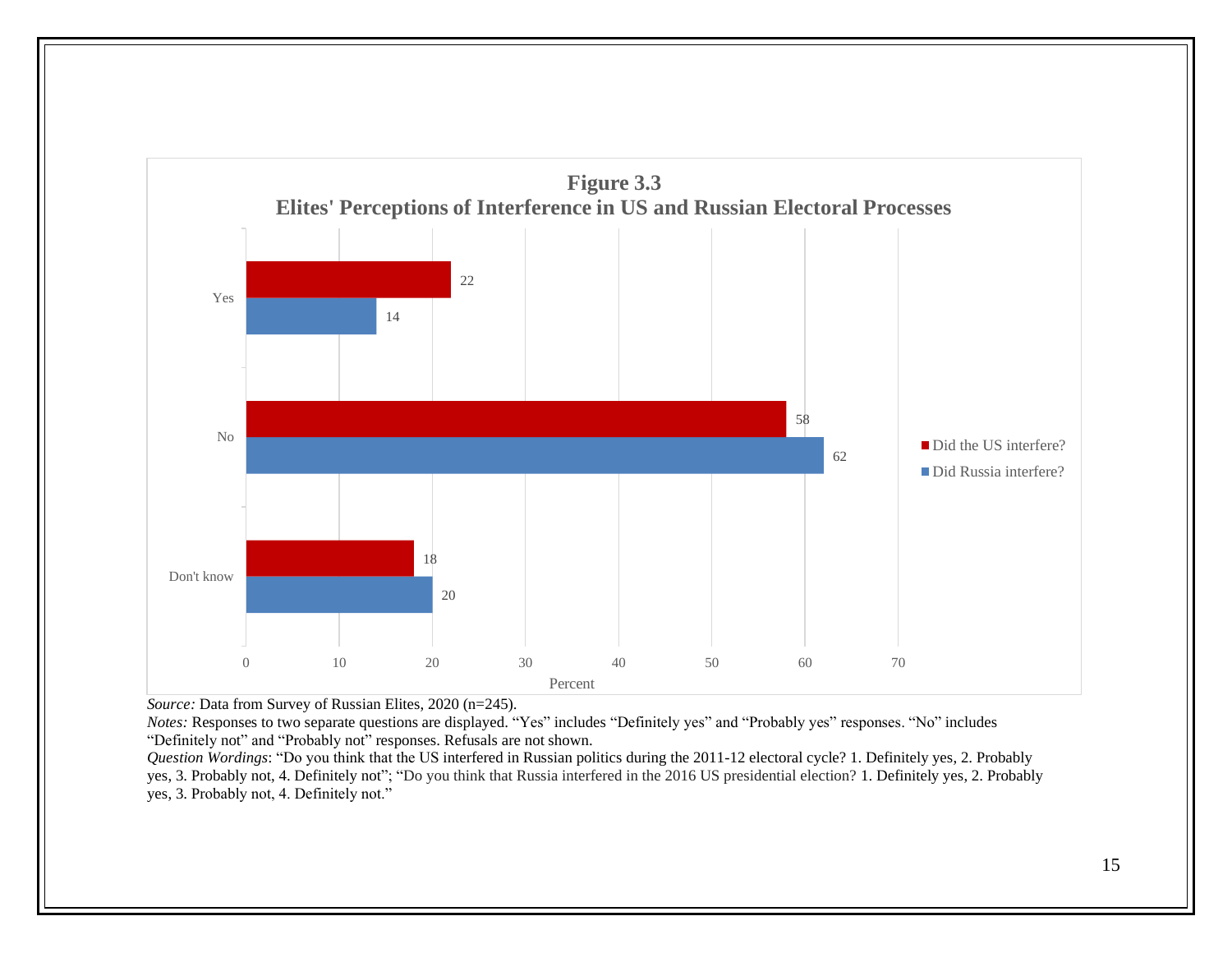#### **4. PARTNERSHIPS**

**The rank order of desirable partnerships for Russia has remained stable among high-ranking Russians for the past eight years, with the European Union remaining the most favored partner, followed closely by China.**

Over the last three waves of the SRE, respondents were asked the following question: "As one of the most powerful actors in international politics, Russia develops relationships with all other actors in world politics. However, if you had to choose, with which of these would you prefer to form a coalition? 1. China, 2. European Union, 3. US, or 4. None of the above." As Figure 4.1 shows, 31 percent would prefer to enter into a partnership with the European Union (EU), 29 percent would not align with any of the entities mentioned, 28 percent would choose to partner with China, and only 7 percent would select the United States.

As the figure also shows, the 2020 results are generally similar to those from 2016. The percentage of elites in 2020 who would like to align with each of the three entities remains within five percentage points of what was recorded four years ago, and this represents markedly less variation than that observed between 2012 and 2016. Between those four years, the percentage of elites who chose China dropped by nine percentage points, and with the EU, by twelve percentage points, though much of this variation can likely be attributed to the addition of a "None of the above" option in the 2016 survey wave. Yet even accounting for this question wording change, the rank order of the three options has remained the same since 2012, with the EU being the most desired partner, China a close second, and the United States a distant third.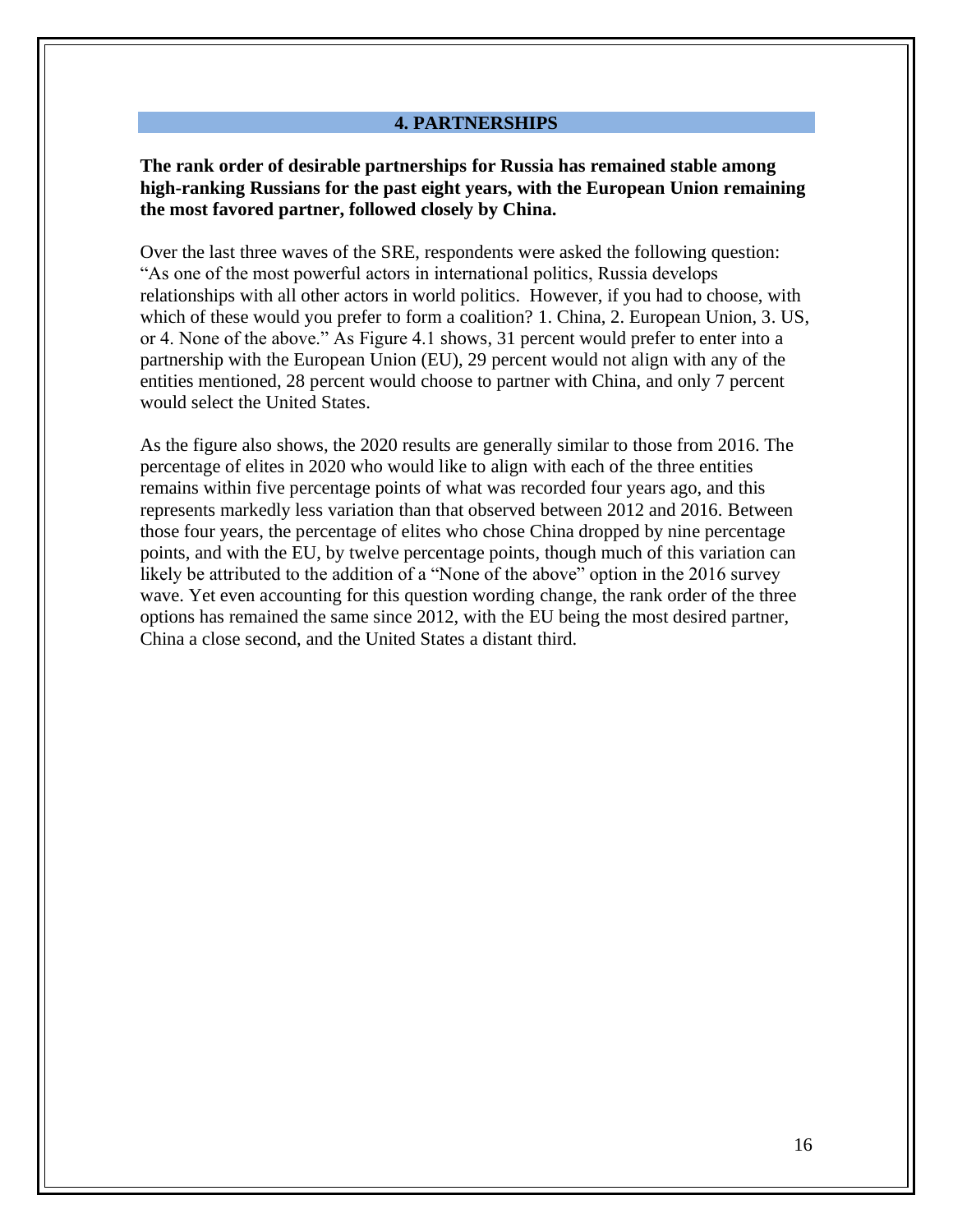

*Source:* Data from Survey of Russian Elites.

*Note:* In the 2012 survey, "None of the above" was not an option.

*Question Wording:* "As one of the most powerful actors in international politics, Russia develops relationships with all other actors in world politics. However, if you had to choose, with which of these would you prefer to form a coalition? 1. China, 2. European Union, 3. US, 4. None of the above."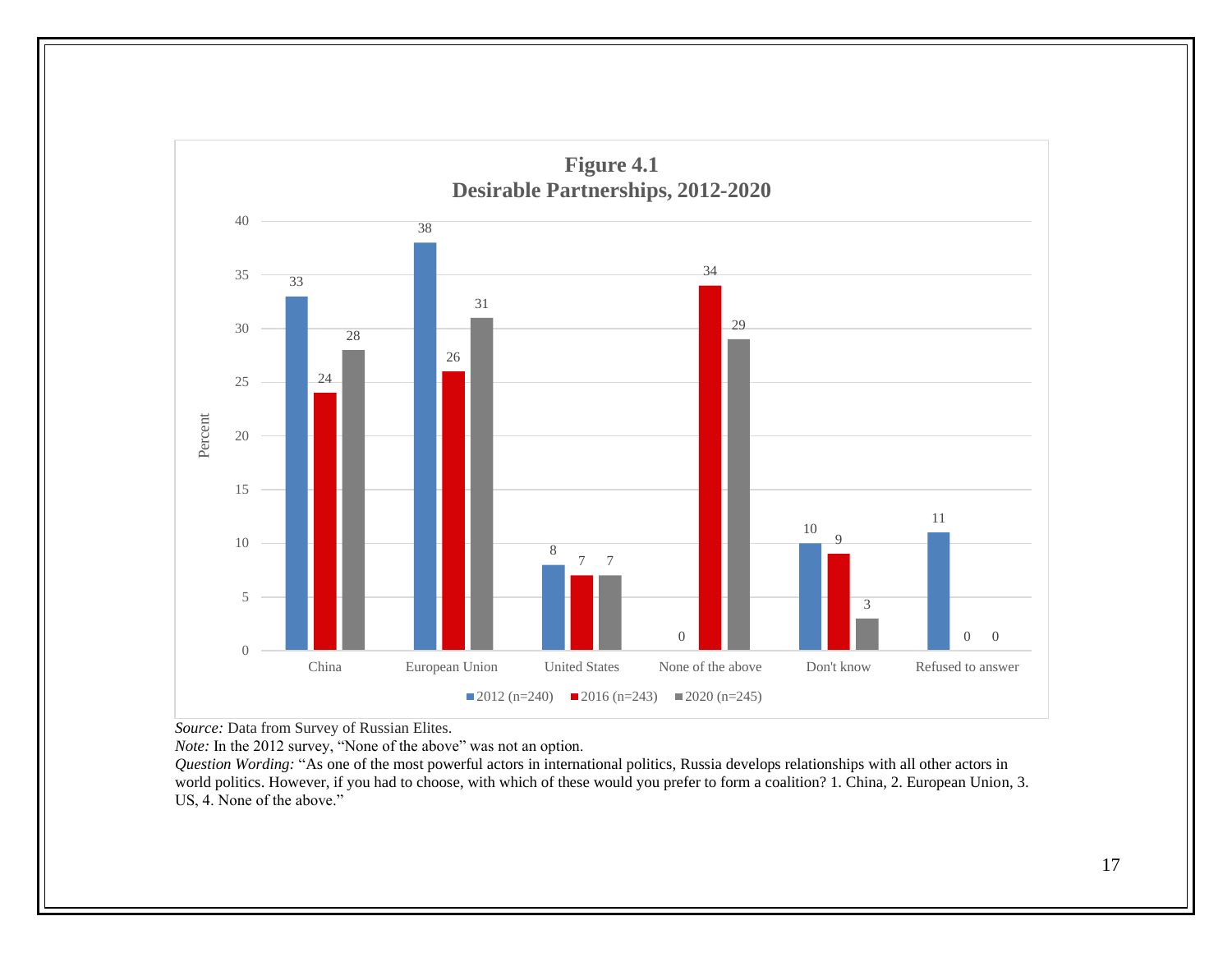Interestingly, the stability in the percentage of elites favoring a partnership with China contrasts with another question in the SRE: "Do you think that China represents a threat to Russian national security?" In 2016, 55 percent of respondents answered yes, but in 2020 this declined by 31 percentage points to 24 percent, the lowest since this question was introduced in the 2012 survey.

One potential explanation for this divergence might be "Moscow's pivot to China," which has been marked by a "plethora of trade, investment, and infrastructure deals announced since 2014."14 It is possible that increasing economic cooperation has contributed to a decline in the percentage of elites who see China as a security threat, but it is not yet sufficient to erase the long history of hostility between the two countries during the Cold War era. Thus, when given the option, many Russian elites gravitate toward other partners besides China.

14 [Paul St](https://carnegieendowment.org/experts/1024)ronski and Nicole Ng, "Cooperation and Competition: Russia and China in Central Asia, the Russian Far East, and the Arctic," Carnegie Endowment for International Peace, February 28, 2018. [https://carnegieendowment.org/2018/02/28/cooperation-and-competition-russia-and-china-in-central-asia](https://carnegieendowment.org/2018/02/28/cooperation-and-competition-russia-and-china-in-central-asia-russian-far-east-and-arctic-pub-75673)[russian-far-east-and-arctic-pub-75673](https://carnegieendowment.org/2018/02/28/cooperation-and-competition-russia-and-china-in-central-asia-russian-far-east-and-arctic-pub-75673)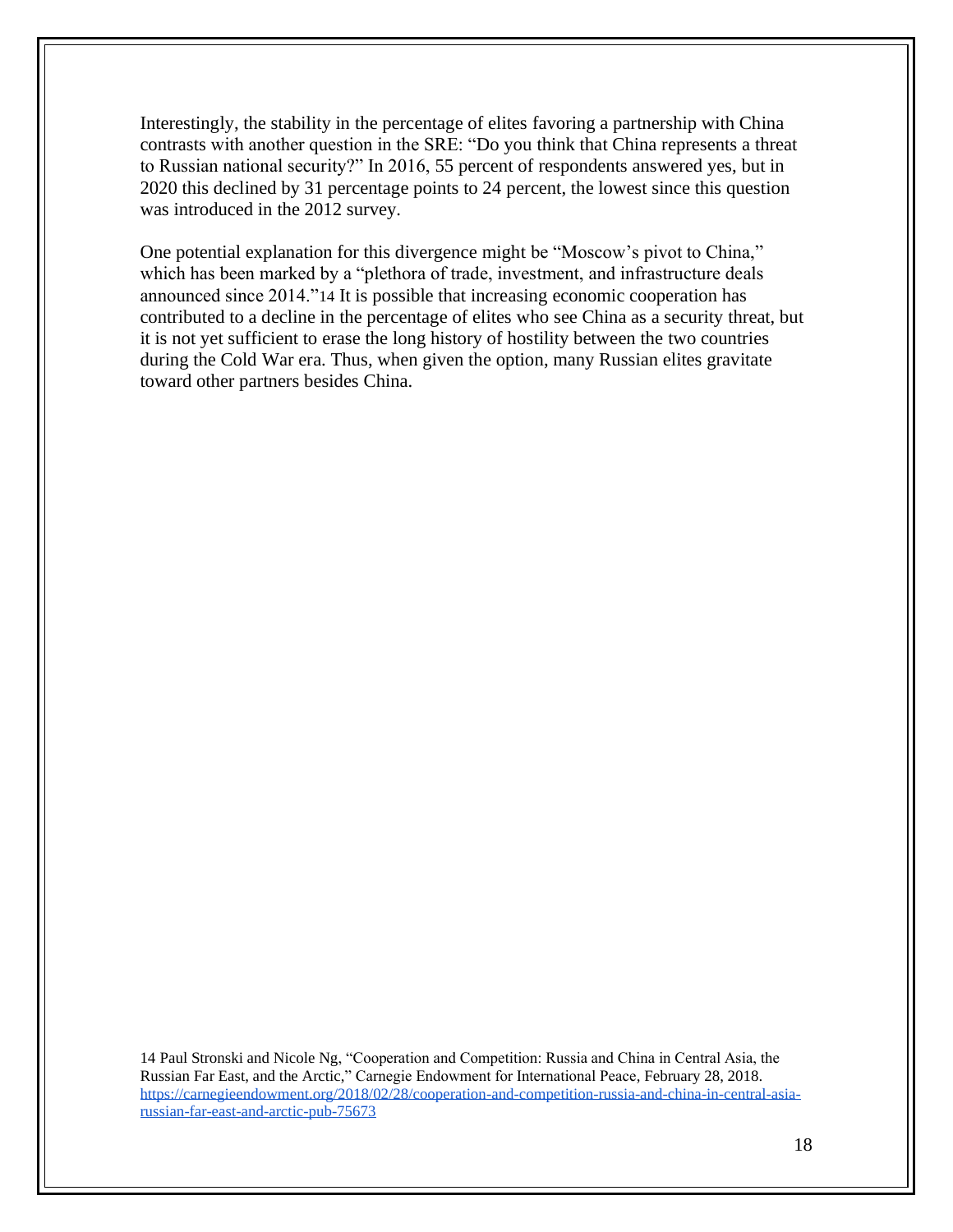# **Elites' desired partnerships are linked to their status as "core" or "non-core" elites. Moreover, employment in the military or security agencies is a very strong predictor of attitudes.**

One useful approach to analyzing attitudes toward Russia's possible partners is by classifying respondents according to their relationship to the Kremlin. In his essay on Russian anti-Americanism, Vladimir Shlapentokh argues that "the elite take their cues from those at the Kremlin" and that "[f]or the Kremlin, one's attitude toward this [anti-American ideology] is the primary test of loyalty toward the regime."15

Following this line of thought, we used categories developed by Noah Buckley and Joshua Tucker to identify respondents who may be particularly sensitive to Kremlin cues because of their "proximity to the center of state power." Specifically, those working in the executive or legislative branches, the military, or security agencies are classified as "core" elites, whereas those employed in the media, science and education fields, stateowned enterprises, or private business are "non-core" elites. Core elites "generally face greater pressure to conform to the party line than non-core elites,"16 and, as such, might be expected to choose coalition partners more in line with the Kremlin's stated preferences.17

Putin has expressed a clear desire to partner with China. During a concert and gala at the Bolshoi Theater during President Xi Jinping's three-day state visit to Russia in June 2019, Putin remarked that bilateral trade reached a record level in 2018 and that China had become firmly established as Russia's largest trading partner. "On the whole," he concluded, "we can confidently state that Russian-Chinese relations have reached a level that is unprecedented….We are planning to expand our cooperation in all directions."18 So we might expect core elites in our study to agree more heartily with the Kremlin about the merits of closer cooperation with China and the threats posed by the US.

Indeed, the responses of core and non-core elites reveal noticeable differences. As the first three sets of bars in Figure 4.2 show, core elites are ten percentage points more favorable toward China than their non-core elite counterparts and eight percentage points less desirous of partnering with both the European Union and the United States.

17 Rivera and Bryan use a similar variable, which they call "Kremlin-Dependent," in their study of elite attitudes. Sharon Werning Rivera and James D. Bryan, "Understanding the Sources of Anti-Americanism in the Russian Elite," *Post-Soviet Affairs* 35, nos. 5-6 (2019): 376-92.

<https://www.tandfonline.com/doi/full/10.1080/1060586X.2019.1662194>

18 "Vecher, posvyashchennyi 70-letiyu ustanovleniya diplomaticheskikh otnoshenii mezhdu Rossiei i Kitaem," Moscow, June 5, 2019[. http://kremlin.ru/events/president/news/60674](http://kremlin.ru/events/president/news/60674)

<sup>15</sup> Vladimir Shlapentokh, "The Puzzle of Russian Anti-Americanism: From 'Below' or from 'Above.'" *Europe-Asia Studies* 63, no. 5 (2011): 875–89, at pp. 875 and 887.

<sup>16</sup> Noah Buckley and Joshua A. Tucker, ["Staring at the West through Kremlin-Tinted Glasses: Russian](https://hamilton.primo.exlibrisgroup.com/discovery/fulldisplay?docid=alma9917835011604131&context=L&vid=01HAMILTON_INST:01HAMILTON&lang=en&adaptor=Local%20Search%20Engine&tab=Everything)  [Mass and Elite Divergence in Attitudes toward the United States, European Union, and Ukraine before and](https://hamilton.primo.exlibrisgroup.com/discovery/fulldisplay?docid=alma9917835011604131&context=L&vid=01HAMILTON_INST:01HAMILTON&lang=en&adaptor=Local%20Search%20Engine&tab=Everything)  [after Crimea,](https://hamilton.primo.exlibrisgroup.com/discovery/fulldisplay?docid=alma9917835011604131&context=L&vid=01HAMILTON_INST:01HAMILTON&lang=en&adaptor=Local%20Search%20Engine&tab=Everything)" *Post-Soviet Affairs* 35, nos. 5-6 (2019): 365–75, at pp. 368-69. <https://www.tandfonline.com/doi/full/10.1080/1060586X.2019.1660491>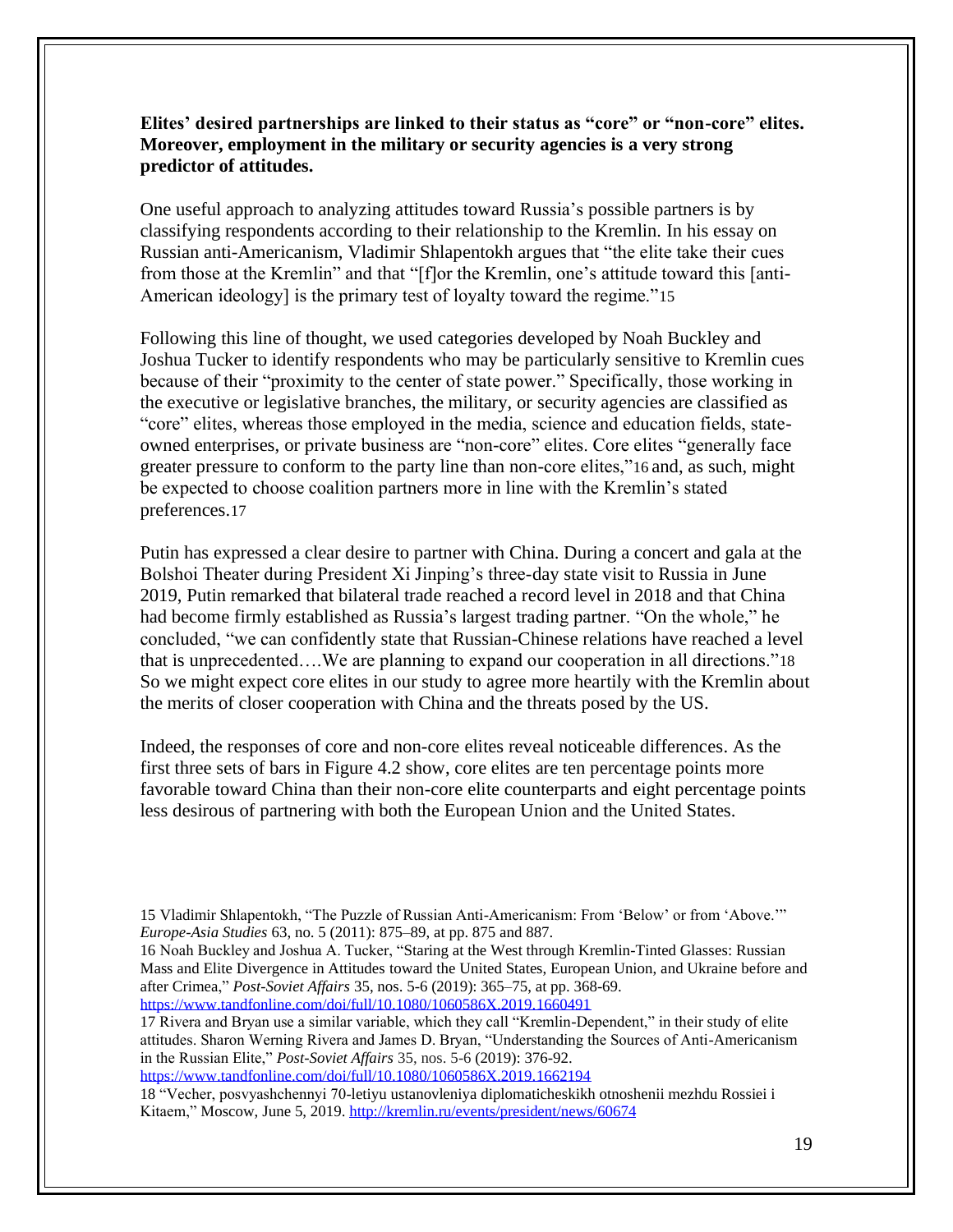

*Source:* Data from Survey of Russian Elites, 2020 (n=245).

*Notes:* "Core" elites as defined by Noah Buckley and Joshua Tucker include respondents who work in the executive or legislative branches, the military, or security agencies." "Non-core" elites are those in the media, science and education fields, state-owned enterprises, or private business.

*Question Wording:* As in Figure 4.1.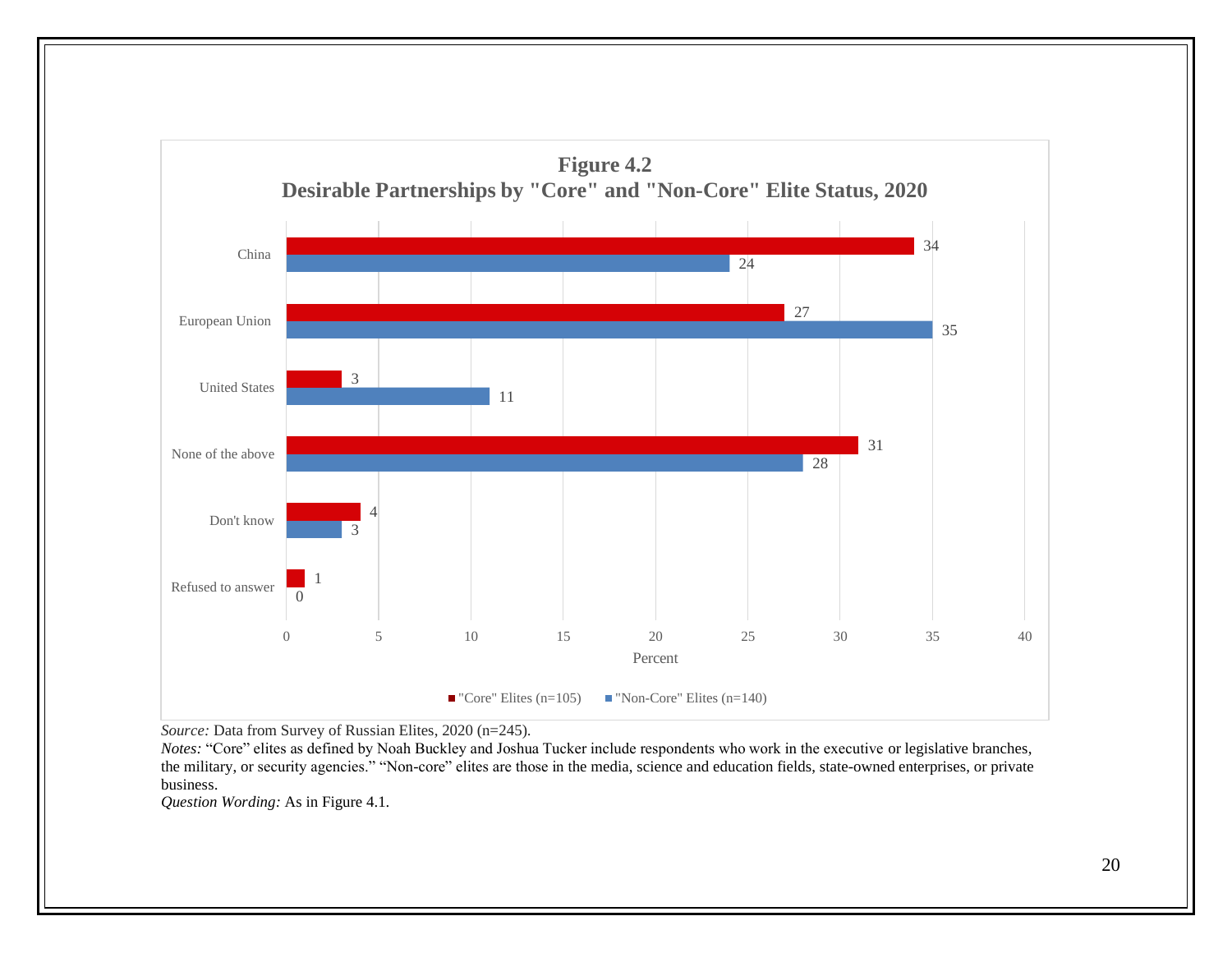A closer examination of the data reveals that a key source of this attitudinal divide between core and non-core elites is the military-security agencies subgroup: if all 35 military and security officers are removed from the core elite category, the differences between core and non-core elites are much less pronounced. And if we compare just the military and security officers to all other elites in the sample combined, we find that those from the force structures support an alignment with the European Union a full 27 percentage points less, and with China, 21 percentage points more, than all others. No military officers would join forces with the US, compared to 9 percent of the rest of the sample.

These differences in outlook are particularly noteworthy given the degree of influence that former and active military and security personnel are widely held to exert on Russia's policymaking apparatus.19 As a matter of fact, SRE respondents perceive an outsized influence of military and security institutions on Russian foreign policy. We asked them to rate the degree to which ten organizations, governmental institutions, and individuals "can influence current Russian foreign policy" (where 1 means that they exert "very little influence" and 5 means "the greatest possible influence"). Not surprisingly, the president topped the list, with 98 percent of elites assigning him either a four or five. This was followed by the Ministry of Foreign Affairs at 82 percent, the Ministry of Defense at 81 percent, and the Federal Security Service (FSB) at 69 percent. In other words, two of the three governmental bodies at the top of the list (the president excluded) are military or security structures.

19 David W. Rivera and Sharon Werning Rivera, "The Militarization of the Russian Elite under Putin: What We Know, What We Think We Know (but Don't), and What We Need to Know," *Problems of Post-Communism* 65, no. 4 (2018): 221-32. <https://www.tandfonline.com/doi/abs/10.1080/10758216.2017.1295812>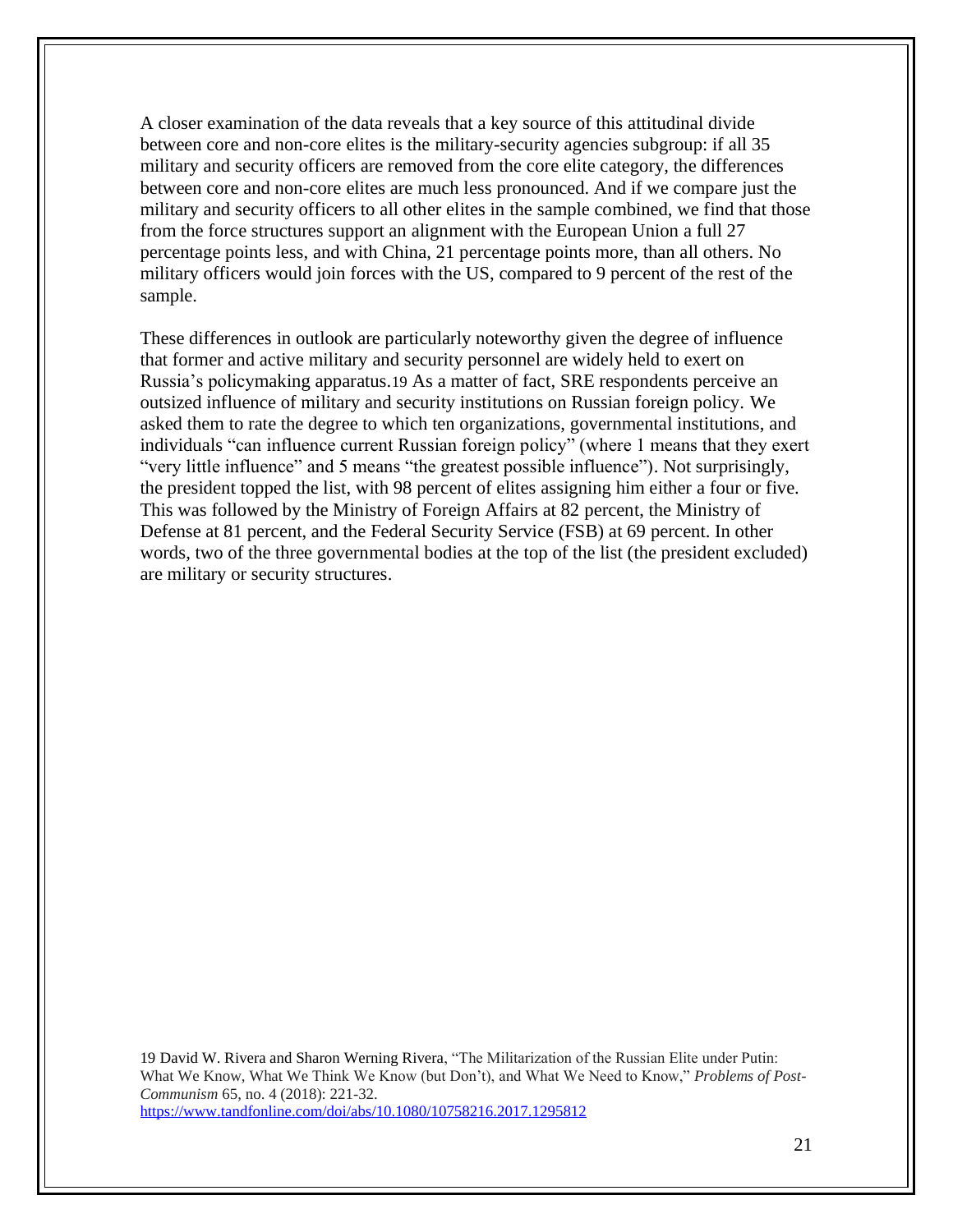#### **5. INTERVENTION ABROAD**

#### **Compared to four years ago, high-ranking Russians now see more reasons for Russia's military involvement in Syria besides eliminating terrorism.**

Over the last decade, Russia has intervened in conflicts either directly by using its own military or indirectly through various proxy groups. This can be seen in Russia's annexation of Crimea in 2014, intervention in support of President Bashar al-Assad's regime in the Syrian civil war in 2015, and direct involvement in the Libyan civil war. In this section, we analyze elites' views regarding the goals that Russia's government hopes to achieve by participating in the Syrian conflict, as well as their willingness to use Russia's military abroad.

Figure 5.1 displays the views held in 2016 and 2020 regarding the Russian government's participation in the Syrian conflict. In 2016, over three-fourths of Russian elites (76%) stated that Russia was participating in the conflict to eliminate the spread of Islamic radicalism and terrorism to Russia. In the 2020 data, however, only 53 percent describe the government's goals in these terms. Indeed, Russia intervened in the Syrian conflict in September 2015 with air strikes that it said were targeted at the Islamic State (ISIS). By the time the survey was fielded in 2020, ISIS-controlled territory in Syria had been recaptured and the organization's reach severely curtailed.20

Perhaps as a result, we observe an increase in two other perceived reasons for Russia's participation: to support the government of President Bashar al-Assad and to defend the economic interests of Russian companies in the Middle East (which grew from 26 percent to 39 percent and from 17 to 35 percent, respectively). The percentage of elites who do not understand why Russia is participating in this conflict also rose over the past four years, from 7 to 11 percent.21

20 Zachary Laub, "Syria's Civil War: The Descent into Horror," Council on Foreign Relations*,* February 19, 2020.<https://www.cfr.org/article/syrias-civil-war>

21 If a new response category in 2020 ("Russia's participation in the war makes no sense") is combined with this one, the percentage of respondents who do not see a concrete reason for Russia's intervention in the Syrian conflict now totals 17%.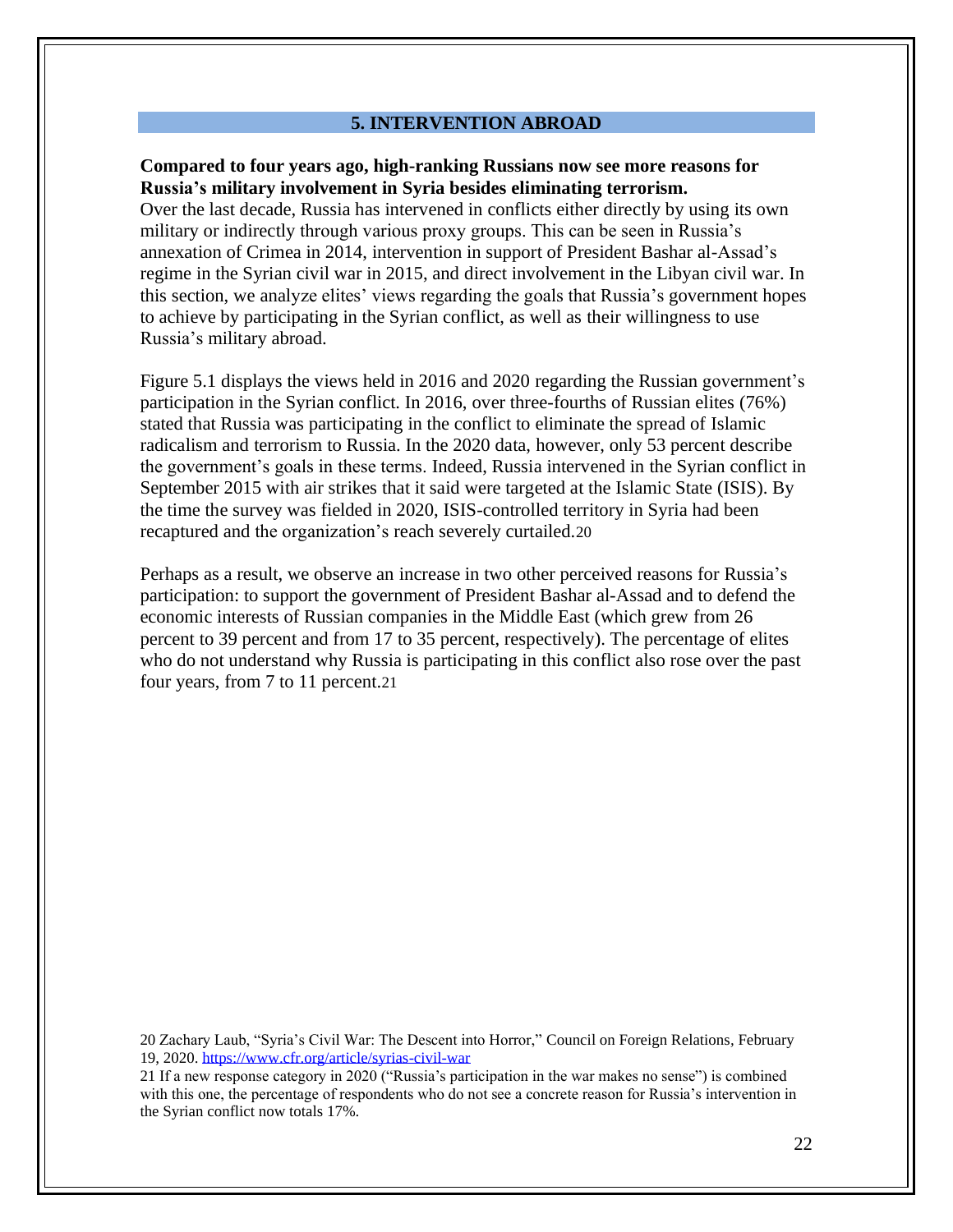

*Source:* Data from Survey of Russian Elites.

*Notes:* Multiple responses are possible. "Supporting the government of Bashar al-Assad" includes the second and fourth response options listed below. The figure displays the percentage of all respondents (including those who answered "don't know" or refused to answer) who selected each option.

*Question Wording:* "In your opinion, what are the Russian government's goals for participating in the Syrian conflict? 1. Attempting to neutralize and eliminate the spread of military activities by Islamic radicals and terrorists to Russia, 2. Protecting the government of Bashar al-Assad in order to prevent a series of US-inspired 'color' revolutions around the world, 3. Defending the economic interests of Russian companies in the Middle East, 4. Supporting Bashar al-Assad's regime and his struggle against the opposition, since it itself fears mass anti-government protests, 5. Attempting to break up the coalition of Western countries (2016: Attempting to break up the coalition of Western countries in order to eliminate the threat of the complete isolation of Russia and the further tightening of sanctions), 6. Attempting to distract the Russian population from economic and domestic problems (2016: Attempting to distract the Russian population from the economic crisis and the authorities' inability to deal with the declining quality of life, corruption, and governmental incompetence), 7. Russia's participation in the war makes no sense (in 2016: not included), and 8. I do not know the reason why Russia is participating in this war (2016: I do not understand why Russia is participating in this war)."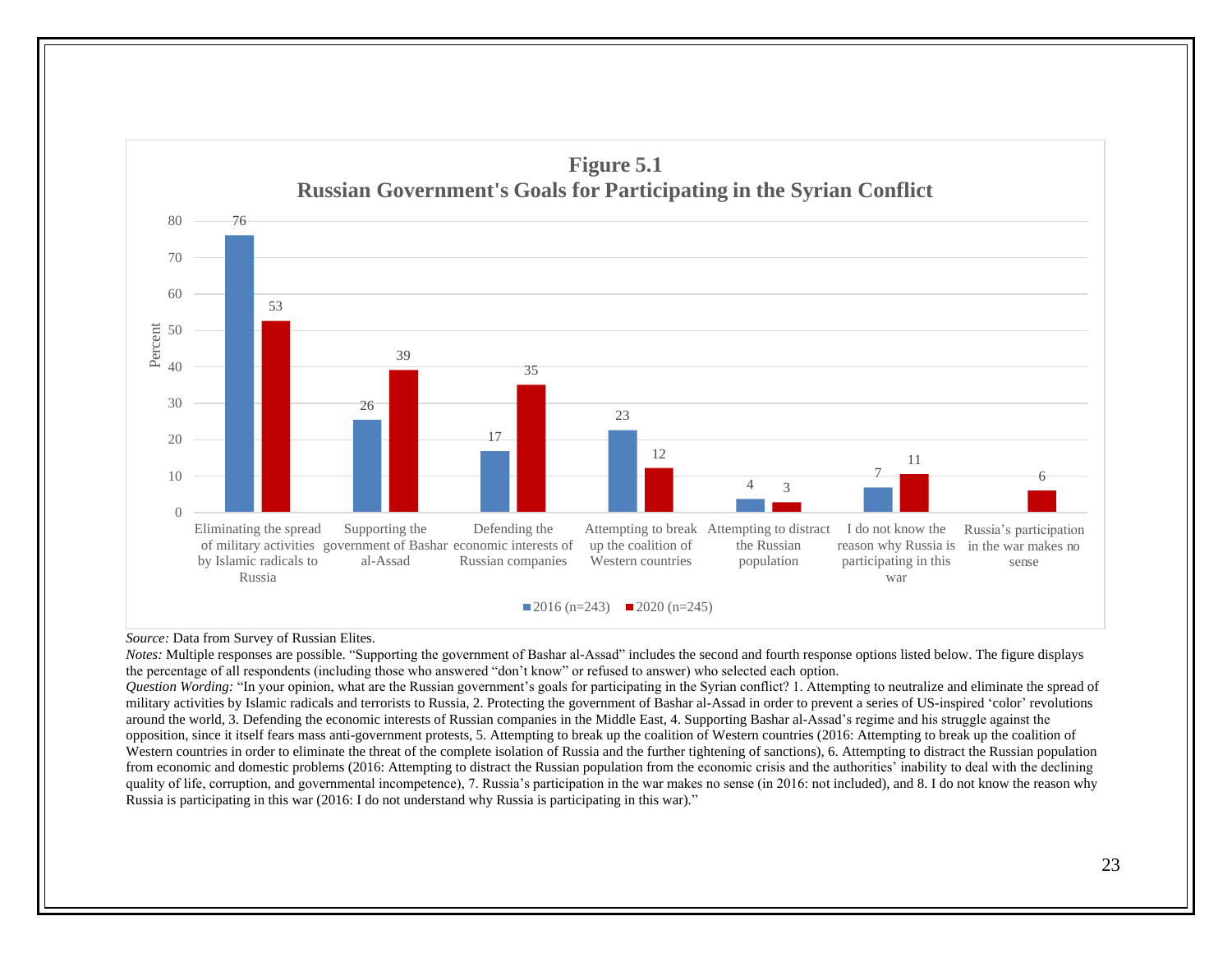**Russian elites are more favorably disposed toward both sending Russian troops abroad to assist foreign countries and providing security for Russia's international friends than in all the waves of the survey.**

As is evident in Figure 5.2, a higher percentage of Russian elites (50%) now favor sending troops to assist foreign countries than in all previous waves of the survey. In addition, the percentage willing to dispatch troops to aid "international friends" has increased by thirteen percentage points since 2016, from 29 to 42 percent. This is the highest level of support ever recorded in the survey.

Elites seem to have accepted the Kremlin's narrative that focuses on Russia's successful intervention in Syria and victory over ISIS. For instance, in April 2018 Putin said that ISIS had been defeated in Syria, but he also warned that it "retains a significant destructive potential, and the ability to change its tactics quickly and attack countries and regions around the world."22 Although the costs of this and other foreign involvements are undoubtedly registering both inside and outside the Kremlin, for the moment elites appear to support Russia's increasingly assertive global posture and intervention in international conflicts.

22 Quoted in "Russia's Putin Says ISIS Has Been Defeated in Syria," Reuters, April 4, 2018.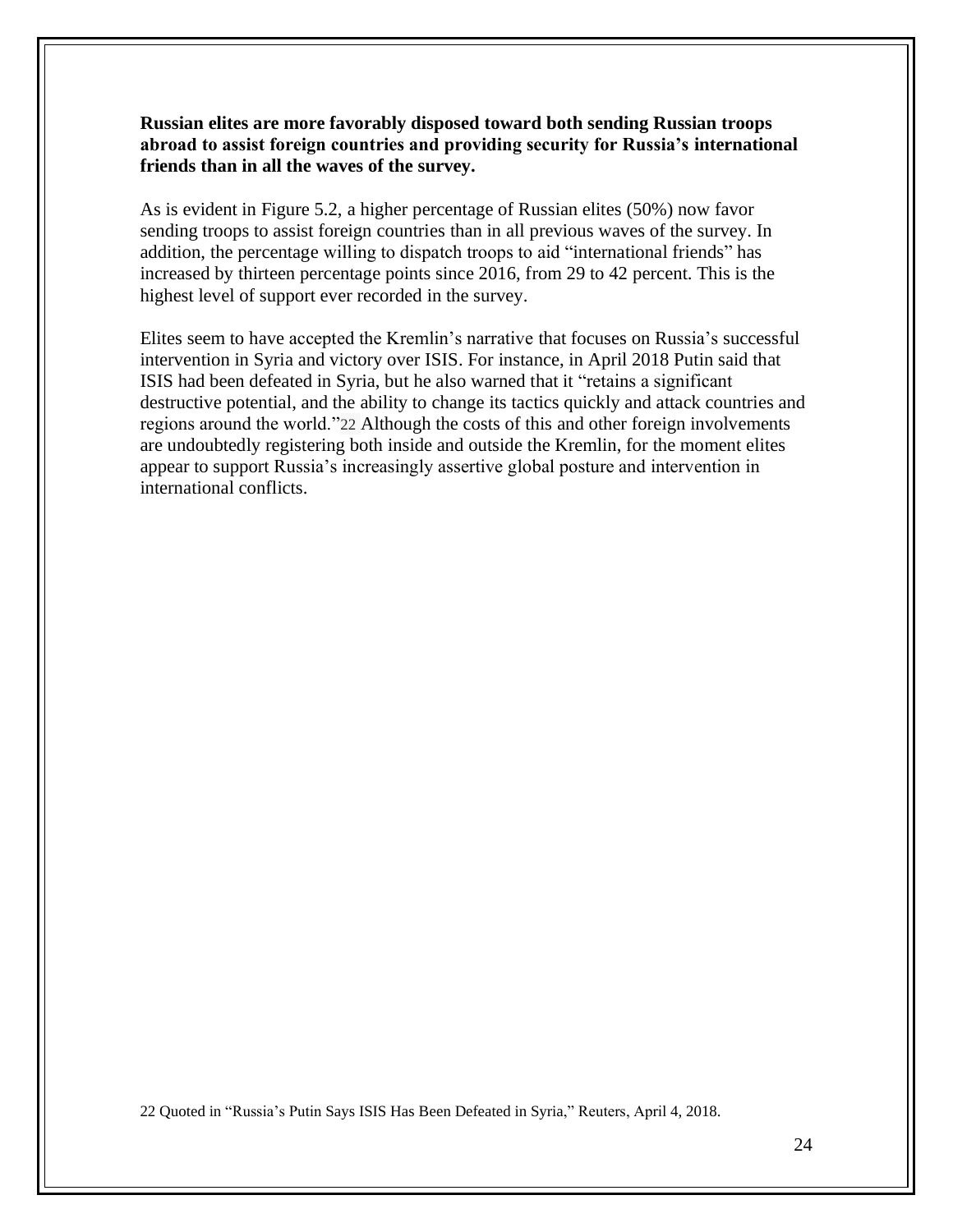

*Source:* Data from Survey of Russian Elites.

*Note:* The question regarding providing security for international friends was not asked in the 1993 and 2004 waves of the survey. The figure displays the percentage of all respondents, including those who answered "don't know" or refused to answer.

*Question Wordings:* "Should Russia send its troops to assist other foreign countries if they request military assistance? 1. It should, 2. It should not"; "In your opinion, for which of the following purposes is the use of the Russian military permissible? [Providing security for our international friends] 1. Yes, 2. No."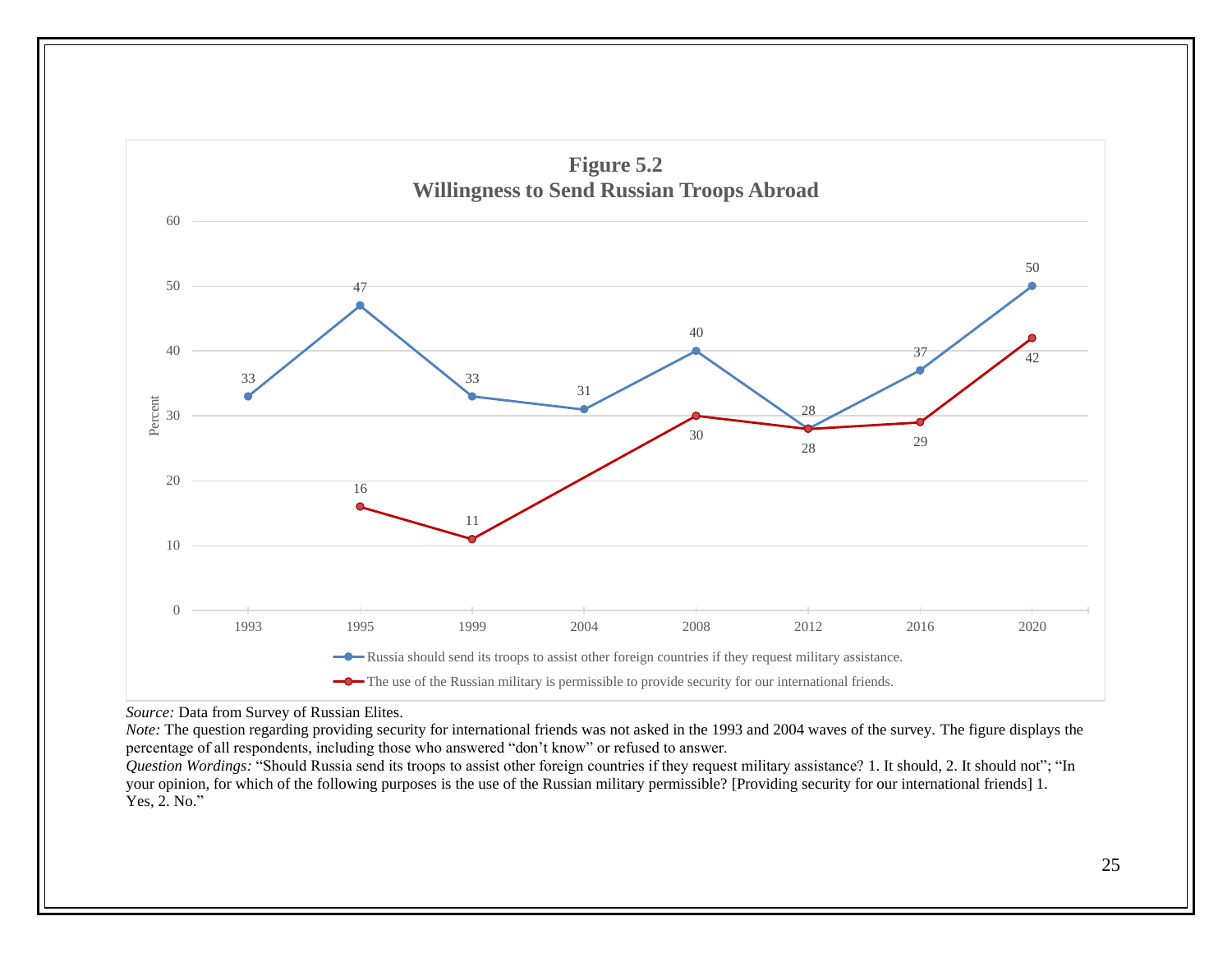# **The vast majority of Russian elites believe that Russia's influence and respect in the world, as well as its military capabilities, have increased since Putin came to power in 2000.**

Putin came to power in Russia just over twenty years ago, serving two presidential terms and then four years as prime minister before returning to the presidency in 2012. Since then, Russia has pursued a more muscular foreign policy around the globe, whether in Syria, Africa, or the post-Soviet region. Putin also oversaw a dramatic economic recovery and boom after a deep economic contraction in the 1990s. Both Russia's enhanced international status and economic growth have been important pillars of the president's popularity.23

In the 2020 wave of the SRE, Russian elites were asked about these and other of Putin's accomplishments over this twenty-year period. As Figure 5.3 shows, 87 percent assert that Russia's military readiness and strength have grown during this period. Another 80 percent state that Russia's influence in the world has increased. Furthermore, more than two-thirds (68%) give credit to Putin for increasing Russia's respect in the world.

The president's achievements on the international stage (represented by the top three bars) are markedly different from assessments of his domestic performance. Respondents were asked about a variety of domestic issues, including official corruption, income inequality, and democracy and human rights in Russia. Elites notice marked improvement in only one of these measures—political stability—with 62 percent saying that it has grown and 23 percent perceiving it as unchanged. On all other domestic indicators, less than half of the sample sees improvement over the past two decades. Respondents reserve their sharpest criticism for the economy: 37 percent think that the standard of living has fallen since 2000 and only 12 percent believe that Putin has been able to reduce income inequality.

It is worth bearing in mind that these low marks on the economic front were recorded before oil prices collapsed in April 2020 and the coronavirus health crisis really took hold in Russia. Many observers have highlighted the negative impact of these twin events on Russia's economy, and potentially on the legitimacy of the Putin regime itself.24 Future assessments of the president's economic performance are likely to be lower still.

24 For example, see Maria Snegovaya, Denis Volkov, and Stepan Goncharov, "The Coronavirus Could Hit Putin Most of All," *Foreign Policy*, June 5, 2020. [https://foreignpolicy.com/2020/06/05/coronavirus](https://foreignpolicy.com/2020/06/05/coronavirus-vladimir-putin-russia/)[vladimir-putin-russia/;](https://foreignpolicy.com/2020/06/05/coronavirus-vladimir-putin-russia/) Yaroslav Trofimov and Thomas Grove, "Putin's Global Ambitions Are Upended by Coronavirus's Heavy Toll in Russia," *Wall Street Journal*, June 7, 2020; Joshua Yaffa, "How the Coronavirus Revealed the Hollowness of Putin's 'Vertical of Power,'" *The New Yorker*, May 26, 2020. [https://www.newyorker.com/news/dispatch/how-the-coronavirus-revealed-the-hollowness-of-putins](https://www.newyorker.com/news/dispatch/how-the-coronavirus-revealed-the-hollowness-of-putins-vertical-of-power)[vertical-of-power](https://www.newyorker.com/news/dispatch/how-the-coronavirus-revealed-the-hollowness-of-putins-vertical-of-power)

<sup>23</sup> Mass survey data from Russia show that certain events—such as the annexation of Crimea—can generate a "rally-'round-the-flag" effect, increasing levels of trust in Putin. Henry E. Hale, "How Crimea Pays," *Comparative Politics* 50, no. 3 (April 2018), pp. 369-380.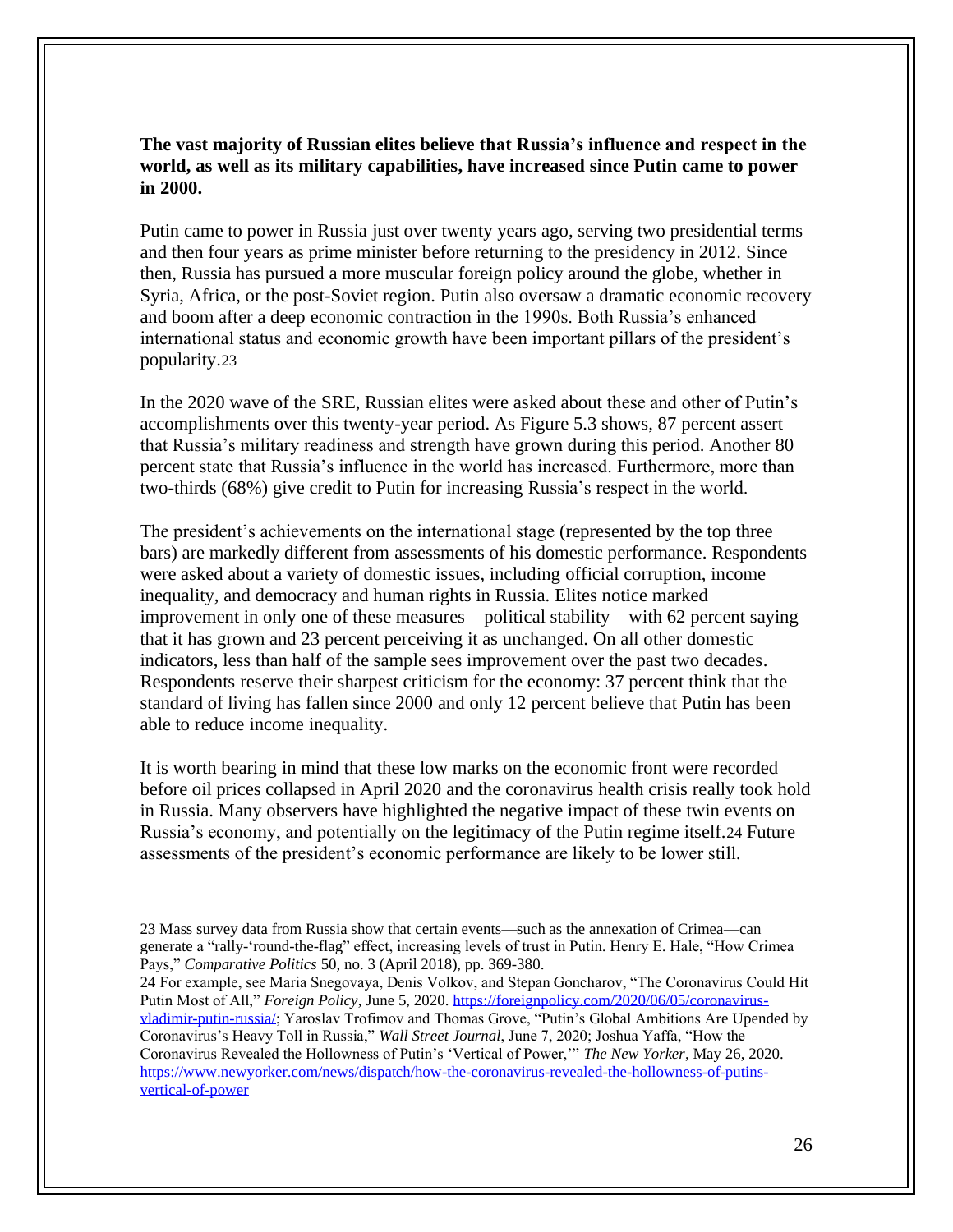

*Source:* Data from Survey of Russian Elites, 2020 (n=245).

*Note:* Percentages may not sum to 100.0% due to rounding.

*Question Wording:* "In the last 20 years since the year 2000, when Putin first became president, do you think the following things have increased, decreased, or remained unchanged? 1. Corruption on the part of state officials, 2. Income inequality, 3. Political stability in Russia, 4. The influence of Russia in the world, 5. Democracy and human rights in Russia, 6. The responsiveness of the state to the needs of the population, 7. The population's standard of living, 8. Respect for Russia in the world, 9. Morality and Christian values in Russia, 10. Military readiness and strength, 11. Integration of the post-Soviet space."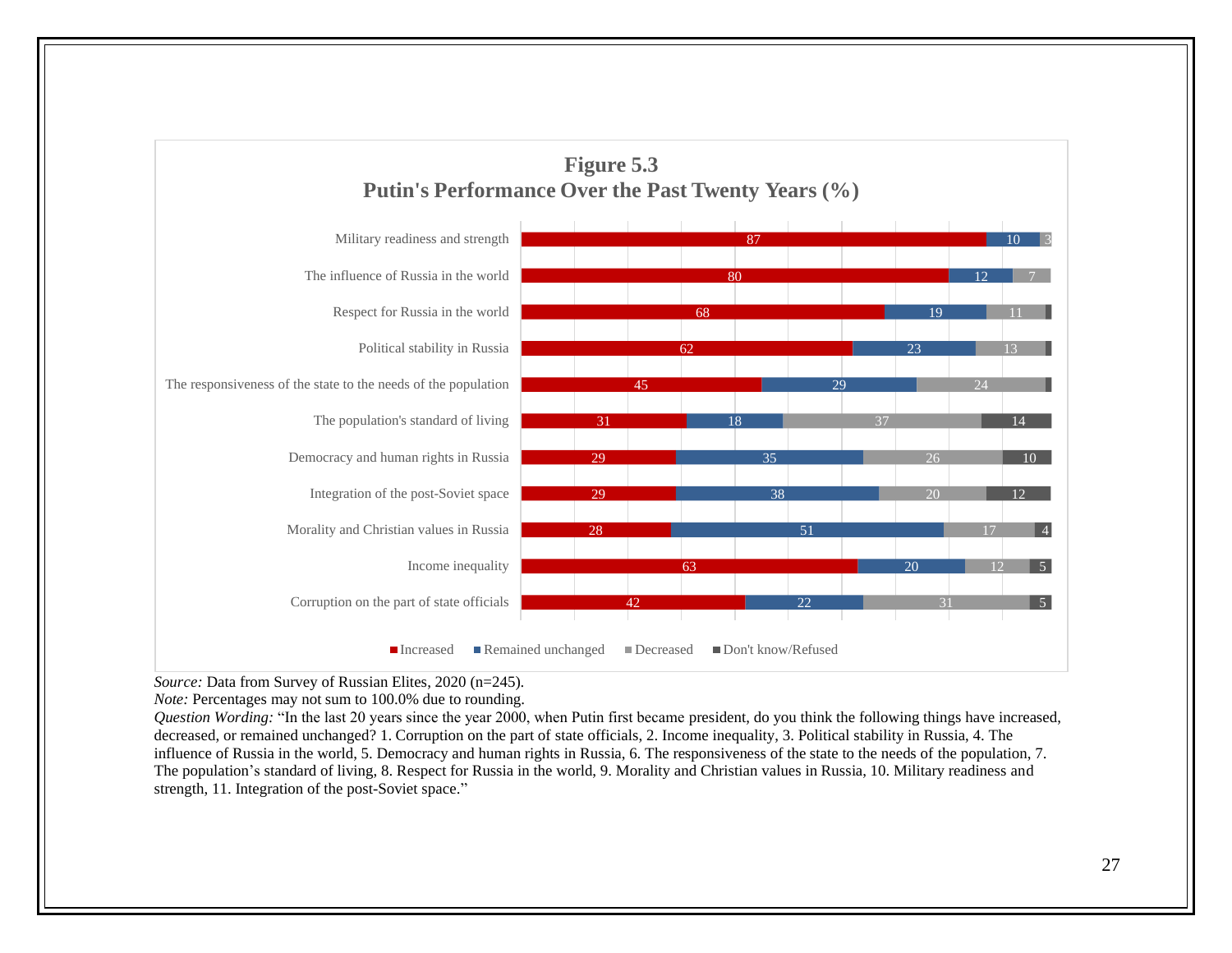#### **6. UKRAINE**

#### **Support for the unification of Russia and Ukraine is at an all-time low.**

In late February 2014, Russian special forces entered and secured the Crimean Peninsula in Ukraine. The Crimean Peninsula houses both Russia's Black Sea Fleet and a majority Russian population,25 and threats to both—especially the latter—were cited by Putin as justifications for his decision. Weeks later, on March 18, 2014, the Russian government officially incorporated Crimea into the Russian Federation. In April of the same year, separatist groups in the Donbass region of eastern Ukraine initiated pro-Russian protests and seized government buildings. The protests quickly devolved into a violent separatist movement sponsored by Russia (though Moscow denies this), sparking a civil war in Ukraine that continues to this day.

Each wave of the SRE since 1995 has asked elites to state their preferences regarding the territorial status of Ukraine in regard to Russia. Specifically, respondents were asked about their preferred status for the two countries, using a five-point scale, with 1 signifying that they should remain "completely independent countries" and 5 that they be "united into a single country."26 For this analysis, we grouped respondents into two categories: those on the lower half of the scale were coded as preferring independence, and those on the upper half as favoring unification.

Figure 6.1 shows that support for merging Ukraine and Russia into one country was at its highest level in 1995 (65%). Thereafter, the desire for unification steadily declined and is now at its lowest level ever, with only 5 percent of all respondents in 2020 favoring this option. In contrast, support for maintaining the current status of Ukraine and Russia as independent countries is at an all-time high, at 67 percent. In other words, Russian elites have steadily come to terms with the independence of the two states over time.

What this means is that in contrast to other foreign policy domains like Syria and China in the "Far Abroad," elites are out of sync with Putin on this aspect of Russia's relations with the "Near Abroad." Putin has repeatedly stated that Russians and Ukrainians are "one people"; for instance, he said the following in July 2013: "We, Russia and Ukraine, have always been united and our future lies in this unity. The Baptism of Rus was a great event that defined Russia's and Ukraine's spiritual and cultural development for the centuries to come. We must remember this brotherhood and preserve our ancestors' traditions."27

26 The 2020 survey included a separate option that was only to be recorded if the respondent offered it spontaneously, i.e., unprompted by the interviewer: "Russia should unite with only part of Ukraine." Only two respondents mentioned this; they were not included in the figure.

27 Quoted in Mikhail Zygar, *All the Kremlin's Men: Inside the Court of Vladimir Putin* (New York: Public Affairs, 2016), p. 258.

<sup>25</sup> As of the last census taken in 2001, ethnic Russians constituted 58.5% of Crimea's population. State Statistics Committee of Ukraine, All-Ukrainian Population Census 2001. <http://2001.ukrcensus.gov.ua/eng/results/general/nationality/>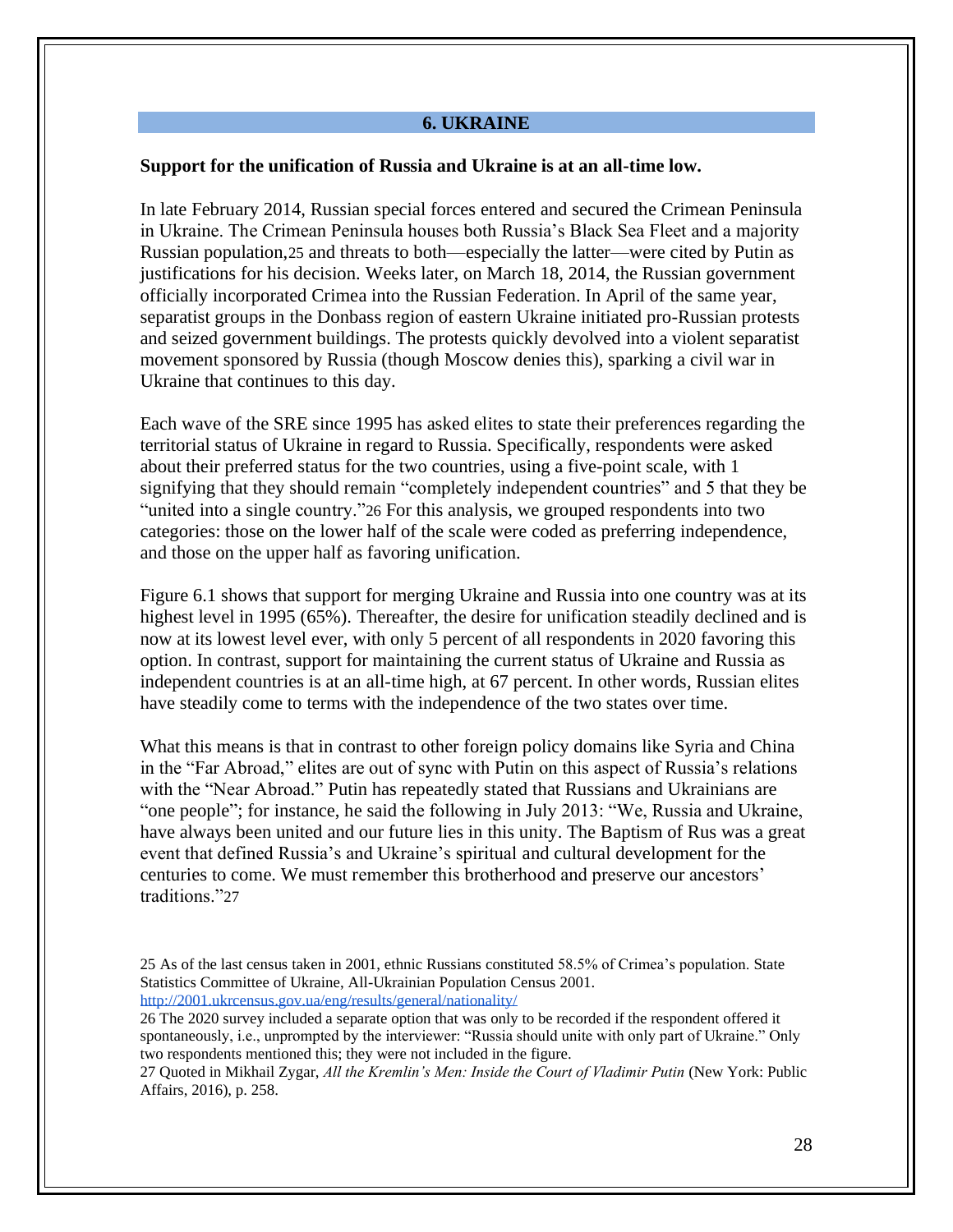

*Source:* Data from Survey of Russian Elites.

*Notes:* "United" includes responses ranging from 4 to 5 (1995-1999: 5-7). "Independent" includes responses ranging from 1 to 2 (1995-1999: 1 to 3). The figure displays the percentage of all respondents, including those who answered "don't know" or refused to answer. *Question Wording:* "There are also various opinions concerning the relations that Russia should have with Ukraine. Using a five-point (1995- 1999: seven-point) scale (where 1 means that Russia and Ukraine should be completely independent countries and 5 means that they should be united into a single country), please indicate which position is closer to your point of view."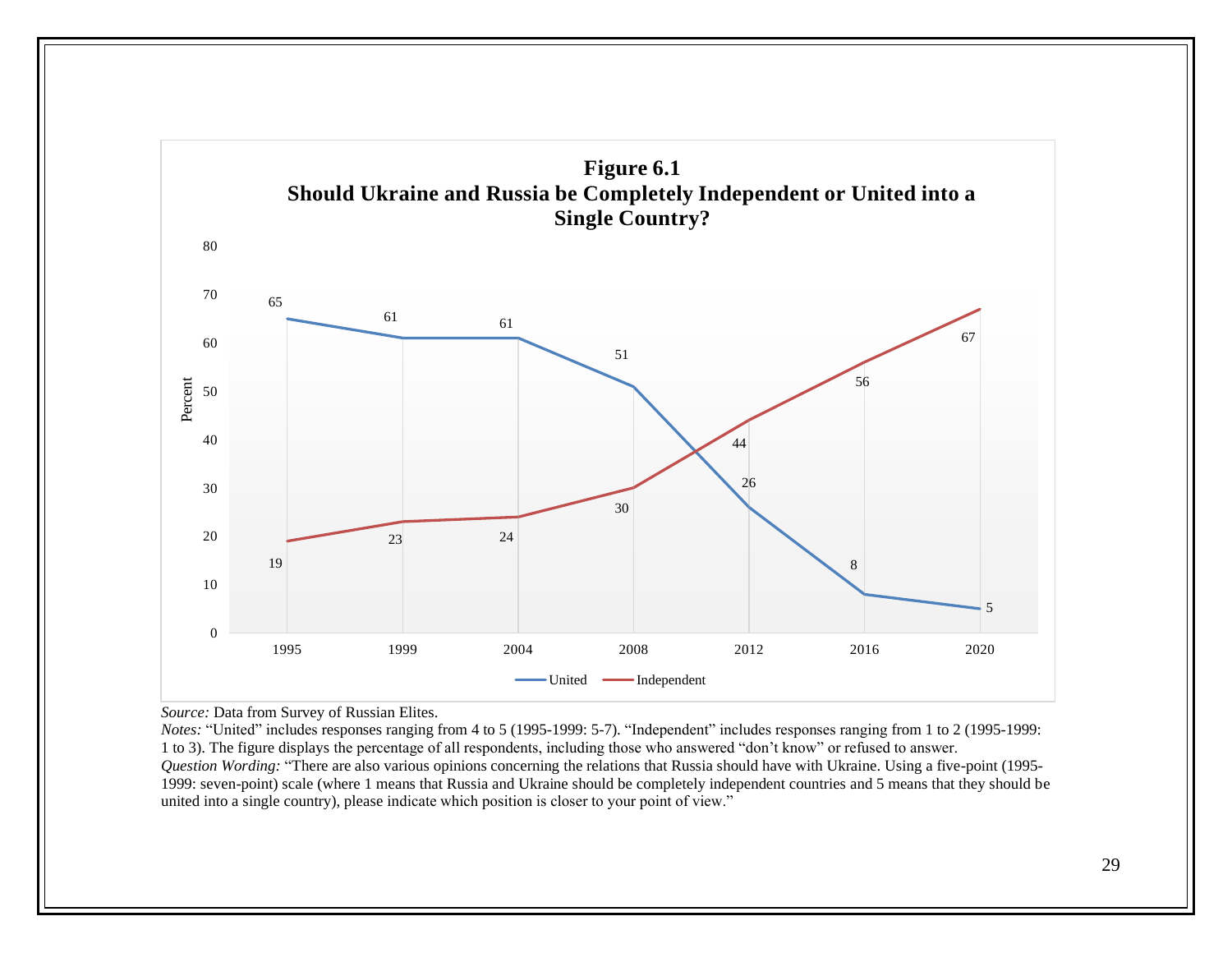# **More elites who approve of sending Russian forces to former Soviet states prefer either that eastern Ukraine join Russia or become an independent state than those who do not endorse sending troops.**

As the civil war in eastern Ukraine drags on, the debate continues in Russia over the desired future status of two Russian-backed separatist regions in eastern Ukraine, the Donetsk People's Republic (DNR) and Luhansk People's Republic (LNR). According to the SRE, elite preferences for the Donetsk and Luhansk regions are as follows:

- 1) I would like the DNR and LNR to become part of the Russian Federation (15%).
- 2) I would like the DNR and LNR to become an independent state (43%).
- 3) I would like the DNR and LNR to remain part of Ukraine but receive more independence from Kiev (29%).
- 4) I would like the DNR and LNR to remain part of Ukraine under the same conditions that existed before 2014 (7%).
- 5) Don't know (5%).
- 6) Refused to answer (2%).

The survey allows us to explore how these views on the future of the region correlate with an overall willingness to use military force in the "Near Abroad." Respondents were asked, "Should Russia send its troops to assist countries that were formerly part of the USSR if they request military assistance?" As Figure 6.2 shows, elites who support sending Russian forces to former Soviet states if requested (the blue bars) are more likely to prefer that the DNR and LNR be distanced from Ukraine and drawn closer to Russia than those who reject the deployment of Russian troops (the red bars).

Specifically, among those who back the deployment of the Russian military, 71 percent favor either the outright incorporation of the DNR and LNR into the Russian Federation or its emergence as an independent state. In contrast, 58 percent of those who do not think that Russian forces should be dispatched to former Soviet states prefer a solution that more closely mirrors the situation in place before 2014 (either with or without more independence from Kiev). These results offer a cautionary note: most Russian elites who favor the permanent separation of the DNR and LNR from Ukraine are willing to expend military treasure for this purpose.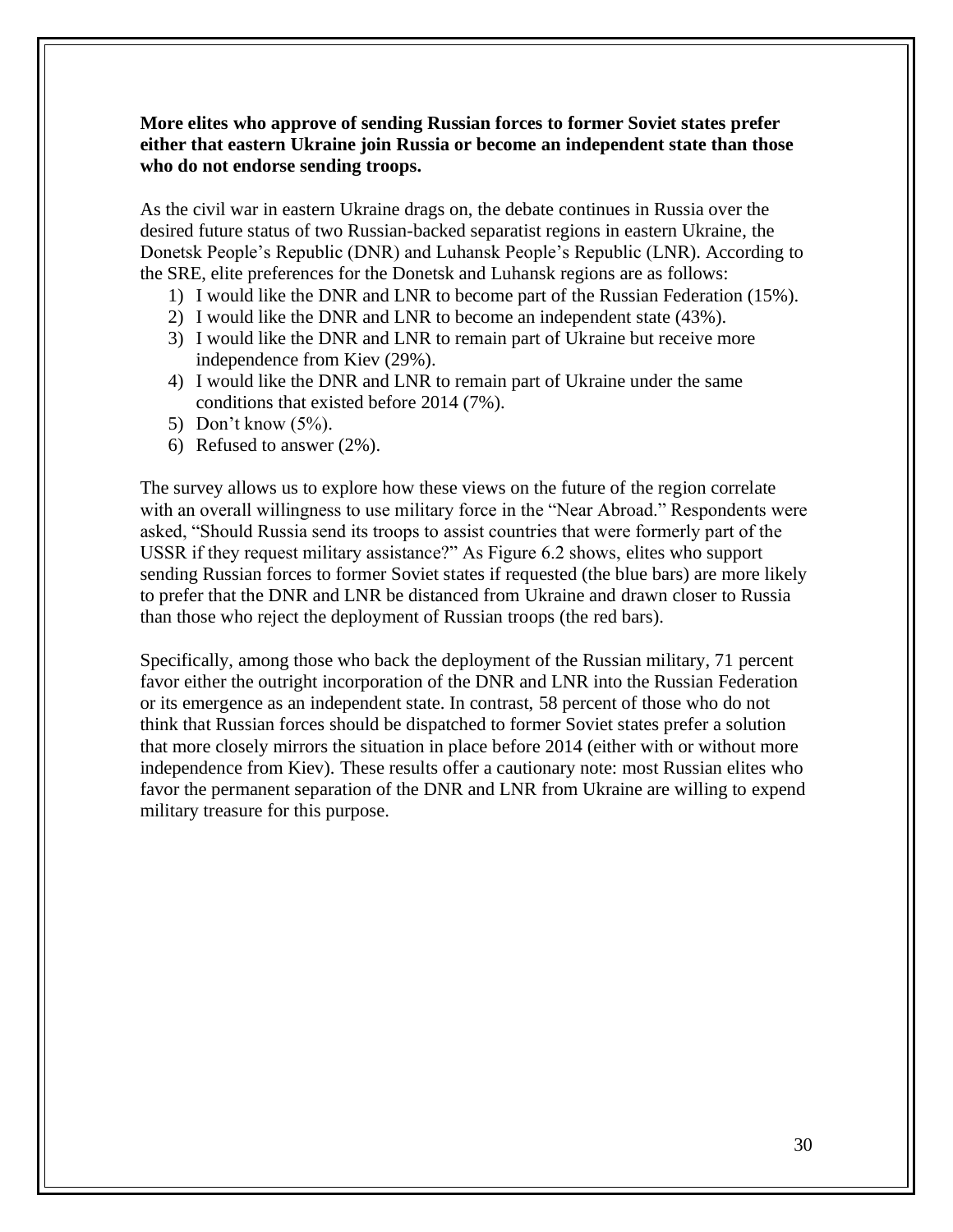

*Source:* Data from Survey of Russian Elites, 2020 (n=245).

*Notes:* The figure displays the percentage of all respondents, including those who answered "don't know" or refused to answer. For the question on the DNR and LNR, refusals are not shown.

*Question Wordings:* "Should Russia send its troops to assist countries that were formerly part of the USSR if they request military assistance? 1. It should, 2. It should not"; "Which of the following options would you prefer? 1. I would like the DNR and LNR to become part of the Russian Federation, 2. I would like the DNR and LNR to become an independent state, 3. I would like the DNR and LNR to remain part of Ukraine but receive more independence from Kiev, 4. I would like the DNR and LNR to remain part of Ukraine under the same conditions that existed before 2014 (2016: under the same arrangements that existed before the crisis)."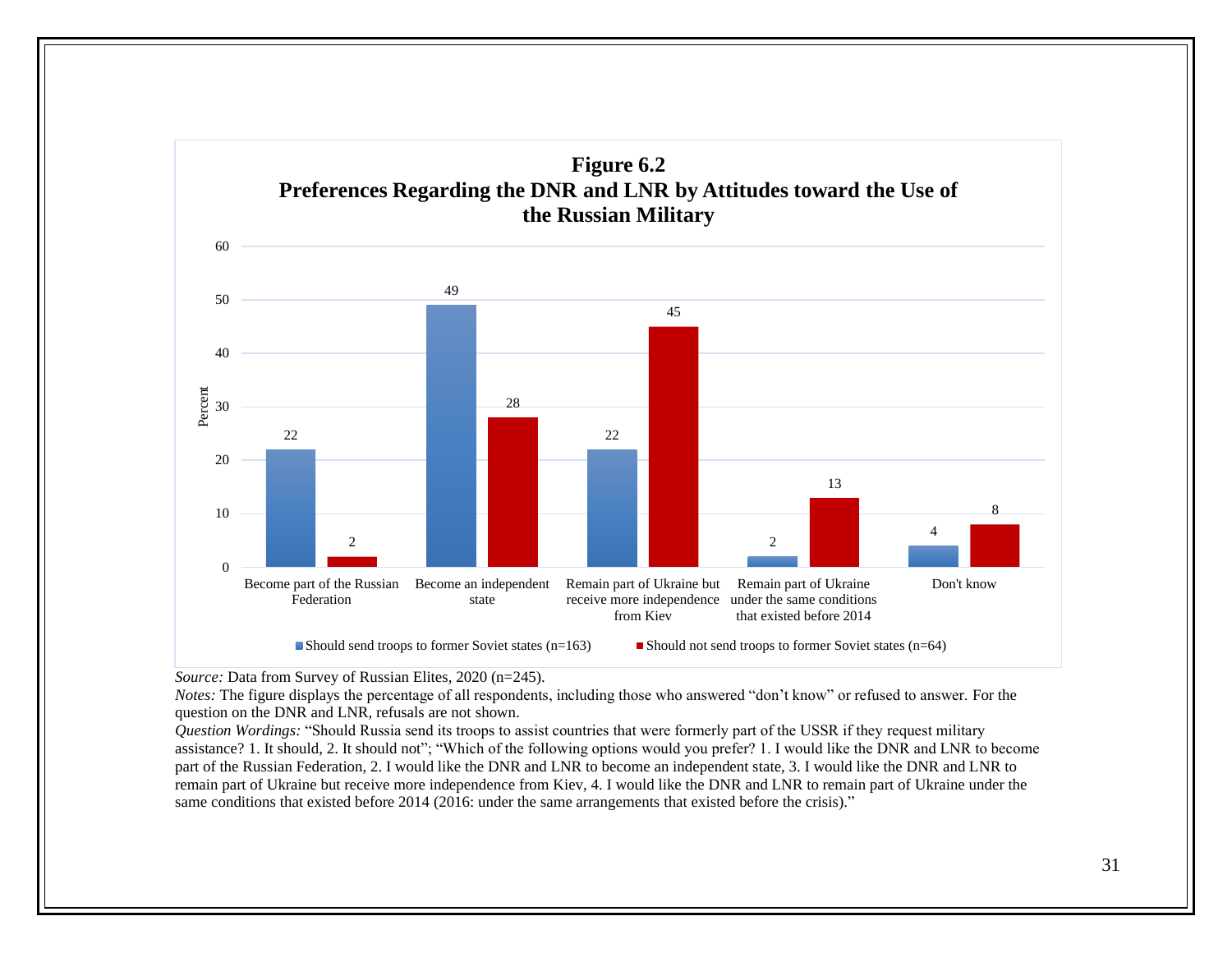# **7. SOVIET NOSTALGIA**

# **The lowest percentage of respondents since 2004 agree that Stalin is blamed for things he didn't do.**

Along with the popularity of remnants of the Soviet experience such as USSR-themed eateries in Moscow,28 a romanticization of some of the darker aspects of the Soviet past has been apparent for some time. For instance, a 2005 survey found that 56 percent of young Russians thought that Stalin did more good than bad.29

We probed respondents in the SRE to see if they held the same views by asking them to register their level of agreement with the statement, "Stalin is blamed for things he didn't do." As Table 7.1 shows, only 9 percent of all Russian elites in 2020 state that they "mostly agree" or "completely agree." Moreover, the table reveals a generally steady decrease in the percentage of respondents who agreed with this sentiment in previous waves of the survey. The only outlier is 2016, when the percentage of respondents contending that Stalin is unfairly blamed spiked sharply to 34 percent.

|  |                                          | Table 7.1 |  |  |
|--|------------------------------------------|-----------|--|--|
|  | Stalin Is Blamed for Things He Didn't Do |           |  |  |

| Year              | 2004        | 2008  | . .<br>2012   | 2016  | 2020  |
|-------------------|-------------|-------|---------------|-------|-------|
| (9/0)<br>Agree (' | າດ<br>ر ب   | 20    | $\sim$<br>. . | 34    |       |
| $\mathbf{n}$      | ാറസ<br>JZU. | [241] | (240)         | (243) | (245) |

*Source:* Data from Survey of Russian Elites.

*Note*: "Agree" includes "mostly agree" and "completely agree" responses. The table displays the percentage of all respondents, including those who answered "don't know" or refused to answer. *Question Wording*: "I will read you some statements about which there are various points of view. To what degree do you agree or disagree with each of them? [Stalin is blamed for things he didn't do] 1. Completely agree, 2. Mostly agree, 3. Neither agree nor disagree, 4. Mostly disagree, 5. Completely disagree."

#### **Agreement that a variant of the Soviet political system would be the most appropriate for Russia is at its lowest level since 2004.**

As displayed in Table 7.2, a similar result is evident in the answers to a second question: "What type of political system, in your opinion, is most appropriate for Russia?" Onefifth of Russian elites in 2020 would prefer some form of the Soviet political system, either the one in existence before *perestroika* or a more democratic version of the Soviet system. This is a six percentage point decrease from the last wave of the survey in 2016, when 26 percent of respondents desired a return to some form of the Soviet political system. Overall, support for a Soviet-style political system has declined by almost half since 2004.

28 Anastasia Miari, "On the Menu in Moscow, Soviet-Era Nostalgia," *New York Times*, December 11, 2019.<https://www.nytimes.com/2019/12/11/travel/moscow-restaurants-nostalgia.html> 29 Sarah E. Mendelson and Theodore P. Gerber, "Soviet Nostalgia: An Impediment to Russian Democratization," *The Washington Quarterly* 29, no. 1 (2005): 83-96, at p. 87.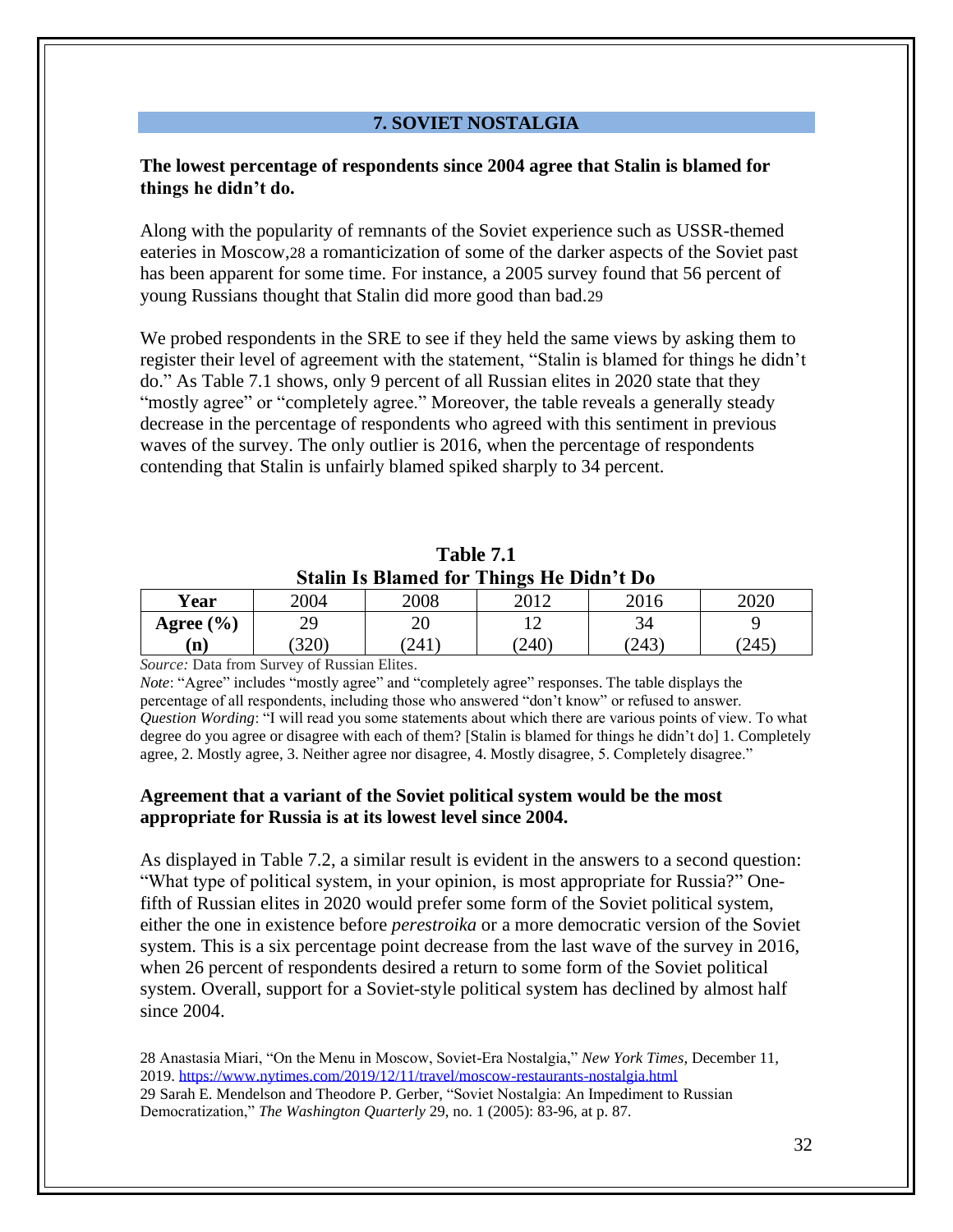| Soviet Political System Is Most Appropriate for Russia |            |      |     |       |     |
|--------------------------------------------------------|------------|------|-----|-------|-----|
| Year                                                   | 2004       | 2008 |     |       |     |
| Agree $(\% )$                                          |            | 45   |     |       |     |
| 'n                                                     | <b>320</b> | 241  | 240 | (243) | 245 |

| Table 7.2                                                     |
|---------------------------------------------------------------|
| <b>Soviet Political System Is Most Appropriate for Russia</b> |

*Source:* Data from Survey of Russian Elites.

*Notes*: "Agree" includes "mostly agree" and "completely agree" responses for respondents who selected either the first or second option listed below. The table displays the percentage of all respondents, including those who answered "don't know" or refused to answer.

*Question Wording*: "What type of political system, in your opinion, is most appropriate for Russia? 1. The Soviet system that existed before *perestroika,* 2. The Soviet system but in a different, more democratic form, 3. The current political system, 4. A Western-style democracy."

# **More elites in 2020 are in favor of state ownership of all heavy industry than in 2016, and support has remained generally high over time.**

As another measure of Soviet nostalgia, we also examined the percentage of elites who agree that "[a]ll heavy industry should belong to the state and not be privately owned." As displayed in Table 7.3, the percentage in agreement climbed from 43 percent in 2016 to 55 percent in 2020. This figure still remains lower than in 2004 and especially 2012, when 68 percent of respondents selected "mostly agree" or "completely agree." Notwithstanding a slightly downward trend over time, however, support for government ownership of heavy industry—a defining feature of the Soviet economic system—is still substantial in Russia's elite stratum.

|                              | $\sim$ $\sim$ $\sim$ $\sim$ $\sim$ $\sim$ $\sim$ |      |             |      |       |
|------------------------------|--------------------------------------------------|------|-------------|------|-------|
| Year                         | 2004                                             | 2008 | າດ1າ        | 2016 | 2020  |
| Agree $(\% )$                | ΟZ                                               | 58   | 68          | 45   | JJ    |
| m                            | $320^\circ$                                      | 241  | $240^\circ$ | 243  | (245) |
| -<br>$\sim$<br>$\sim$ $\sim$ | $\sim$                                           | $-1$ |             |      |       |

**Table 7.3 All Heavy Industry Should Belong to the State**

*Source:* Data from Survey of Russian Elites.

*Note*: "Agree" includes "mostly agree" and "completely agree" responses. The table displays the percentage of all respondents, including those who answered "don't know" or refused to answer.

*Question Wording*: "I will read you some statements about which there are various points of view. To what degree do you agree or disagree with each of them? [All heavy industry should belong to the state and not be privately owned] 1. Completely agree, 2. Mostly agree, 3. Neither agree nor disagree, 4. Mostly disagree, 5. Completely disagree."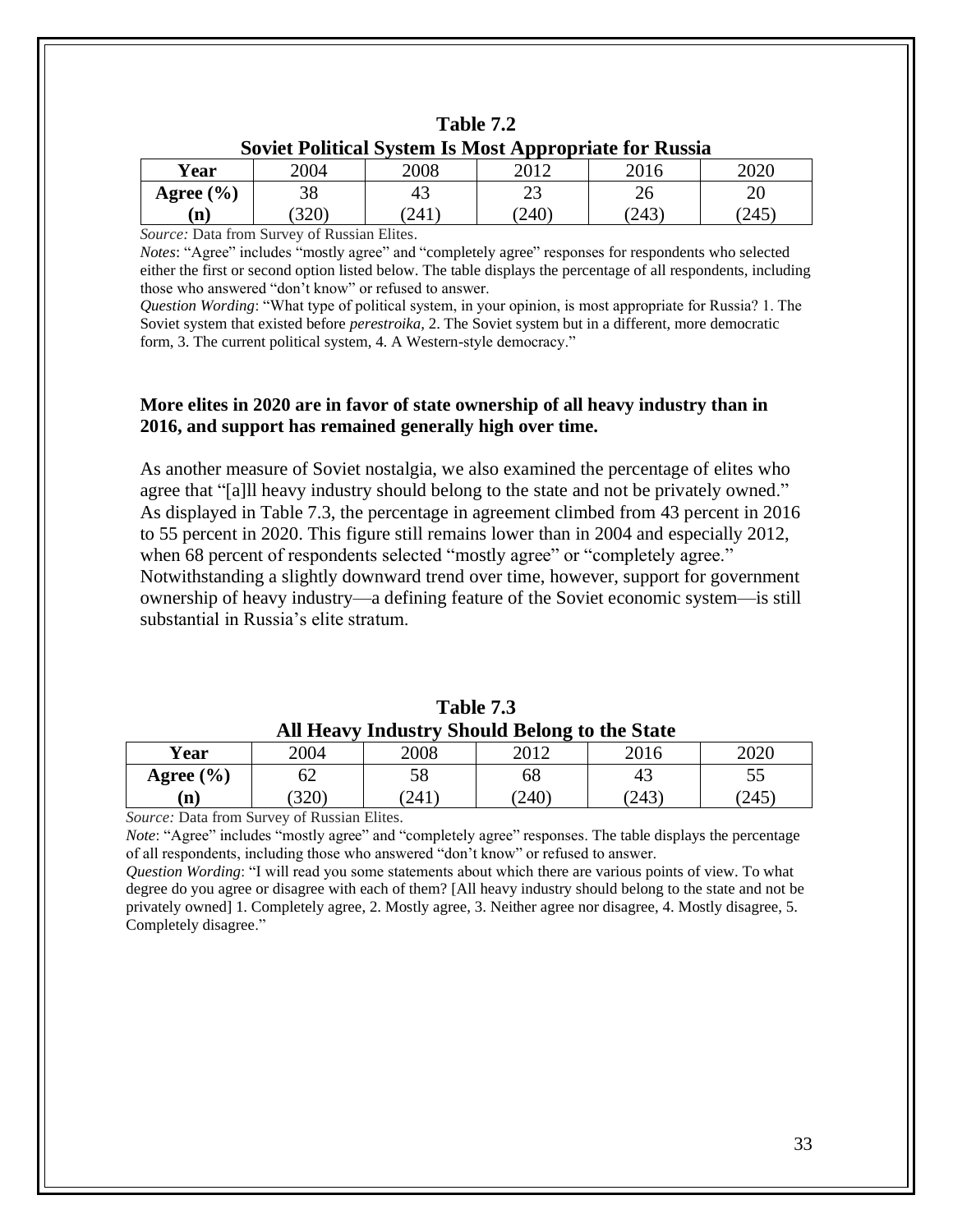**When the data are viewed as a whole, they suggest that nostalgia for the Soviet political system continues to decline, even as admiration for one important feature of the Soviet economy remains high.**

After comparing attitudes toward Stalin, the type of political system that is appropriate for Russia, and state ownership of heavy industry, a pattern emerges. As Figure 7.1 shows, two of the three indicators (represented by the red and blue lines) show a significant decline since 2004 in positive assessments of these aspects of the Soviet era. The downward sloping preference for a Soviet-style political system is the most dramatic; the diminishing favorability of Stalin is less so due to a surprising one-time uptick in 2016.

As noted, elites' appreciation of a sizeable role for the state in heavy industry departs somewhat from this trend, and there are hints in the data that still other aspects of the Soviet experience are held in high regard as well. In the 2020 wave of the SRE, for example, four in five respondents (81%) say that "the capability to influence areas that were formerly part of the USSR" is important for "Russia to be considered a great power."30 It seems that the territorial reach of the USSR—or at least the exertion of influence over neighboring regions that once comprised the Soviet Union—still holds a certain allure for Russia's foreign policy elites. Mass-level polling is largely consistent with this interpretation. A recent Levada Center poll reports that 75 percent of Russians view the Soviet era as the best time in the history of their country, and more to the point, that 65 percent regret the breakup of the USSR.31

30 In the 2020 survey wave, respondents were asked, "For Russia to be considered a great power, how important is each of the following? Rate the level of importance on a five-point scale, where 1 means 'not at all important' and 5 means 'very important' [The capability to influence areas that were formerly part of the USSR]." Out of a subset of 102 respondents (extracted since they form a randomly-selected control group of an experiment embedded in the survey that uses this question), 40% responded "important" (4 on the scale) and 41% "very important" (5 on the scale).

31 "Tri chetverti rossiyan schitayut sovetskuyu epokhu luchshei v istorii strany," Levada Center, March 24, 2020. [https://www.levada.ru/2020/03/24/tri-chetverti-rossiyan-schitayut-sovetskuyu-epohu-luchshej-v](https://www.levada.ru/2020/03/24/tri-chetverti-rossiyan-schitayut-sovetskuyu-epohu-luchshej-v-istorii-strany/)[istorii-strany/](https://www.levada.ru/2020/03/24/tri-chetverti-rossiyan-schitayut-sovetskuyu-epohu-luchshej-v-istorii-strany/)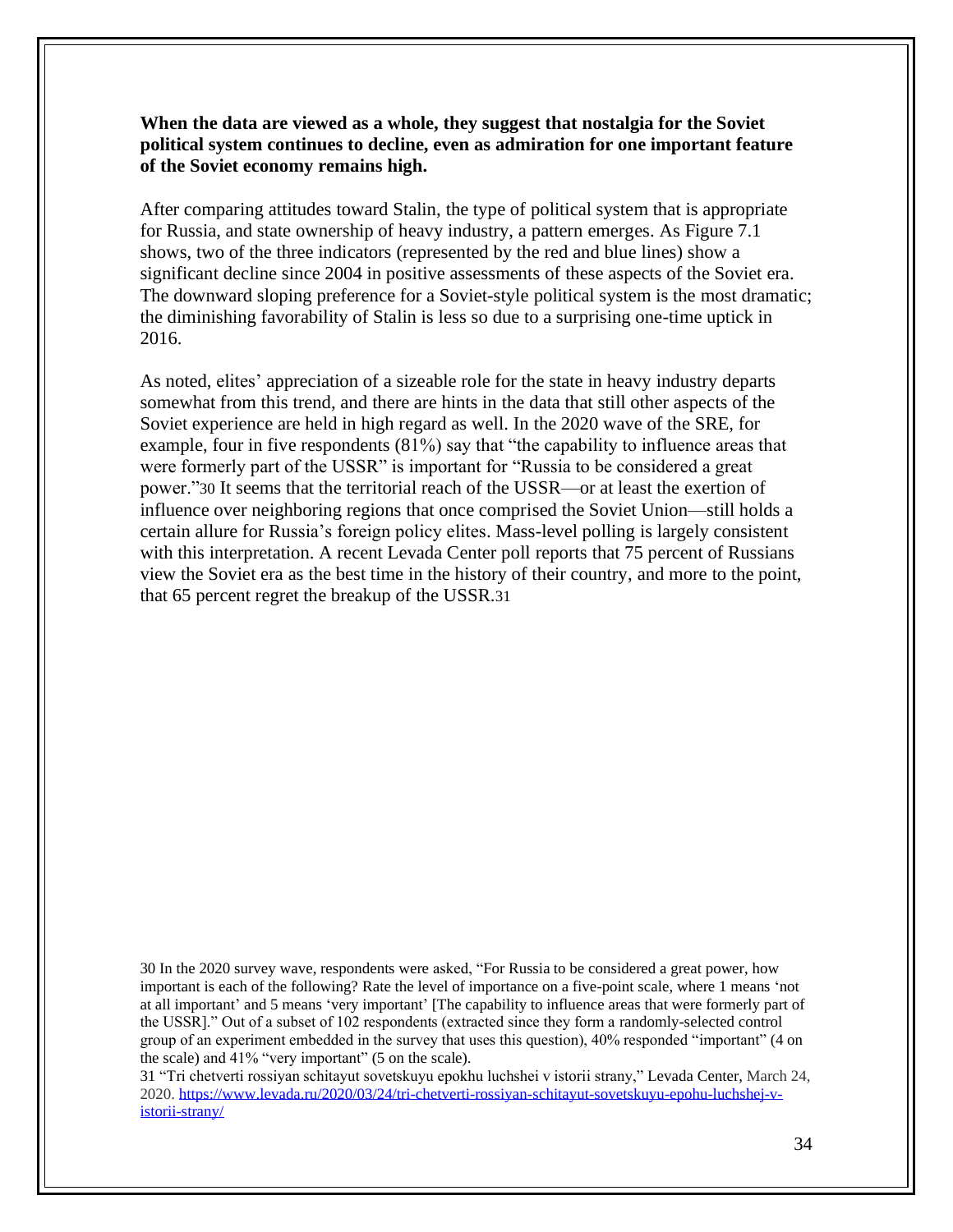

*Source:* Data from Survey of Russian Elites. *Notes and Question Wordings:* As in Tables 7.1-7.3.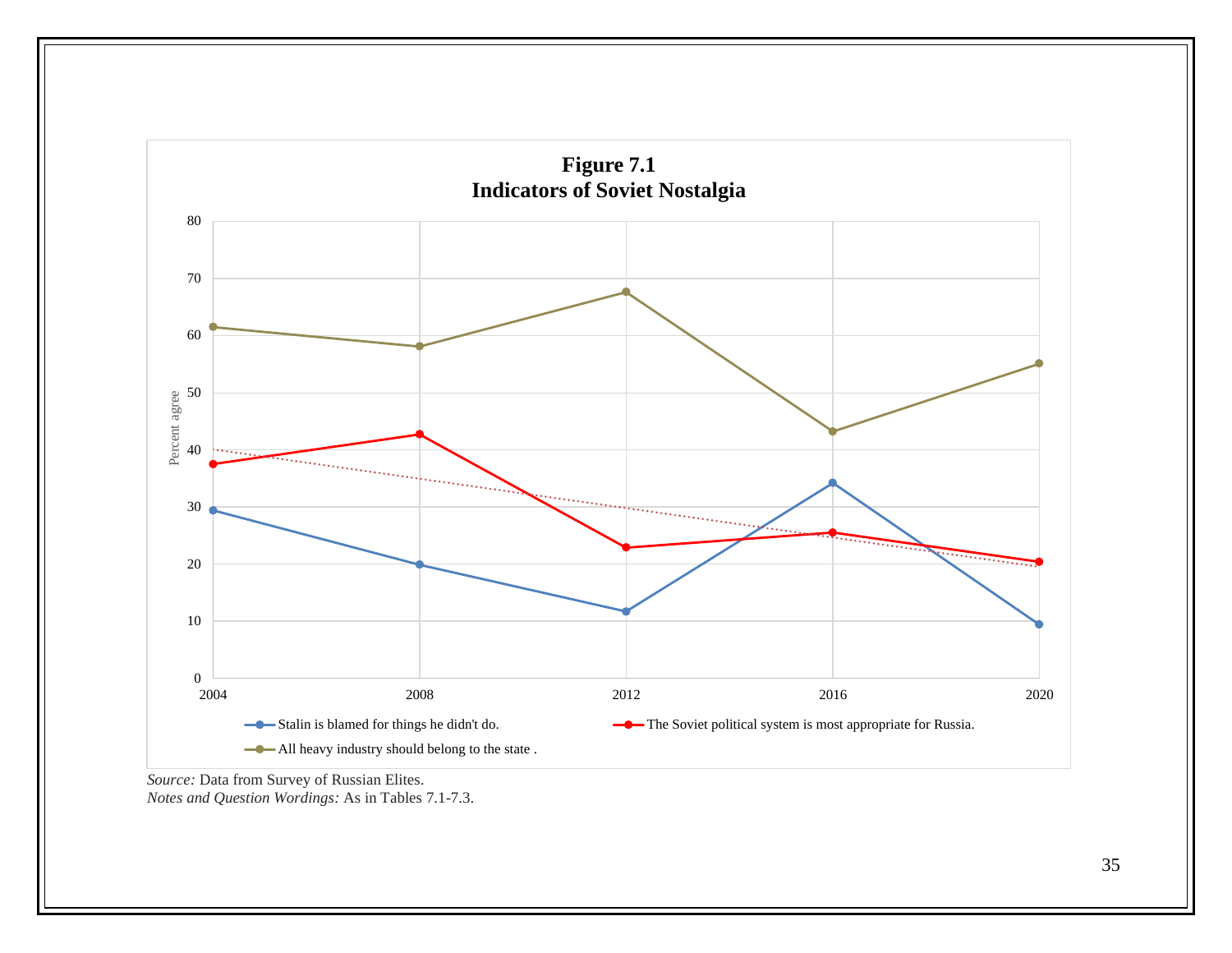#### **8. PROTEST ACTIVITY**

**With a few exceptions, elites are fairly uniform in their attitudes toward the justifiability of various types of protest. However, those under the age of 39 view participation in sanctioned demonstrations as somewhat more justifiable than do older elites.**

In August 2019, Moscow witnessed an authorized rally of up to 60,000 people reportedly the largest since anti-government demonstrations in 2011-12. This event and other protests that summer were in response to the electoral commission's refusal to register a significant number of opposition candidates in municipal elections. According to Levada Center polling, just over a third of all Muscovites (37%) had a positive view of these protests, 27 percent viewed them negatively, and 30 percent were neutral.32

The 2020 SRE informs our understanding of how Russian elites are reacting to this growing, though episodic, uptick in political protest activity. We asked elites this question: "Please look at this card. It lists various types of political protest activity in which people can engage. Rate each of these activities on a ten-point scale according to how justifiable they are, where 10 means 'completely justifiable' and 1 means 'completely unjustifiable.'" For these analyses, we grouped respondents into two categories: for those who selected 1-5 on the scale, the activity was coded as unjustifiable, and for those answering 6-10—justifiable.

Overall, with respect to four of the six arenas mentioned in the question (boycotts, strikes, protesting on social media, and unsanctioned demonstrations), a greater share of respondents approve of that form of protest in 2020 than 2016. Notably, the percentage saying that unsanctioned protests are justified almost doubled in four years—from 9 percent in 2016 to 15 percent in 2020.

As Figure 8.1 shows, we detect some age-related trends in these attitudes. In 2020, 89 percent of the youngest respondents classify sanctioned demonstrations as justifiable, compared to 76 percent of the oldest cohort. Thirty-five percent of all elites under the age of 49 find strikes to be justifiable, while only 21 percent and 31 percent of elites aged 50- 59 and over the age of 60, respectively, say the same. Despite these age cohort differences, however, the overall 2020 divide in attitudes toward sanctioned versus unsanctioned protests across all age groups is striking, with almost four-fifths of all elites approving of the former but disapproving of the latter.

32 Anastasiya Kornya and Polina Abrosimova, "Tsentrizbirkom proignoriroval argumenty oppozitsionerov," *Vedomosti,* August 6, 2019. <https://www.vedomosti.ru/politics/articles/2019/08/06/808244-tsentrizbirkom>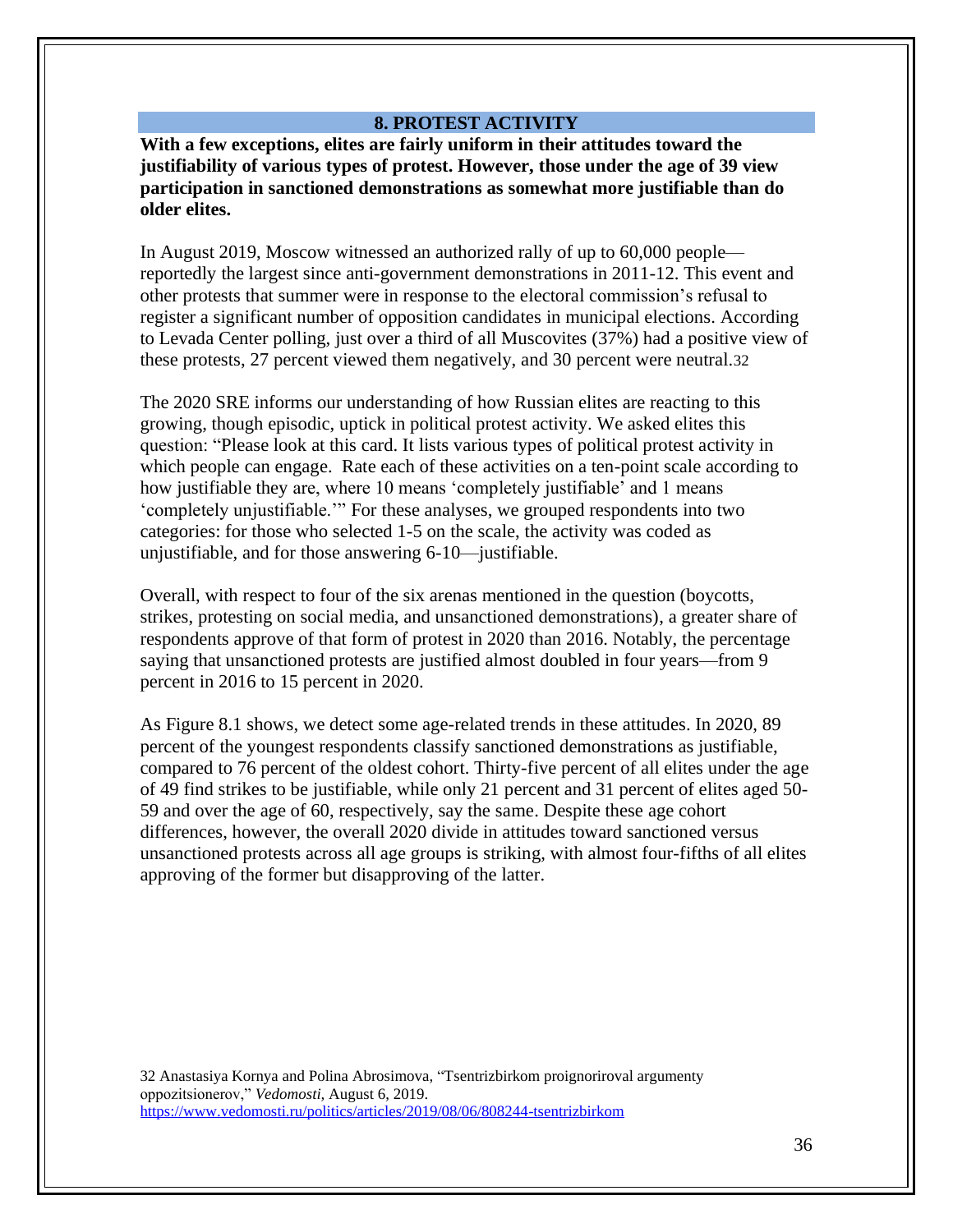

# **Figure 8.1 Elites' Attitudes Toward the Justifiability of Protests by Age Cohort,**

#### *Source*: Data from Survey of Russian Elites, 2020 (n=245).

*Notes*: "Unjustifiable" includes responses ranging from 1 to 5. "Justifiable" includes responses ranging from 6 to 10. For all questions, n=26 (under 39), n=98 (40-49), n=72 (50-59), and n=49 (over 60). The figure displays the percentage of all respondents, including those who answered "don't know" or refused to answer. *Question Wording*: "Please look at this card. It lists various types of political protest activity in which people can engage. Rate each of these activities on a ten-point scale according to how justifiable they are, where 10 means 'completely justifiable' and 1 means 'completely unjustifiable' [Submitting petitions, Participating in a boycott, Attending demonstrations sanctioned by the government, Attending unsanctioned demonstrations, Participating in a strike, Protesting on social media]." Percentages may not sum to 100.0% due to rounding.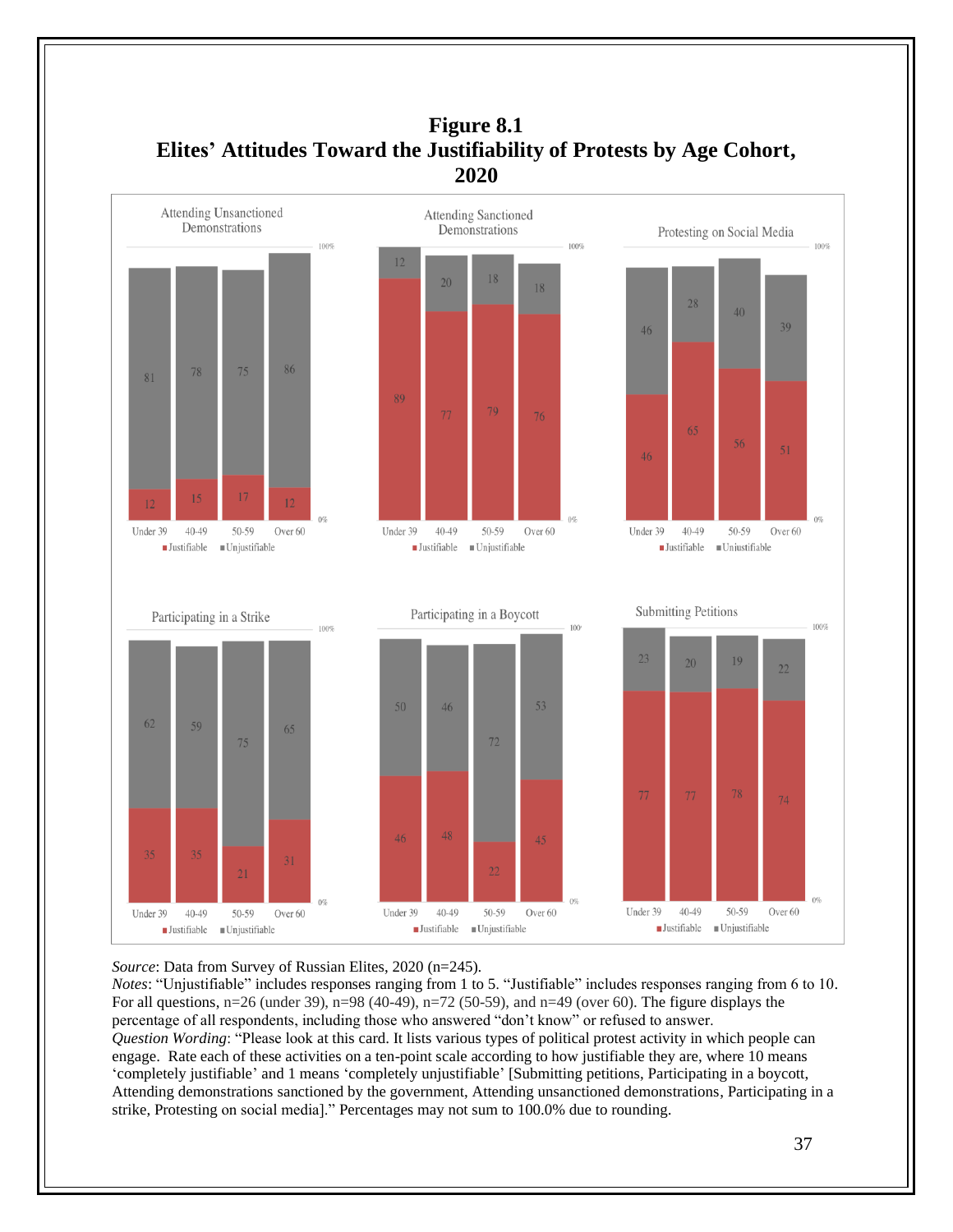In what could be a response to the use of strikes during the *perestroika* era, respondents between the ages of 50 and 59 are actually the most apt to view participation in strikes as unjustifiable (with 75 percent disapproving of their use). Workers' protests became so common in 1989 that the government newspaper *Izvestiya* called strikes "the most popular form of communication with the authorities."33 Elites between the ages of 50 and 59 would have been young adults during that time period, and thus may have particularly strong and even negative opinions about strikes as compared to other age groups.

Surprising age-related trends show up in opinions about protesting on social media, which could include publishing dissenting or critical blog posts, sharing content in solidarity with protest movements, or using online platforms to call attention to, organize, and mobilize support for demonstrations, etc. In fact, as the figure shows, 65 percent of elites aged 40-49 find protests on social media to be justified, compared to just 46 percent of those younger than 39. Moreover, 5 percent *more* elites over the age of 60 regard protesting on social media as justifiable than do their youngest counterparts.

33 Elizabeth Teague, "Perestroika and the Soviet Worker," *Government and Opposition* 25, no. 2 (1990): 191-211, at p. 195.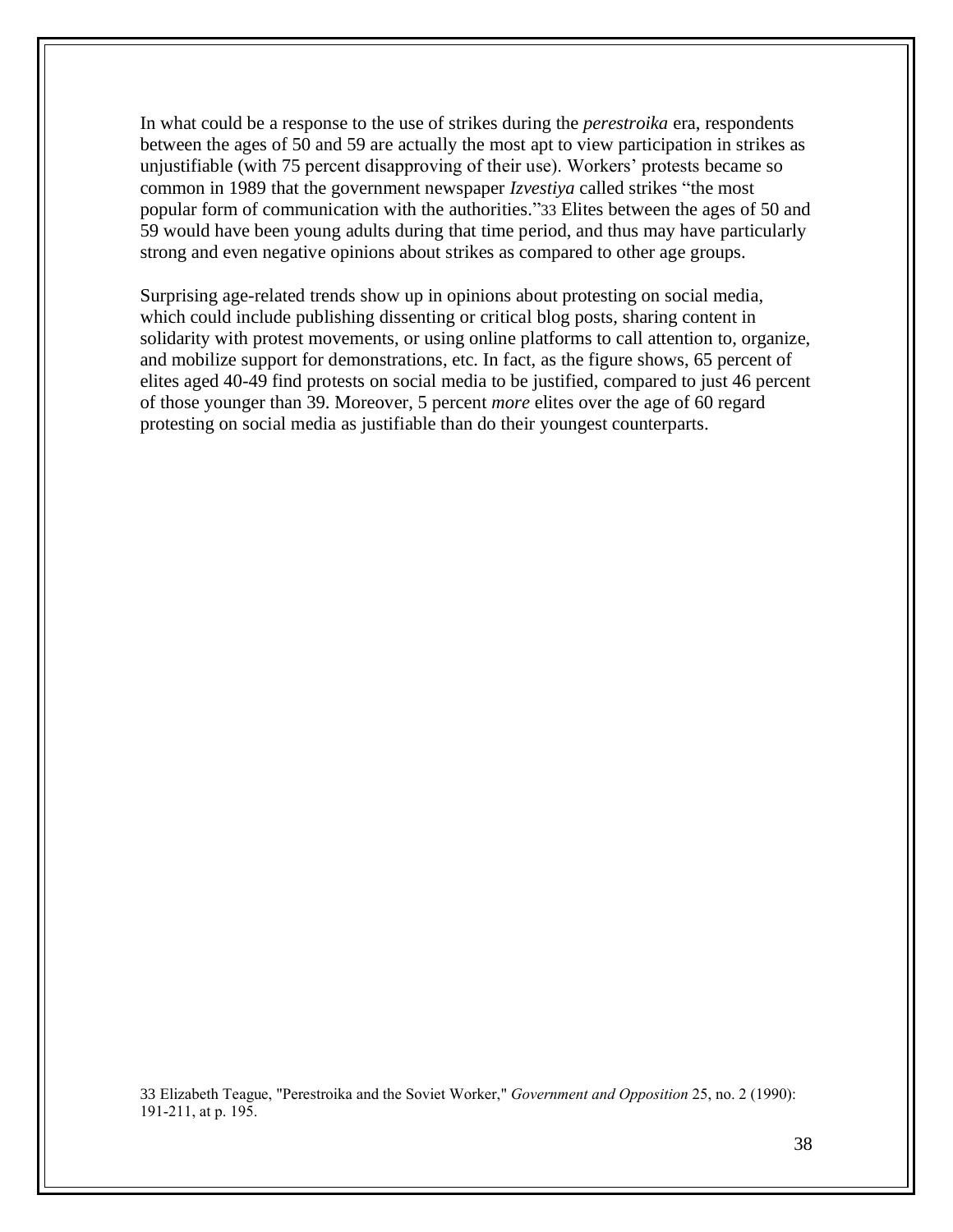## **Elites in all occupational groups except for the military and security agencies show a decline in support for the foreign agent law from 2016 to 2020.**

While political protests and grassroots activism have increased over the past decade,34 so too have restrictions on many forms of political activity. In 2019, the Russian government updated the original law on foreign agents passed in 2012. In its original form, this law allowed the state to label NGOs that receive foreign funding and engage in political activity as "foreign agents," a classification that adds a number of restrictions to their operations.<sup>35</sup> This designation was later expanded to include certain media outlets, in response to the US requirement that the state-funded channel RT America register under the Foreign Agents Registration Act (FARA). And the 2019 revision went even further: it "amended Russia's legal code to require *individuals* to register as foreign agents if they publish 'printed, audio, audiovisual, or other reports and materials' and receive money from foreign governments, foreign organizations, or even simply from foreign citizens."36

In 2016 and 2020, we asked respondents whether they thought the foreign agent law was "appropriate because some NGOs are indeed foreign agents" or rather, "repressive and…meant to prevent NGOs from having contacts with foreigners in general." Overall, support for the law declined from 70 percent in 2016 to 57 percent in 2020, even as the Kremlin was making the law more restrictive.

All occupational groups but one registered a decline in support, as shown by the light blue bars in Figure 8.2. The largest decrease is among those holding high-level positions in state-owned enterprises (down 29 percentage points). Private business leaders and executive branch officials also show sharp declines in support, dropping over the last four years by twenty percentage points and by 26 percentage points, respectively. The two smallest drops over this time period are among elites working in the media (down two percentage points, from 31% to 29%) and in science and education (down twelve percentage points, from 69% to 57%).

34 Ann M. Simmons, "In a Big Shift, Russians Take to the Streets Over Everyday Complaints," Wall Street Journal, December 24, 2019; Evgeniya Chirikova, "Russia Is a Land of Protests and Activism. Really," Washington Post, September 12, 2019.

<https://www.washingtonpost.com/opinions/2019/09/12/russia-is-land-protests-activism-really/>

35 Katherin Machalek, "Factsheet: Russia's NGO Laws," Freedom House.

[https://freedomhouse.org/sites/default/files/Fact%20Sheet\\_0.pdf](https://freedomhouse.org/sites/default/files/Fact%20Sheet_0.pdf)

36 Anton Troianovski, "In Russia, An Updated Law with New Restrictions on Freedom of Speech," New York Times, December 2, 2019 (italics added). [https://www.nytimes.com/2019/12/02/world/europe/russia](https://www.nytimes.com/2019/12/02/world/europe/russia-foreign-agents-law.html)[foreign-agents-law.html](https://www.nytimes.com/2019/12/02/world/europe/russia-foreign-agents-law.html)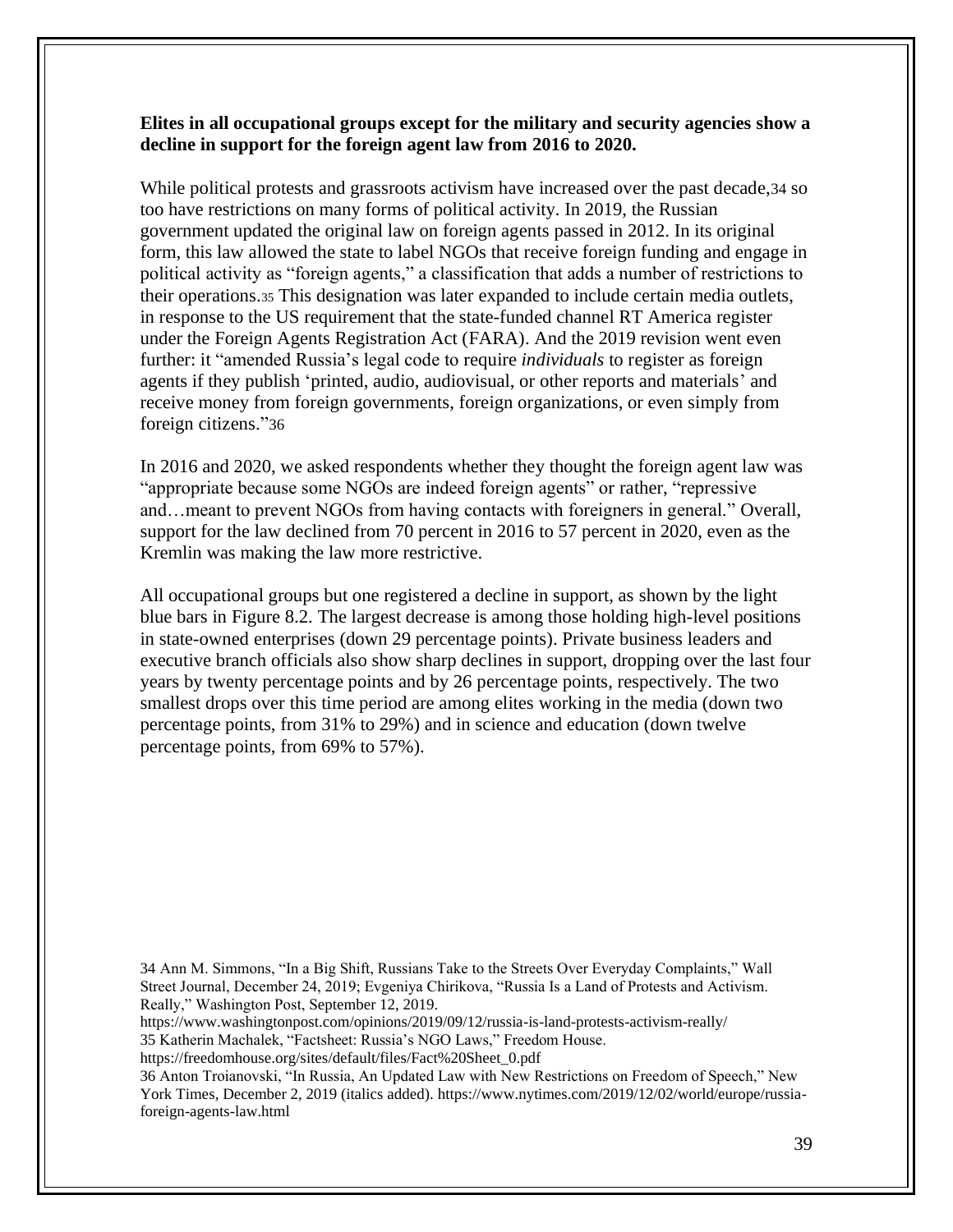

**Figure 8.2 Changes in Approval of Foreign Agent Law and Nonresponses between 2016 and 2020**

*Source*: Data from Survey of Russian Elites.

*Notes*: "Difference in nonresponses" is the difference between 2016 and 2020 in the percentages of those who answered "Don't know" or refused to answer. "Difference in approval of the Foreign Agent Law" is the change between the two time periods in the percentages of those who selected "the law is appropriate."

*Question Wording*: "There is currently a law that requires NGOs that engage in political activity and receive funding from foreign sources to register as foreign agents. Some say that the law is appropriate because some NGOs are indeed foreign agents. Others say the law is repressive and is meant to prevent NGOs from having contacts with foreigners in general. What is your opinion about this matter? 1. The law is appropriate because some NGOs are indeed foreign agents, 2. The law is repressive and is meant to prevent NGOs from having contacts with foreigners in general."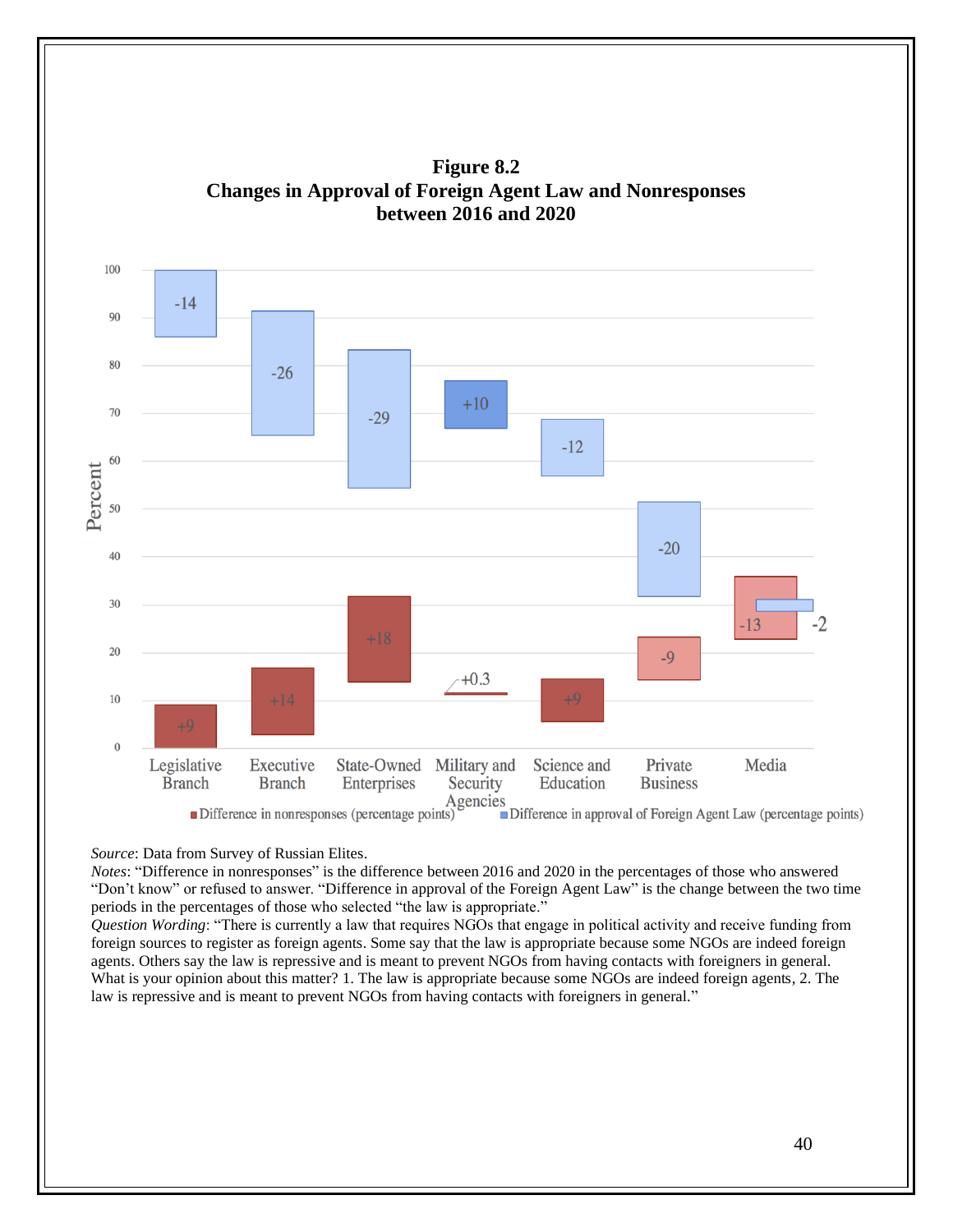Note, however, that this survey question contains a comparatively high percentage of nonresponses.37 The percentage of missing data overall is relatively constant between 2016 and 2020 (14% and 17%, respectively). To some extent, the change in nonresponses between the two survey periods varies by occupation. For instance, as the dark red bars in the figure show, the largest increase is in the state-owned enterprise sector (up 18 percentage points since 2016). Overall, in five of the seven subgroups, the percentage stating "Don't know" or refusing to answer rose over the past four years, which may reflect some continuing discomfort with the way in which the survey question is phrased.

37 In general, Bashkirova and Partners reported that many respondents in 2020 disliked the wording of this question, and in particular, considered the wording of the second response ("The law is repressive and is meant to prevent NGOs from having contacts with foreigners in general") to be quite categorical and not corresponding to reality.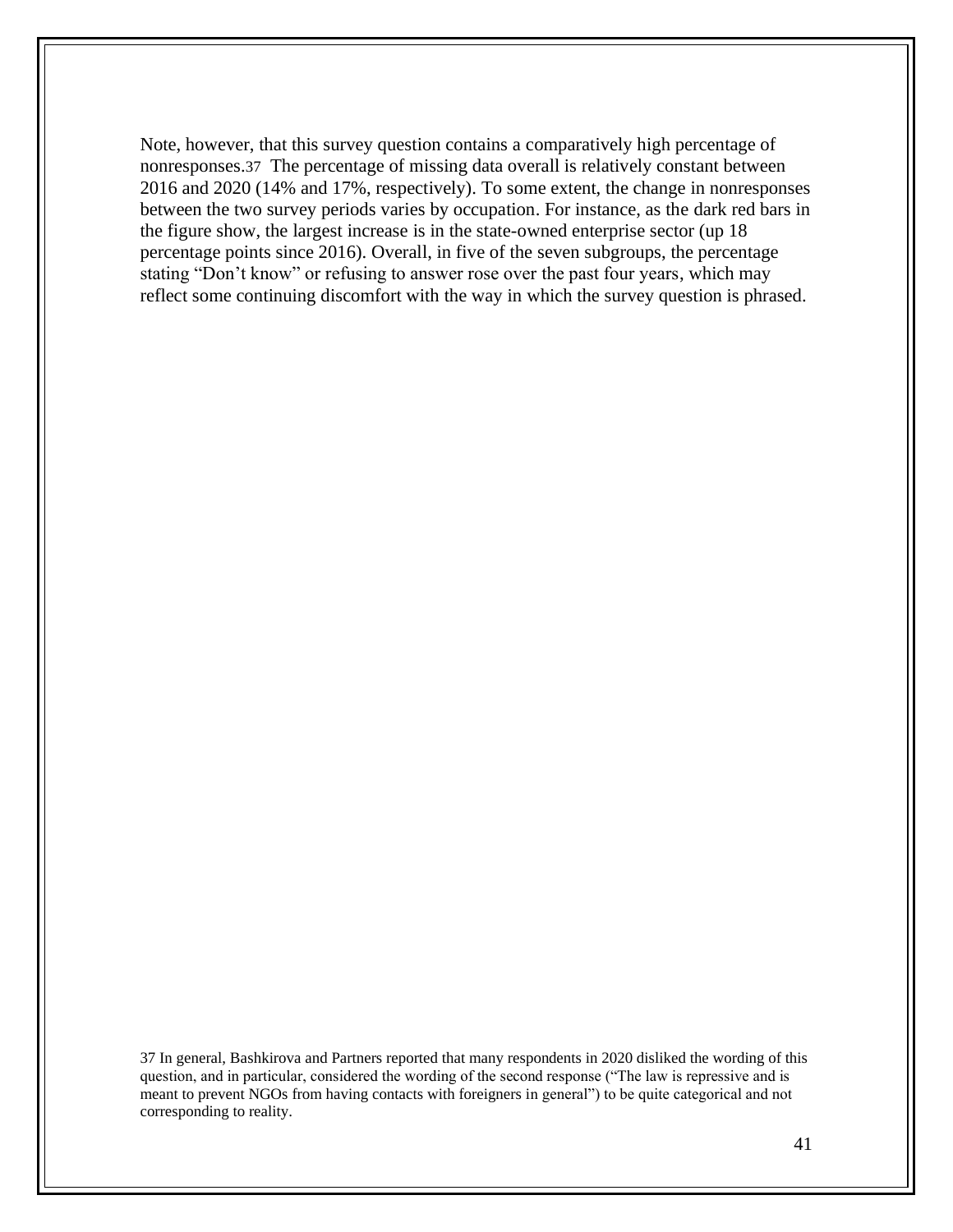#### **9. THE MEDIA**

#### **Almost three-quarters of all elites view the Western media as biased.**

Putin has been clear about the Western media's nefarious intentions. For instance, at the St. Petersburg International Economic Forum in May 2014, Putin responded to a foreign journalist who asked about freedom of speech in Russia as follows: "You Americans have no right to lecture us! Your TV stations blatantly lied about the events in Kiev. You have no moral authority to breathe a word about freedom of speech."38

The SRE allows us to assess the degree to which respondents agree with Putin that media outlets based in the West are biased. Figure 9.1 shows that most high-ranking Russians believe that they lack objectivity. According to the dark blue bars on the right, a total of 71 percent of elites in 2020 assert that Western media sources cover events in Russia and in the world either "not very objectively" or "not objectively at all." Although the number is high, it is nevertheless down from a total of 86 percent in 2016.

38 Quoted in Zygar, *All the Kremlin's Men*, p. 304.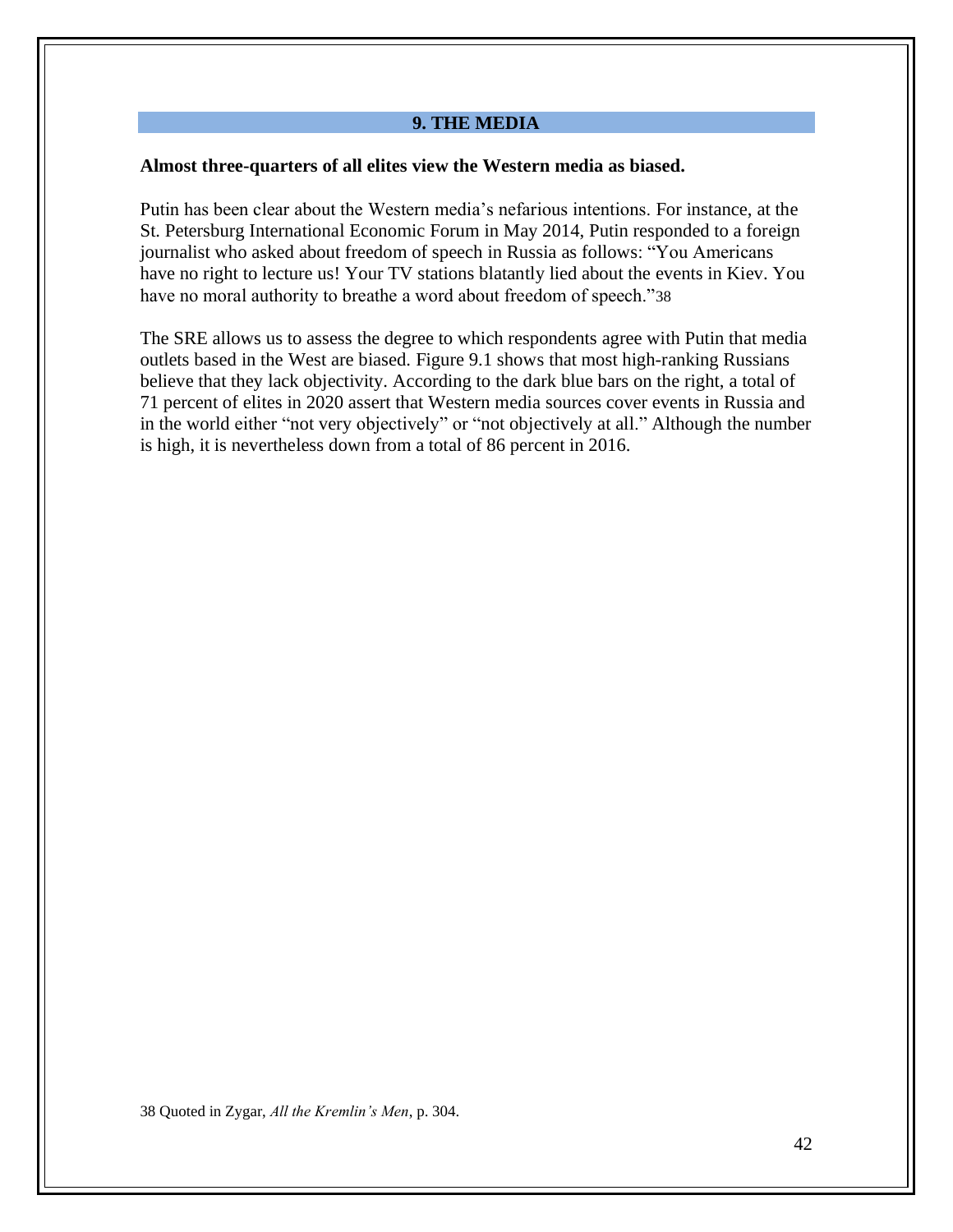

*Source:* Data from Survey of Russian Elites.

*Note:* The figure displays the percentage of all respondents, including those who answered "don't know" or refused to answer. *Question Wording*: "How objectively do you think that events in Russia and in the world as a whole are covered by...[Western media sources]?

1. Almost entirely objectively, 2. For the most part objectively, 3. Not very objectively, 4. Not objectively at all."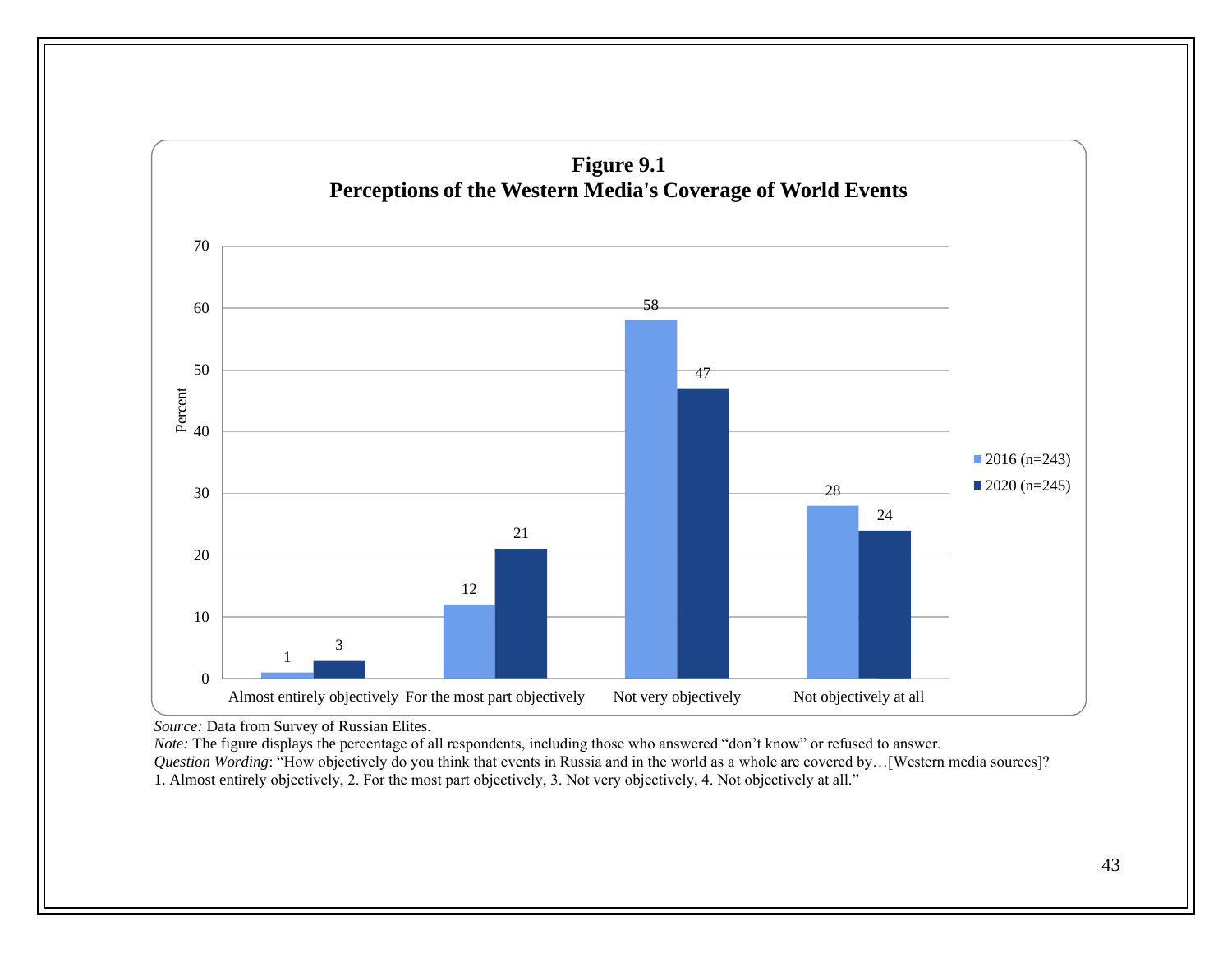# **A plurality of elites do not approve of complete governmental control of Internet content, and these views are linked with their general political preferences.**

Over the past several years, the state communications watchdog Roskomnadzor has been authorized to regulate access to the Internet in Russia in new ways. For instance, the "sovereign Internet" law that went into effect in November 2019 "obliges internet service providers to install special equipment that can track, filter, and reroute internet traffic."39 Other actions of note include blocking the popular encrypted messaging service Telegram, restricting the use of Virtual Private Networks (VPNs), and banning certain websites, among others.

In 2020, individuals in the sample were asked to evaluate these and other actions by responding to the following query, "There are various opinions about the extent to which the Internet should be regulated. Please think about the recent actions taken by Roskomnadzor [Federal Service for the Supervision of Telecommunications, Information Technology, and Mass Communications] to regulate the Internet. Using a five-point scale (where 1 means that Internet content should be under the complete control of the government and 5 means that it should be completely free of governmental control), could you tell me which position on the scale is closer to your point of view?"

Elite support for a free Internet is relatively high even as governmental restrictions on it have grown. A plurality of elites support a free Internet (with 47 percent selecting a 4 or 5), and almost one-third of the sample (30%) favors the middle position, which stands for a balance between freedom and regulation. Only 22 percent would endorse complete control of the Internet by the government, or something close to it, having selected a 1 or 2 on the scale.

Table 9.2 offers some insight into how these views about Internet control are linked to preferences regarding the ideal political system for Russia. Not surprisingly, as the last row shows, 70 percent of elites who favor a Western-style democracy desire a hands-off approach by the government in the area of Internet regulation. This contrasts sharply with those who prefer other types of political systems.

39 "Russia: New Law Expands Government Control Online," Human Rights Watch, October 31, 2019. <https://www.hrw.org/news/2019/10/31/russia-new-law-expands-government-control-online>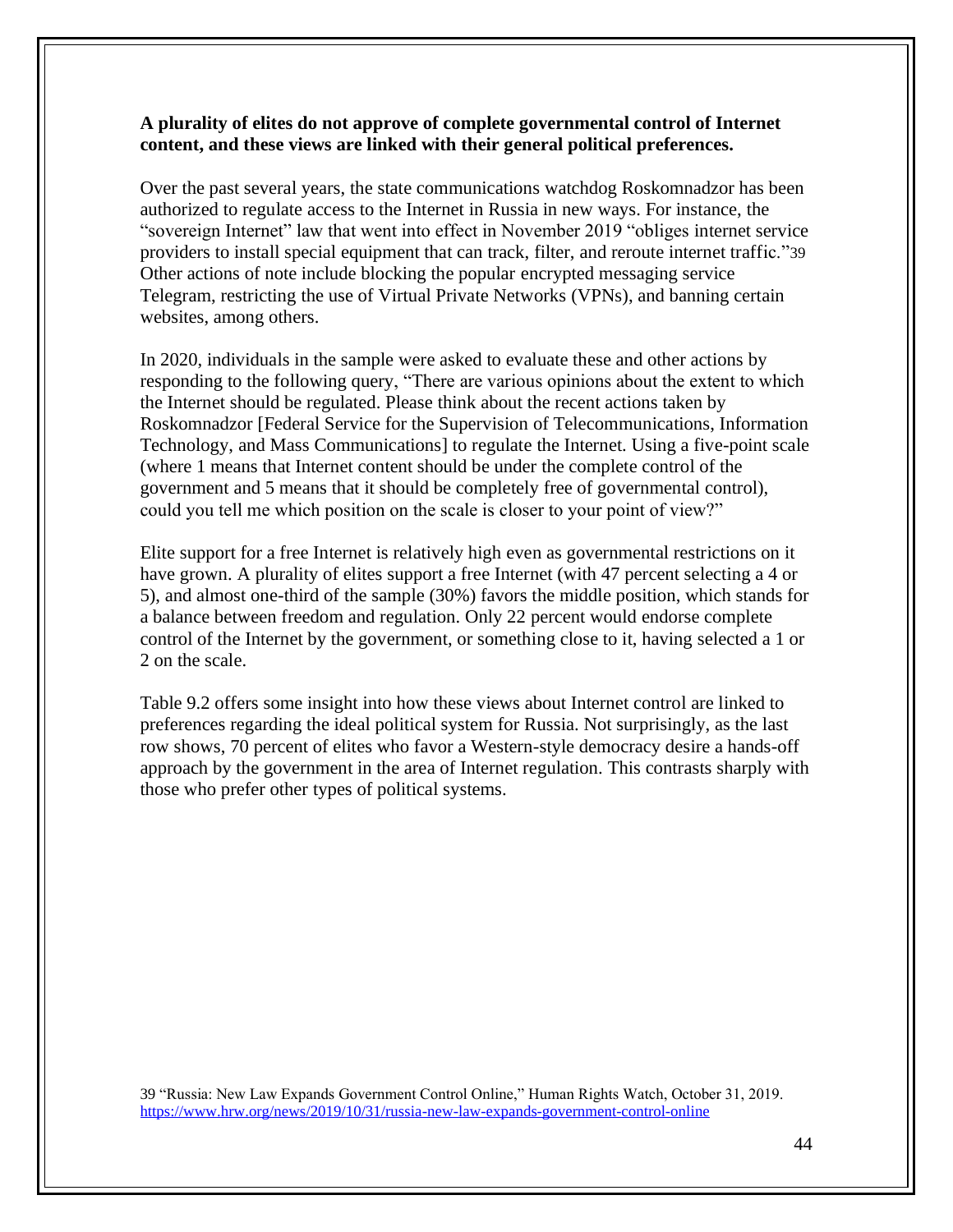| Table 9.2                                                              |  |
|------------------------------------------------------------------------|--|
| <b>Elites' Views on Internet Control by Preferred Political System</b> |  |

| <b>Preferred Political System</b>                                      | <b>Support Internet Control</b><br>(1 or 2) | Do Not Support Internet Control<br>$(4 \text{ or } 5)$ |
|------------------------------------------------------------------------|---------------------------------------------|--------------------------------------------------------|
| The Soviet system that existed before <i>perestroika</i><br>$(n=4)$    | 25%                                         | $0\%$                                                  |
| The Soviet system but in a different, more democratic<br>form $(n=46)$ | 30%                                         | 39%                                                    |
| The current political system<br>$(n=107)$                              | 29%                                         | 38%                                                    |
| A Western-style democracy<br>$(n=54)$                                  | 7%                                          | 70%                                                    |

*Source:* Data from Survey of Russian Elites, 2020 (n=245).

*Notes:* Neutral responses to the Internet question are not shown. For both questions, "don't know" responses and refusals are not shown.

*Question Wordings*: "What type of political system, in your opinion, is most appropriate for Russia? 1. The Soviet system that existed before *perestroika,* 2. The Soviet system but in a different, more democratic form, 3. The current political system, 4. A Western-style democracy; "There are various opinions about the extent to which the Internet should be regulated. Please think about the recent actions taken by Roskomnadzor [Federal Service for the Supervision of Telecommunications, Information Technology, and Mass Communications] to regulate the Internet. Using a five-point scale (where 1 means that Internet content should be under the complete control of the government and 5 means that it should be completely free of governmental control), could you tell me which position on the scale is closer to your point of view?"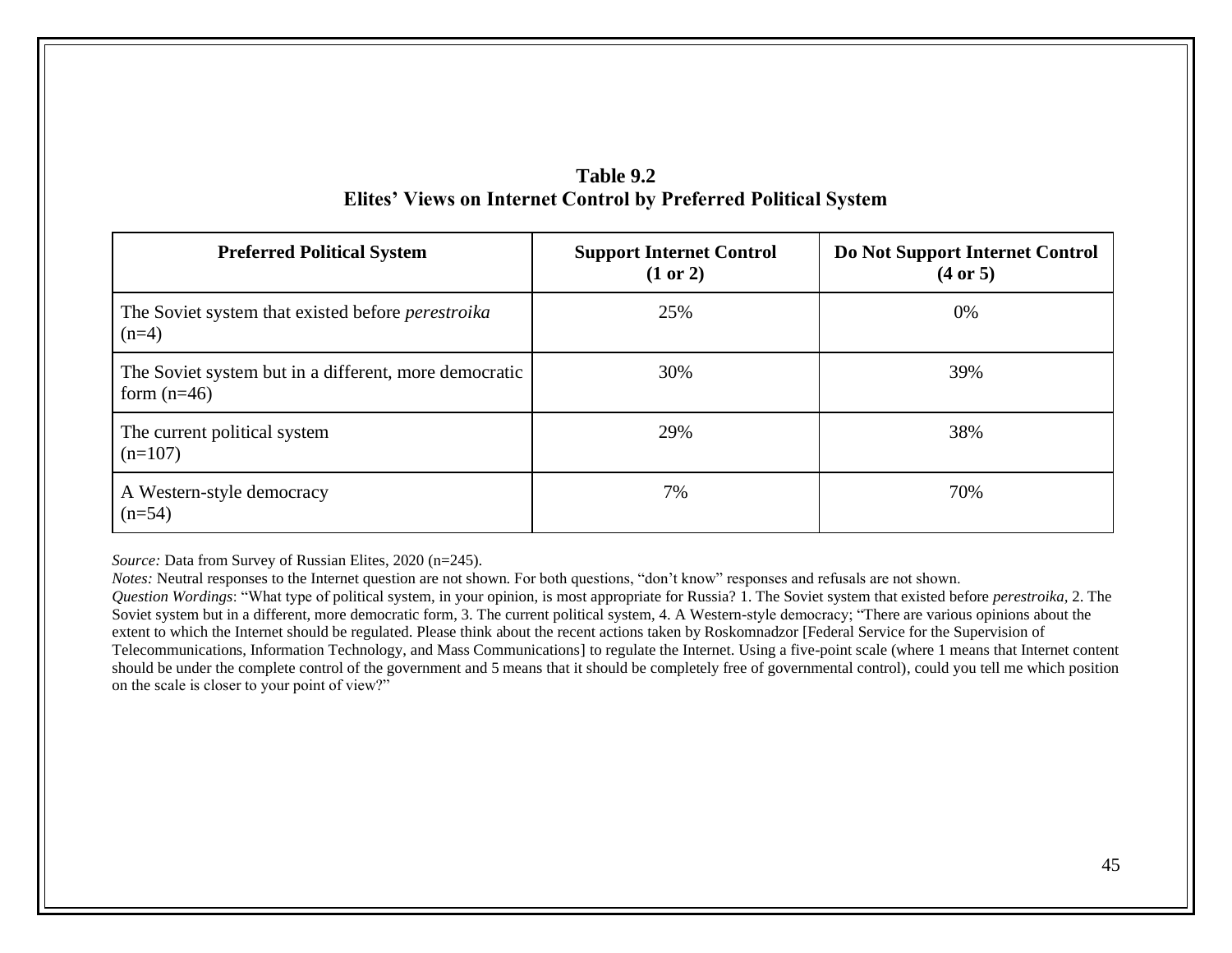Another way to analyze views on this issue is to divide respondents according to their use of the Internet. Elites were asked, "People find out about events in the world and in their country from various sources: radio, television, newspapers, the Internet. In regard to the past week, how often did you learn about events in the world and in Russia from each of the following sources?" Various media sources were listed, including "online media" and "social media," and respondents could choose any of five points on a scale ranging from "Not once" to "Every day." Overall, 71 percent of Russian elites in the survey report turning to either online media or social networking sites for their news every day or almost every day.

Table 9.3 shows how attitudes toward Internet control are related to online media/social media usage. Not surprisingly, Russian elites who more frequently learn about events in the world and in Russia through online media or social networking sites are less likely to support extensive governmental control of the Internet. Only 17 percent of respondents who rely on *either* online media or social networking sites for their news every day or almost every day favor heavy government regulation of Internet content, whereas 35 percent of all others in the sample favor such control.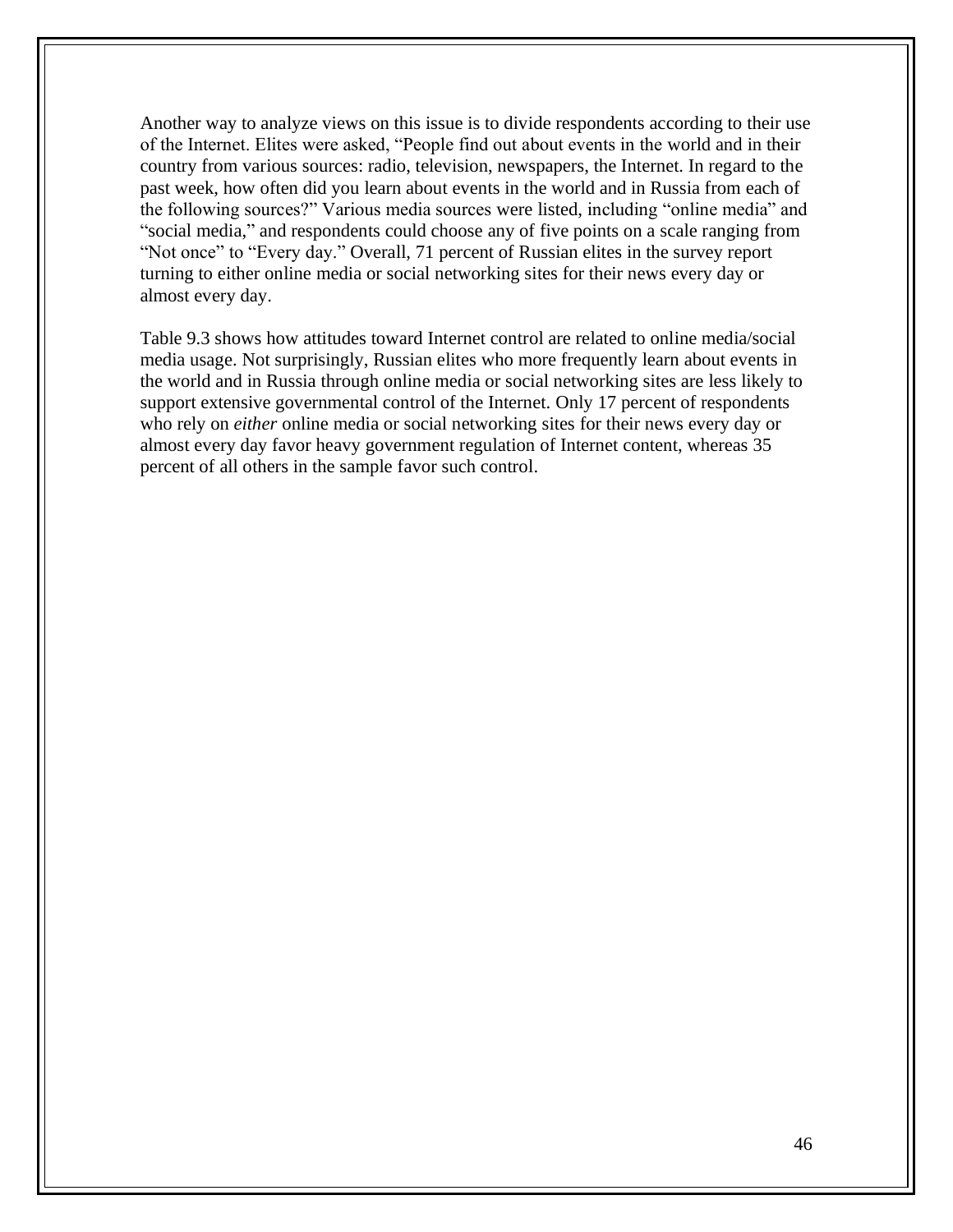| Reliance on Either Online Media or Social Media<br>for News | <b>Support Internet Control</b><br>(1 or 2) | Do Not Support Internet<br><b>Control</b><br>(4 or 5) |
|-------------------------------------------------------------|---------------------------------------------|-------------------------------------------------------|
| Every day or almost every day $(n=173)$                     | 17%                                         | 49%                                                   |
| All others $(n=72)$                                         | 35%                                         | 42%                                                   |

# **Table 9.3 Elites' Views on Internet Control by Internet Usage**

*Source:* Data from Survey of Russian Elites, 2020 (n=245).

*Notes*: Respondents who answered "Every day" or "Almost every day" to *either* the "Online media" or "Social media" question are combined in a single category. All others are in the second category. For the Internet question, neutral responses, "don't know" responses, and refusals are not shown.

*Question Wordings*: "People find out about events in the world and in their country from various sources: radio, television, newspapers, the Internet. In regard to the past week, how often did you learn about events in the world and in Russia from each of the following sources? [Online media, Social media] 1. Not once, 2. Once, 3. Several times, 4. Almost every day, 5. Every day"; "There are various opinions about the extent to which the Internet should be regulated. Please think about the recent actions taken by Roskomnadzor [Federal Service for the Supervision of Telecommunications, Information Technology, and Mass Communications] to regulate the Internet. Using a five-point scale (where 1 means that Internet content should be under the complete control of the government and 5 means that it should be completely free of governmental control), could you tell me which position on the scale is closer to your point of view?"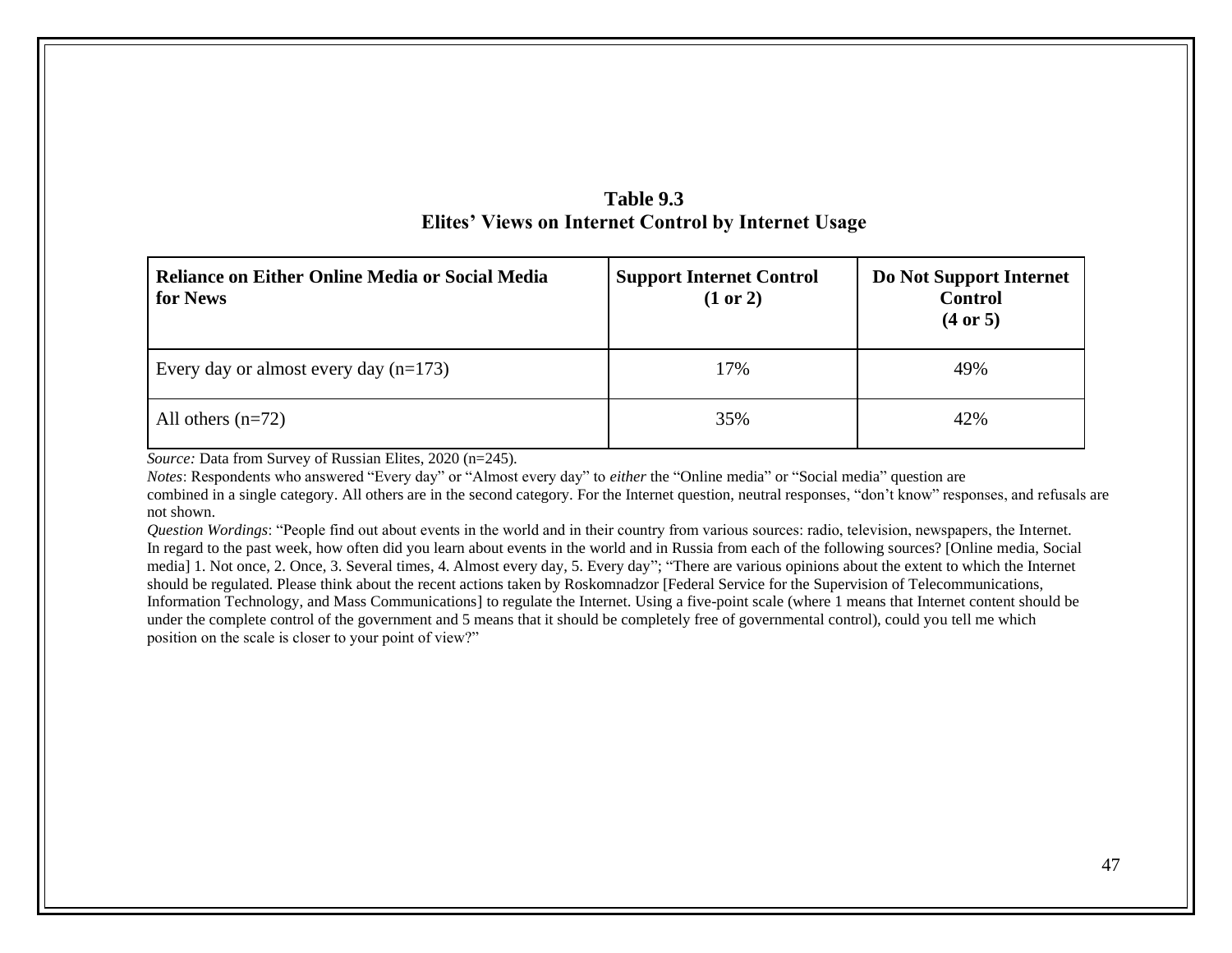#### **Russian elites say they use online media extensively for their news, but only a quarter rely heavily on social media.**

As mentioned earlier, almost three-quarters of those surveyed (71%) rely on what the survey terms "online media" or "social media" for their news every day or almost every day. Further analysis shows that most respondents are placed in this category due to their consumption of "online media." A total of 69 percent of all respondents in the survey report using online media either every day or almost every day to get their news, compared to only 25 percent saying the same about social media.40

The survey also probes our respondents' use of specific social media platforms. Although about two-fifths of all respondents turn to VKontakte, Facebook, and YouTube for their news at least occasionally during the week, very frequent users are relatively rare. Of all 245 respondents in the survey, only 12 percent report using VKontakte almost every day or every day for news. Facebook is used extensively by an equivalent 12 percent of the sample, followed by YouTube (11%) and Twitter (9%).

40 Similar trends are reflected in the media consumption habits of the Russian mass public as well. As Lipman, Kachkaeva, and Poyker write, "[m]ost Russians who use the Internet do not use it to obtain news." But when they do, they most often turn to Yandex Novosti, "the news aggregator of the Russian search engine Yandex." Maria Lipman, Anna Kachkaeva, and Michael Poyker, "Media in Russia: Between Modernization and Monopoly," in Daniel Treisman, ed., *The New Autocracy: Information, Politics, and Policy in Putin's Russia* (Washington, D.C.: Brookings Institution Press, 2018), pp. 176-77. A 2019 survey reports that social networking sites like VKontakte and YouTube are less important than Yandex as sources of news obtained online. "Survey Looks at Russians' Media Consumption Habits," BBC Monitoring, December 23, 2019.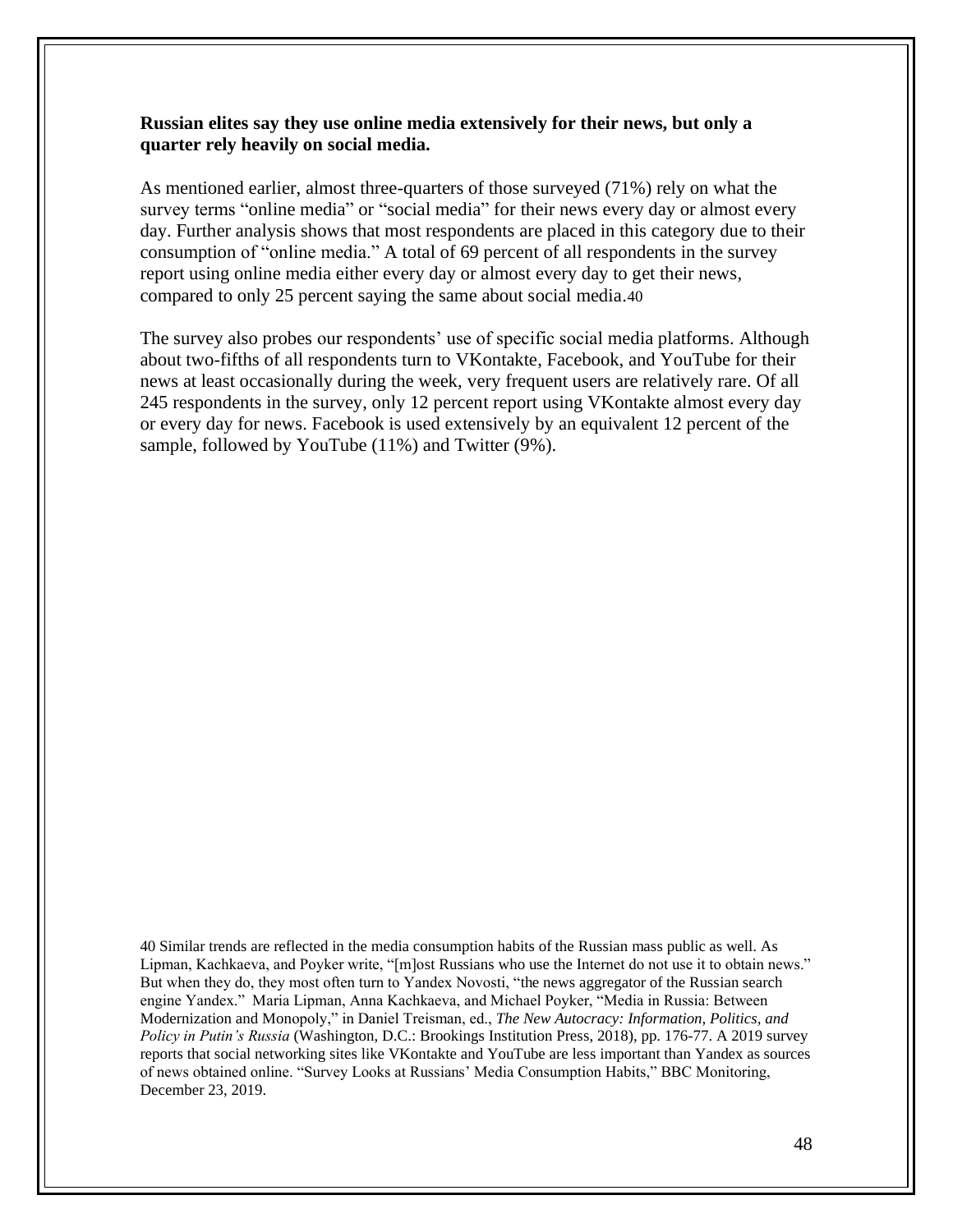#### **10. CONCLUSION**

The Survey of Russian Elites is the only repeated cross-sectional survey of contemporary Russian foreign policy elites in existence. Once the 2020 wave is added, the combined data set will include 1,909 interviews with high-ranking Russians working in a broad range of occupations in Moscow. As such, the project is uniquely positioned to shed light on what highly placed Russians say about US-Russian relations, Russian foreign policy, and the domestic situation in Russia.

According to the 2020 wave conducted between February and March 2020, the attitudes of foreign policy elites in Moscow are not conducive to a thaw in the current chilly state of US-Russian relations. For instance, the exercise of Russian military power in places like Syria, Libya, and Ukraine constitutes a major point of contention in Russia's relationship with the West. According to the survey, elites are significantly more favorably disposed toward military interventionism of this nature than in all previous waves of the survey.

Moreover, elites exhibit high levels of satisfaction with Putin's foreign policy achievements and efforts to restore Russia's standing on the world stage. On specific international issues such as Russia's involvement with Syria and China, there are signs of receptivity to "cueing"—a process by which highly placed individuals such as those in our sample carefully read Kremlin signals and adopt policies that mirror those of the top leadership. Insofar as Putin can continue to enhance Russia's international reputation and prestige, particularly with minimal expenditures of blood and treasure, we can expect to see significant support for an assertive foreign policy on the part of Russia's elites.

At the same time, we have identified some important domestic areas in which elites are not as receptive to the Kremlin's cues as one might expect. Specifically, our respondents' views on the threat of a "color" revolution in Russia, the need for either a foreign agent law or strong Internet regulation, and the occurrence of Western interference in the 2011- 12 election cycle diverge noticeably from Putin's statements. In short, the elite stratum does not share the Kremlin's preoccupation with insulating the polity from foreign meddling.

Most disconcerting for the Kremlin, perhaps, is the fact that satisfaction with Putin's domestic policy accomplishments is much lower than with his foreign policy achievements. Assessments of the economic progress made over the past twenty years are particularly dim. In addition, the survey data show that concern about Russia's inability to solve its internal problems has grown in the past four years, such that 70 percent think it either represents or is close to constituting an "utmost danger" to the security of Russia.

Finally, recall that these data were collected before oil prices collapsed in April 2020 and the coronavirus health crisis really took hold in Russia. We would expect, then, that elites' assessments of the president's economic performance and Russia's ability to solve its domestic problems are likely to be lower still in the future.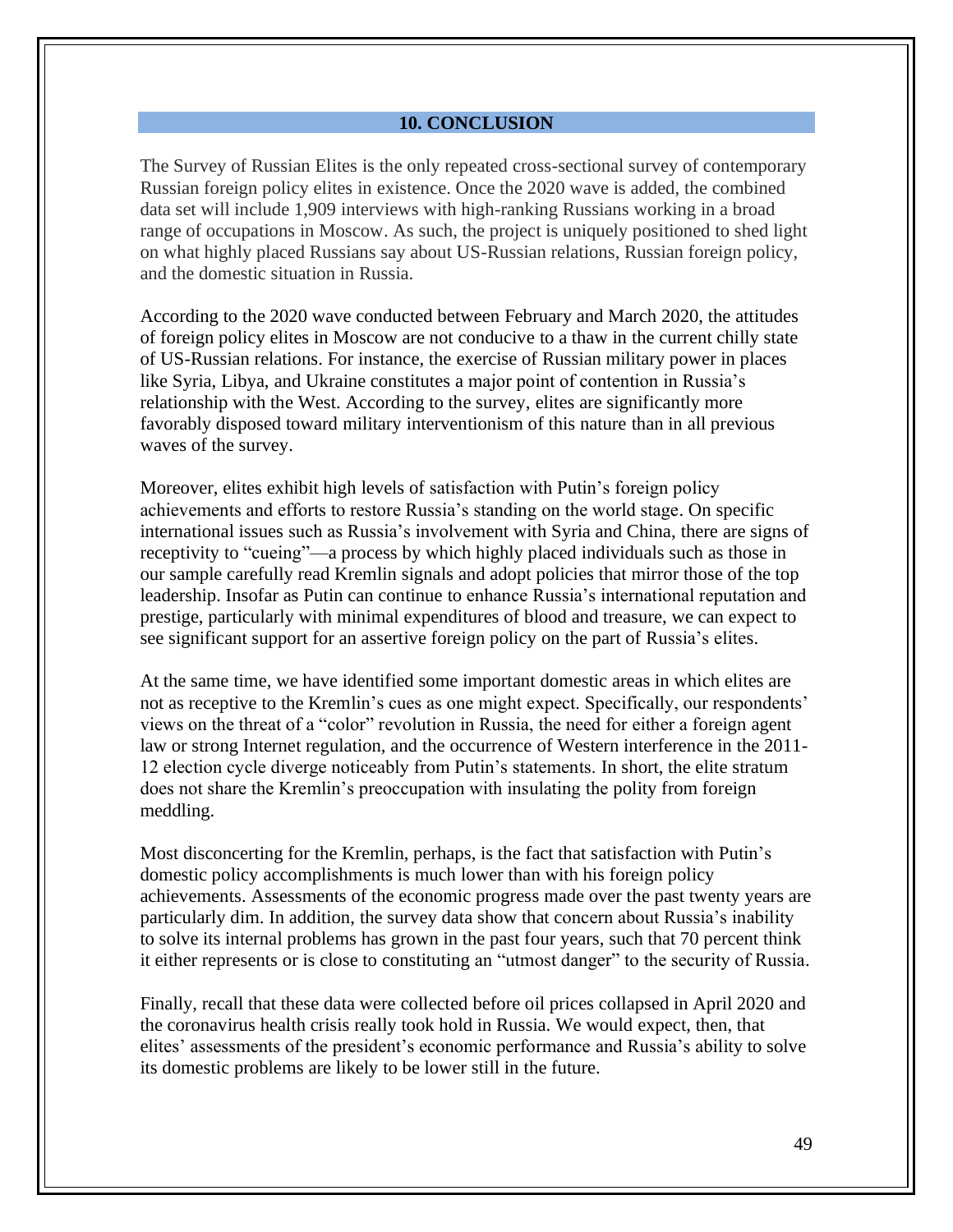#### **11. SURVEY METHODOLOGY**

The results are from a 2020 survey of 245 Moscow-based foreign policy elites funded by the National Science Foundation (Grant No. SES-1742798); the Arthur Levitt Public Affairs Center and Office of the Dean of Faculty at Hamilton College; and the Weiser Center for Emerging Democracies, Weiser Center for Europe and Eurasia, Center for Political Studies, and Department of Political Science at the University of Michigan.

The 2020 survey is the eighth wave in an existing series of interviews that is currently deposited with the Inter-university Consortium for Political and Social Research (ICPSR) at the University of Michigan (Study #3724).41 With the addition of the 2020 survey, the series spans 27 years and includes 1,909 individuals holding high-ranking positions in the Russian Federation during the post-communist period. The replication of most survey questions and the consistency of the survey methodology across all eight surveys facilitate comparisons across time. This series is the only repeated crosssectional survey data of Russian elites, and as such, it constitutes a unique resource for the scholarly and policy communities.

Each sample includes elites from the following subgroups: the legislative and executive branches of government, the military and security agencies, state-owned enterprises, private businesses, scientific and educational institutions with strong international connections, and the media.42 In each of the eight waves, between 30 and 40 persons were selected from each category.

The 2020 survey was directed by Sharon Werning Rivera, Professor and Chair of Government at Hamilton College (Principal Investigator as of 2016) and William Zimmerman, Emeritus Professor of Political Science and Emeritus Research Professor, Center for Political Studies, at the University of Michigan (Co-Principal Investigator). It was implemented by the Moscow-based firm Bashkirova and Partners [\(http://www.bashkirova-partners.ru/en/\)](http://www.bashkirova-partners.ru/en/). Elena Bashkirova also carried out all of the previous elite surveys that form the basis of this series; those were conducted in 1993, 1995, 1999, 2004, 2008, and 2012 (under the direction of Zimmerman) and in 2016 (under the direction of Rivera and Zimmerman).

In all eight waves, individuals were selected on the basis of positional criteria using a quota sample, with an emphasis on identifying elites connected in some way with foreign

41 See William Zimmerman, Sharon Werning Rivera, and Kirill Kalinin, *Survey of Russian Elites, Moscow, Russia, 1993-2016*, Ann Arbor, MI: Inter-university Consortium for Political and Social Research [distributor], 2019-09-11.<https://www.icpsr.umich.edu/web/ICPSR/studies/3724/versions/V6> 42 One exception is the 1993 survey, which includes only a single category of "economic elites." In all subsequent years, economic elites were drawn from two separate sectors (state-owned enterprises and private businesses). In 1993 and 1995, elites from the legislative and executive branches were combined in one category. In 1999 and 2004, two legislative samples were selected—one from the foreign policyrelevant committees of the legislative branches and one from those national legislators who were not involved with foreign policy matters.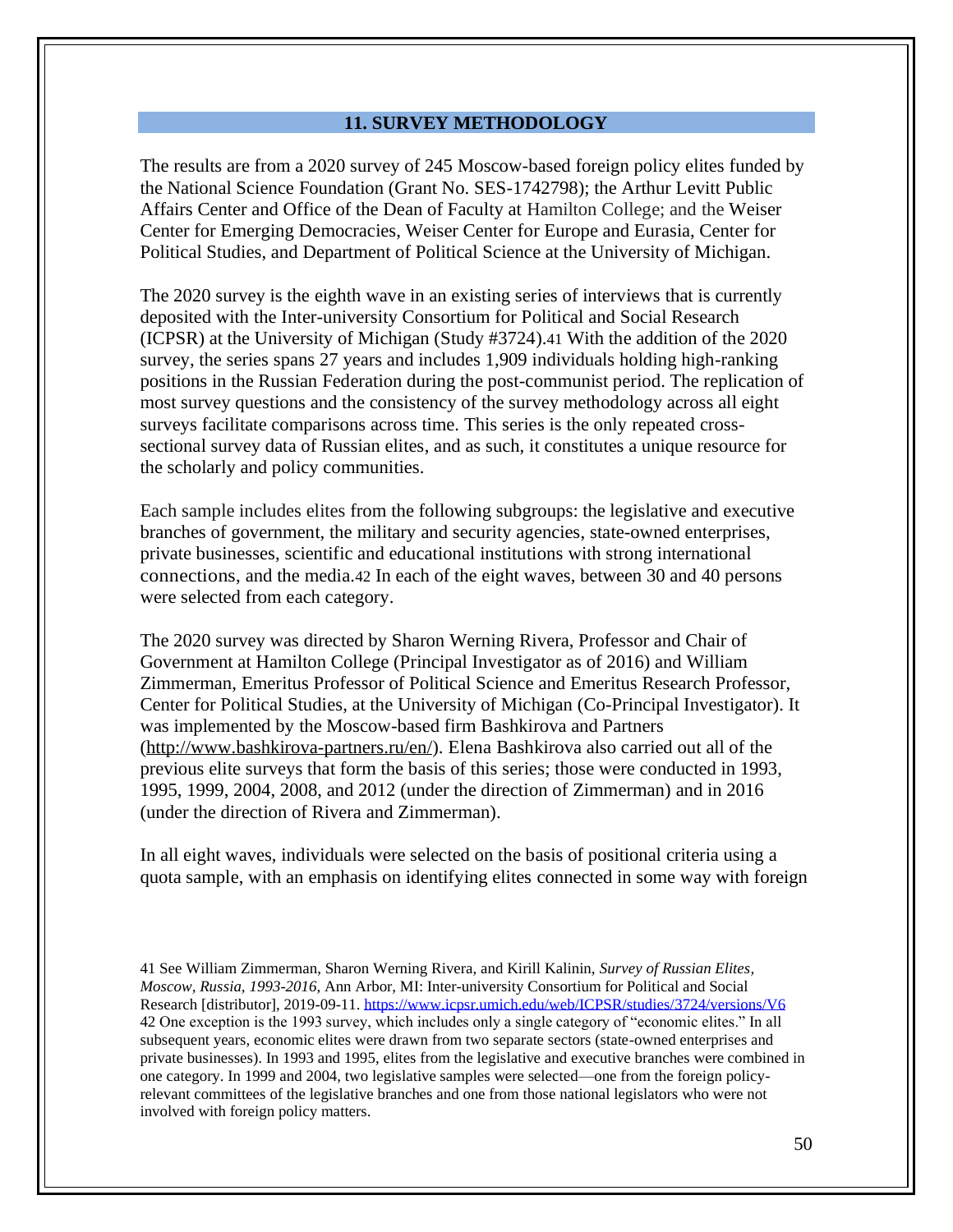policy issues.43 And across all waves, as Zimmerman writes, "those classified as elites had to have occupations that suggested a *prima facie* expectation that they would have substantial potential to affect policy."44

In 2020, the occupational subgroups include the following numbers of respondents:

- 1) **Executive Branch (**ministers, deputy ministers, and heads of agencies, services, and departments in the federal bureaucracy, as well as members of the Presidential Administration employed at the rank of advisor or higher) - 35
- 2) **Legislative Branch** (deputies in the State Duma and Federation Council who are members of the committees and commissions on defense, security, relations with the CIS, foreign affairs, the environment, and finance)  $-35$
- 3) **Private Business** (owners and CEOs of major private firms in the banking sector; food production; electronics manufacturing, pharmacological, and construction industries; as well as trading companies, consulting firms, and companies engaged in outsourcing) – 35
- 4) **State-Owned Enterprises** (directors and deputy directors of firms that are at least 50 percent state-owned, including state corporations; industrial, defense, and petrochemical enterprises; airlines; and railroads)  $-35$
- 5) **Media** (editors-in-chief and deputy editors-in-chief of major media outlets) 35
- 6) **Science and Education** (chancellors, vice-chancellors, directors, and deputy directors of universities and research institutes with strong international connections) – 35
- 7) **Military and Security Forces** (officers at the rank of colonel or higher serving in the military, including the Main Directorate of the General Staff, as well as the Federal Security Service, Federal Protective Service, Ministry of Internal Affairs, National Guard, and Ministry for Emergency Situations) – 35

Demographic characteristics of the sample also include the following:

| Male<br>Female | 74.7%<br>25.3 |
|----------------|---------------|
| $30 - 39$      | 10.6          |
| $40 - 49$      | 40.0          |
| 50-59          | 29.4          |
| 60+            | 20.0          |
|                |               |

43 Total sample sizes for each survey year are as follows: 200 (1993), 180 (1995), 240 (1999), 320 (2004), 241 (2008), 240 (2012), 243 (2016), and 245 (2020). The surveys were conducted in December 1992- January 1993, October-November 1995, November 1999, March-April 2004, March-May 2008, July-August 2012, February-March 2016, and February-March 2020. 44 William Zimmerman, *The Russian People and Foreign Policy: Russian Elite and Mass Perspectives, 1993–2000* (Princeton, NJ: Princeton University Press, 2002), p. 21.